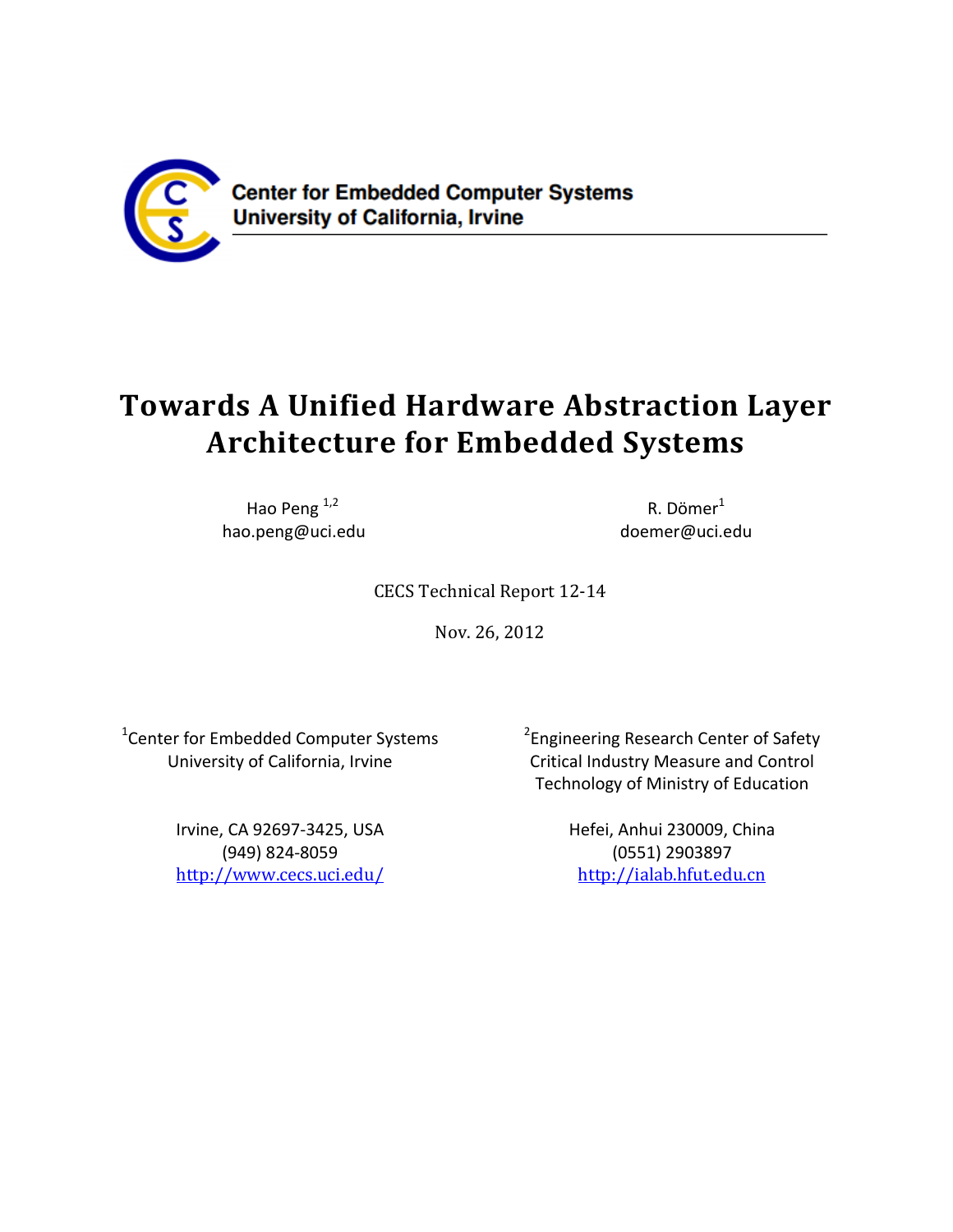# **Towards A Unified Hardware Abstraction Layer Architecture for Embedded Systems**

Hao Peng  $1,2$ hao.peng@uci.edu

 $R.$  Dömer $<sup>1</sup>$ </sup> doemer@uci.edu

CECS Technical Report 12‐14 

Nov. 26, 2012 

<sup>1</sup>Center for Embedded Computer Systems University of California, Irvine

<sup>2</sup>Engineering Research Center of Safety Critical Industry Measure and Control Technology of Ministry of Education

Irvine, CA 92697‐3425, USA (949) 824‐8059 http://www.cecs.uci.edu/

Hefei, Anhui 230009, China (0551) 2903897 http://ialab.hfut.edu.cn

#### Abstract

The Hardware Abstraction Layer (HAL) is a software layer which resides between the hardware platform and the operating system (OS). The HAL hides the implementation details of the hardware platform from the upper layers of software. The purpose of using a HAL is to reduce the development period of new systems, shortening the pre-market time, and increasing software reusability. Although some OS's define an integrated HAL, these are typically OS-specific and thus not reusable.

In this report, we propose the idea of a Unified Hardware Abstraction Layer (UHAL) which contains the basic set of abstract features of the underlying hardware platform. With such a UHAL, programmers are able to easily compose a software foundation for different OS's.

We present a MP3 player case study to demonstrate the UHAL idea. Our case study experiment uses a BeagleBoard as the hardware platform and eCos as embedded operating system. The case study results show that the proposed UHAL clearly separates the hardware-dependent software development from the hardware-independent software development, while these two parts can be integrated quickly and with low effort afterwards.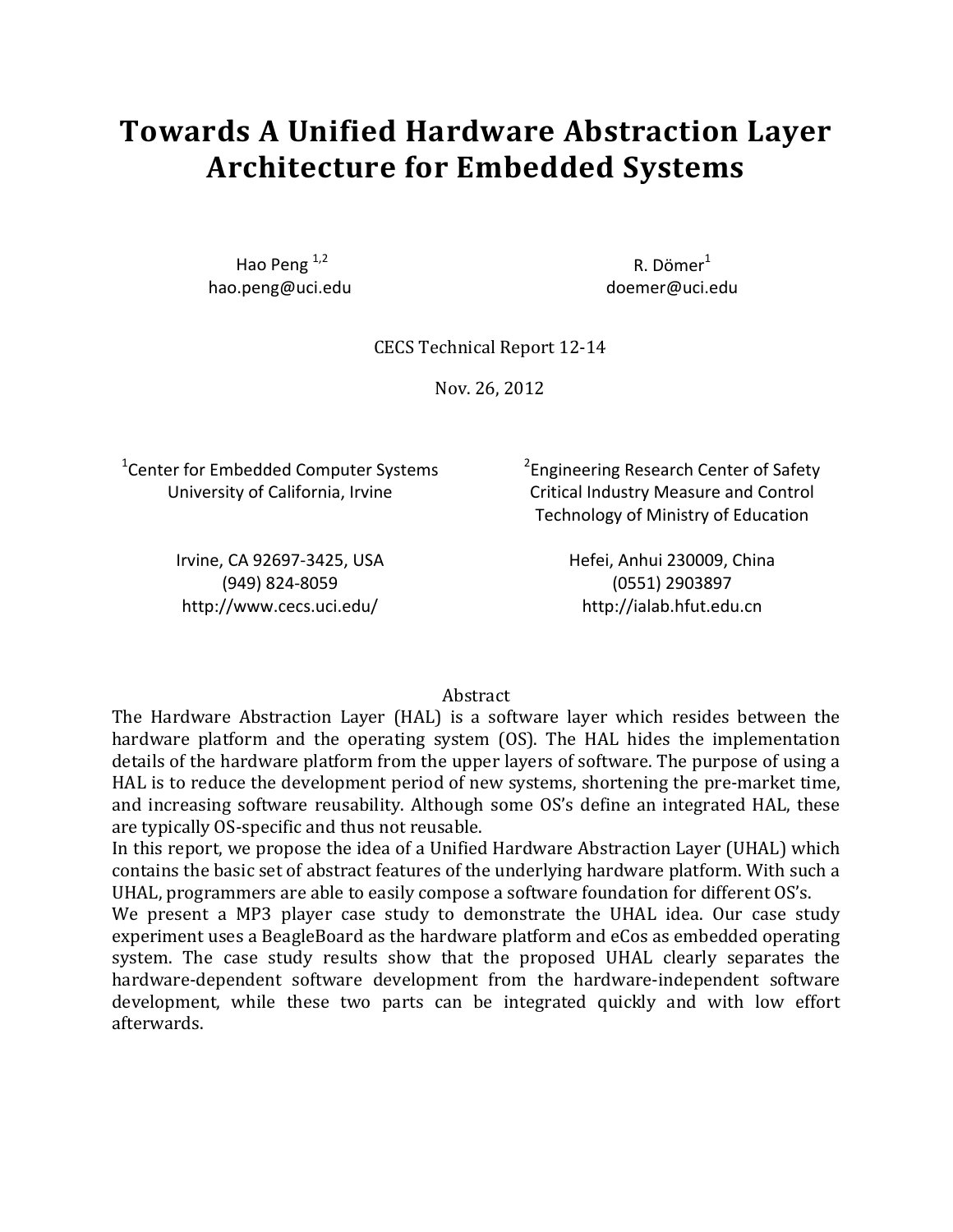# **Contents**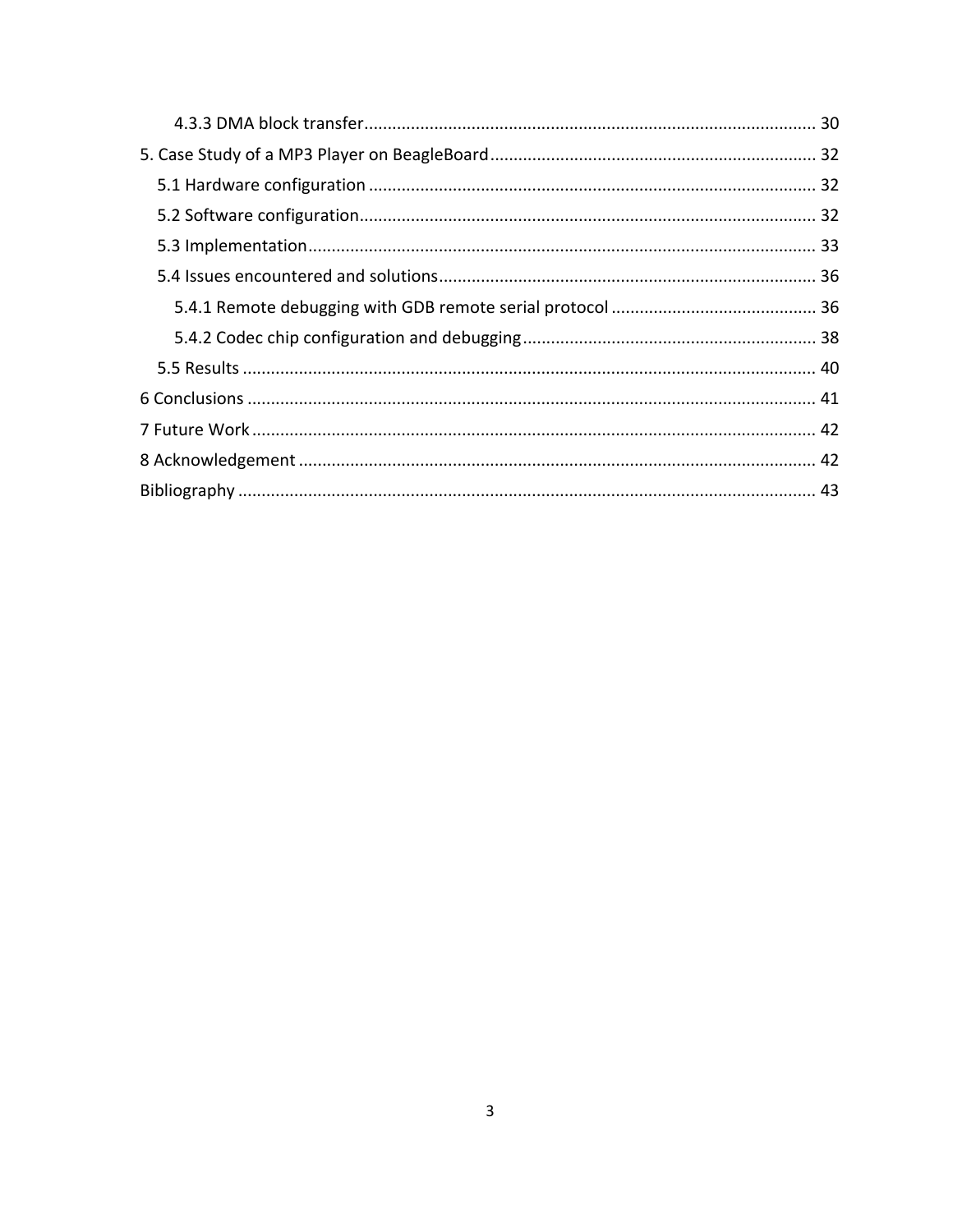# **List of Figures**

| Figure 1.1 Hardware abstraction layer (HAL) in a layer-based software architecture 2 |  |
|--------------------------------------------------------------------------------------|--|
|                                                                                      |  |
| Figure 2.2 The architecture of Freescale MPC8572E PowerQUICC™ III processor (1)  4   |  |
| Figure 2.3 The architecture of TI DM3730 ARM CORTEX-A8 based processor (2) 4         |  |
| Figure 2.4 The architecture of RENESAS (NEC) SH7214 Group, SH7216 Group MCU (3) 5    |  |
|                                                                                      |  |
|                                                                                      |  |
|                                                                                      |  |
|                                                                                      |  |
| Figure 4.4 The general model of multiple timers within one processor  18             |  |
|                                                                                      |  |
|                                                                                      |  |
|                                                                                      |  |
|                                                                                      |  |
|                                                                                      |  |
|                                                                                      |  |
|                                                                                      |  |
|                                                                                      |  |
|                                                                                      |  |
|                                                                                      |  |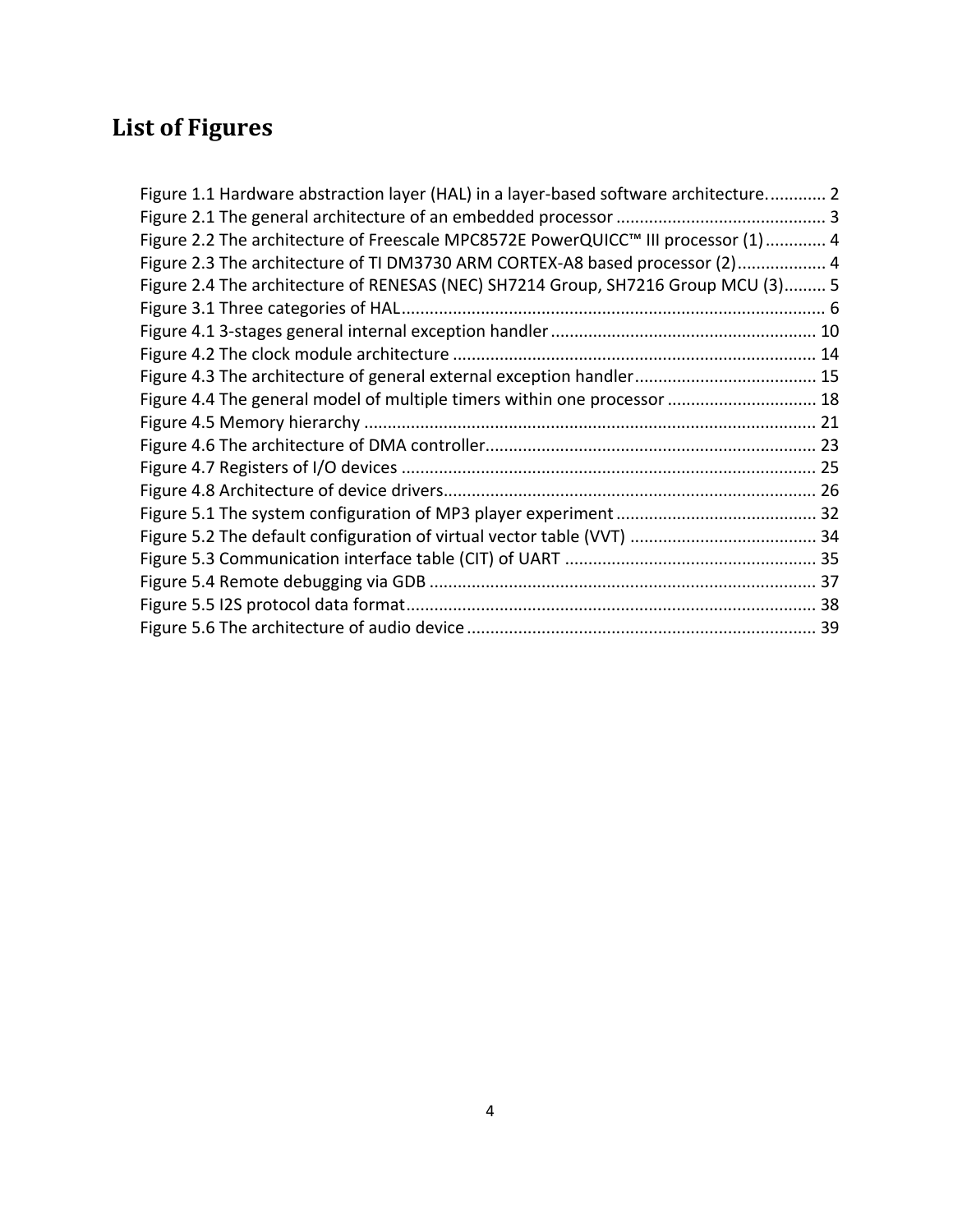# **List of Tables**

| Table 4.2 Functions/macros of general internal exception handler  10                 |  |
|--------------------------------------------------------------------------------------|--|
|                                                                                      |  |
|                                                                                      |  |
|                                                                                      |  |
|                                                                                      |  |
|                                                                                      |  |
| Table 4.8 An example of protocol-defined parameters configuration HAL: UART protocol |  |
|                                                                                      |  |
|                                                                                      |  |
|                                                                                      |  |
|                                                                                      |  |
|                                                                                      |  |
|                                                                                      |  |
|                                                                                      |  |
| Table 5.3 The performance with compiler optimization level 2 (O2)  41                |  |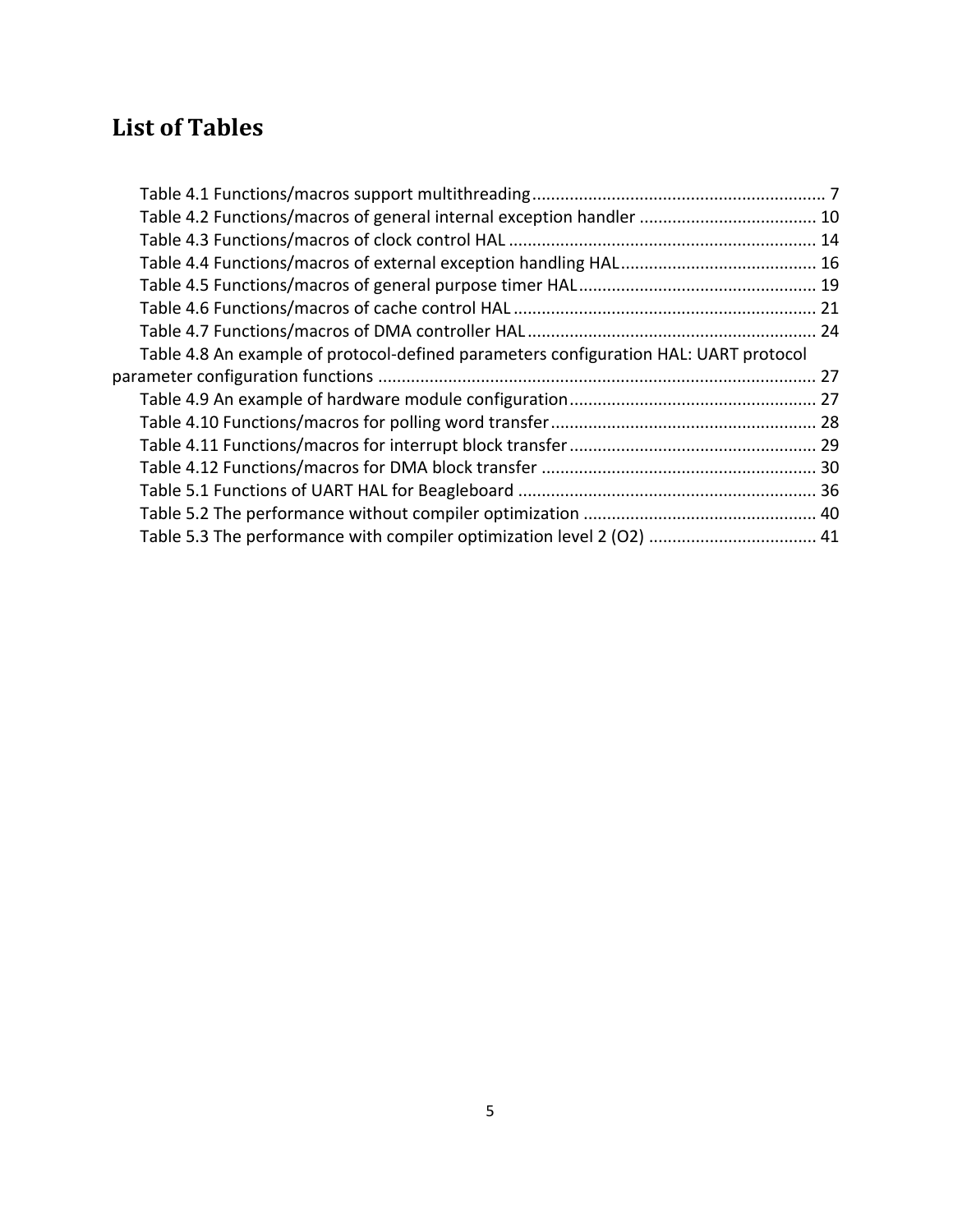# **List of Source Code Listings**

| Listing 4.2 ARM CORTEX-A8 hardware context without floating point accelerator registers . 7 |  |
|---------------------------------------------------------------------------------------------|--|
|                                                                                             |  |
|                                                                                             |  |
|                                                                                             |  |
|                                                                                             |  |
|                                                                                             |  |
|                                                                                             |  |
|                                                                                             |  |
|                                                                                             |  |
|                                                                                             |  |
|                                                                                             |  |
|                                                                                             |  |
|                                                                                             |  |
|                                                                                             |  |
|                                                                                             |  |
|                                                                                             |  |
|                                                                                             |  |
|                                                                                             |  |
|                                                                                             |  |
|                                                                                             |  |
| Listing 4.22 Data transmitting/receiving functions for UART module on Beagleboard 28        |  |
|                                                                                             |  |
|                                                                                             |  |
| Listing 4.23 Interrupt service routine for UART module on Beagleboard 29                    |  |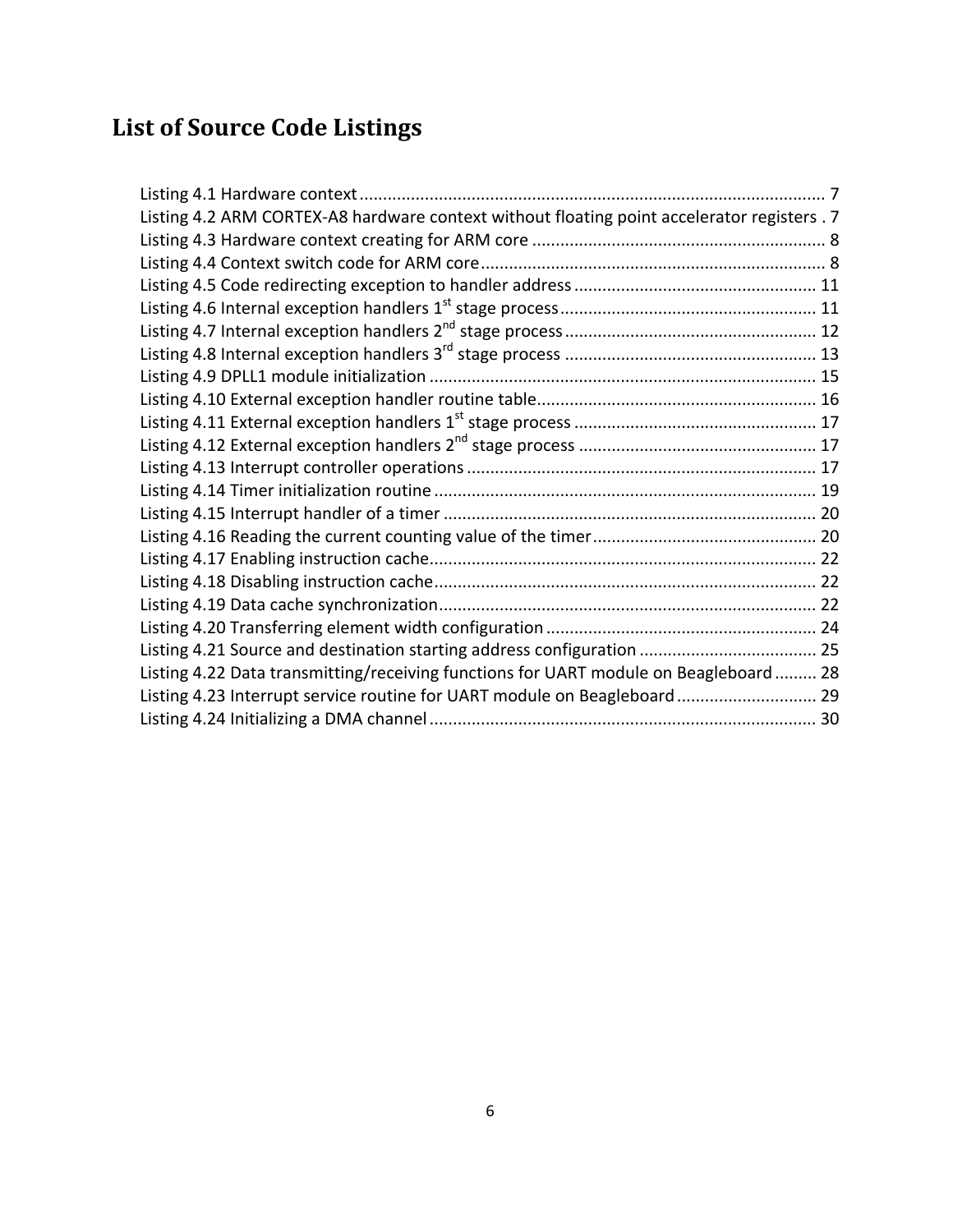# **Towards A Unified Hardware Abstraction Layer Architecture**

# **for Embedded Systems**

Hao Peng  $^{1,2}$ hao.peng@uci.edu

 $R.$  Dömer $<sup>1</sup>$ </sup> doemer@uci.edu

<sup>1</sup> Center for Embedded Computer Systems

University of California, Irvine

Irvine, CA 92697‐3425, USA

(949) 824‐8059

http://www.cecs.uci.edu/

<sup>2</sup> Engineering Research Center of Safety Critical Industry Measure and Control Technology of Ministry of Education Hefei, Anhui 230009, China (0551) 2903897

http://ialab.hfut.edu.cn

# **1. Introduction**

 In embedded systems, software is becoming more and more important than ever before due to its high complexity in the entire system. Because of the market requirements, decreasing design time is one of the key issues in the design process. Software portability and reuse are effective ways to address this problem. However, on account of a change of the hardware architecture and underlying platform, porting an operating system (OS) and/or an application requires a lot of efforts in adjustment, modification and debugging.

 In order to improve the portability and reusability, software is generally separated into several layers, a layer of hardware‐dependent software (HDS), typically called hardware abstraction layer (HAL), and several hardware‐independent layers which include the operating system and application software (1), as shown in Figure 1.1.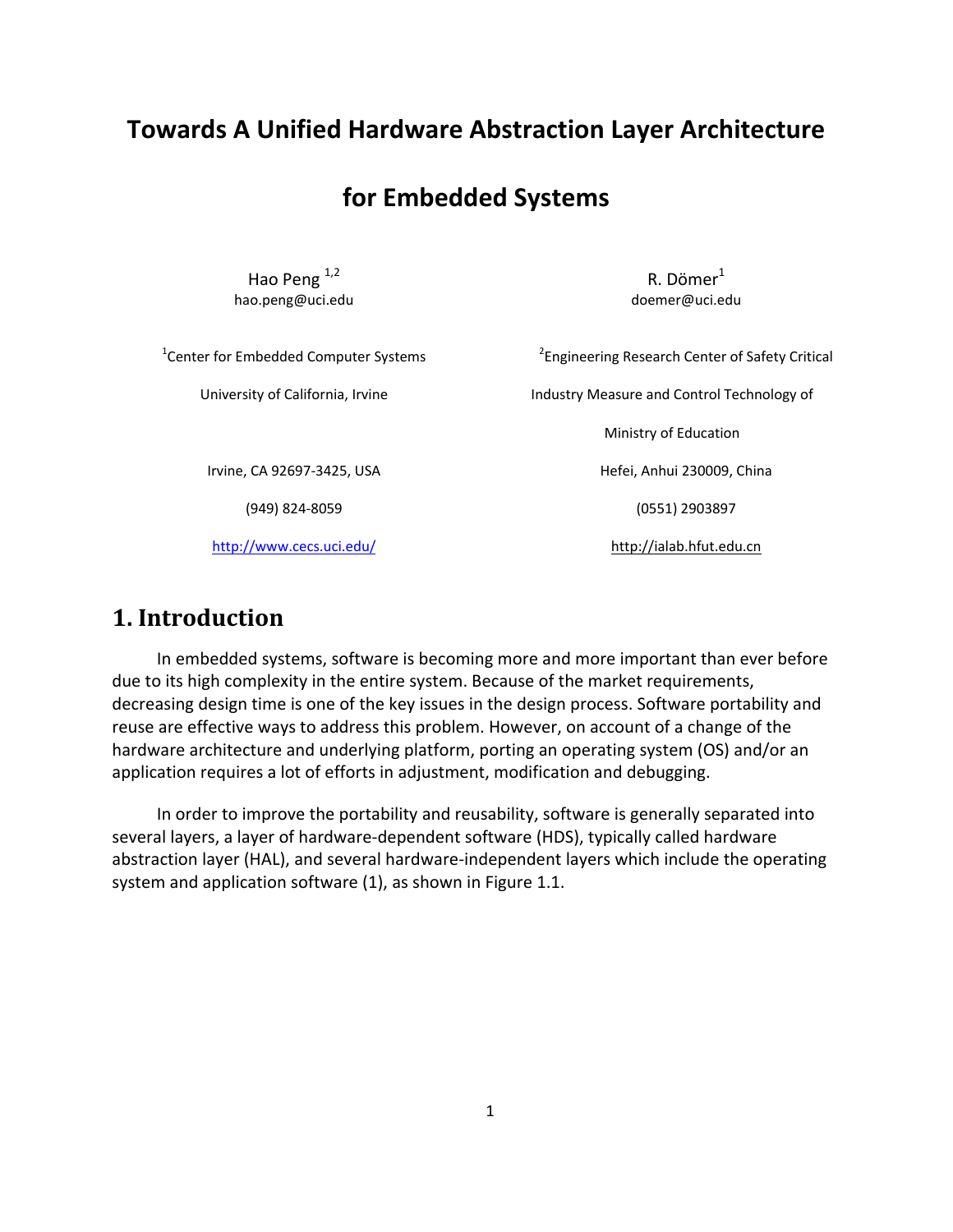

Figure 1.1 Hardware abstraction layer (HAL) in a layer‐based software architecture.

### **Definition: Hardware Abstraction Layer (HAL)**

 In this paper, we define the hardware abstraction layer (HAL) as the part of the software that directly relies on the underlying hardware platform. The HAL provides a standard application procedural interface (API) to the OS and the actual applications with which they can control the hardware.

 Conceptually, the presence of a HAL ensures software portability (1) (2). When porting the OS to different platforms, only the HAL needs to be modified. Based on a well‐defined API between HAL and OS, hardware and software development can also be carried out simultaneously so that the overall development time is reduced.

 In chapter 2, we first take a look at the underlying hardware platform of general embedded systems and show some examples of the architecture of microcontrollers and microprocessors. In chapter 3, we then discuss in detail the features and functions which are necessary and important in a HAL. We also list specific examples of how the HAL API may look like. In chapter 4, we then investigate the specific HAL in some existing operating systems and compare them to the features described in chapter 3. Finally, in chapter 5, we conclude our study.

# **2. The Architecture of Embedded Processors**

 In semiconductor market, there are hundreds of different kinds of embedded processors. They are widely used in various application areas, such as automotive, military, cell phone, office and home electronics, etc. In general, they have the similar architecture. We sort the components within the embedded processors into three categories: core, central processing unit (CPU) and peripherals, which is shown in figure 2.1. Core is the component which executes the instructions. CPU contains the core and the other components which support the core to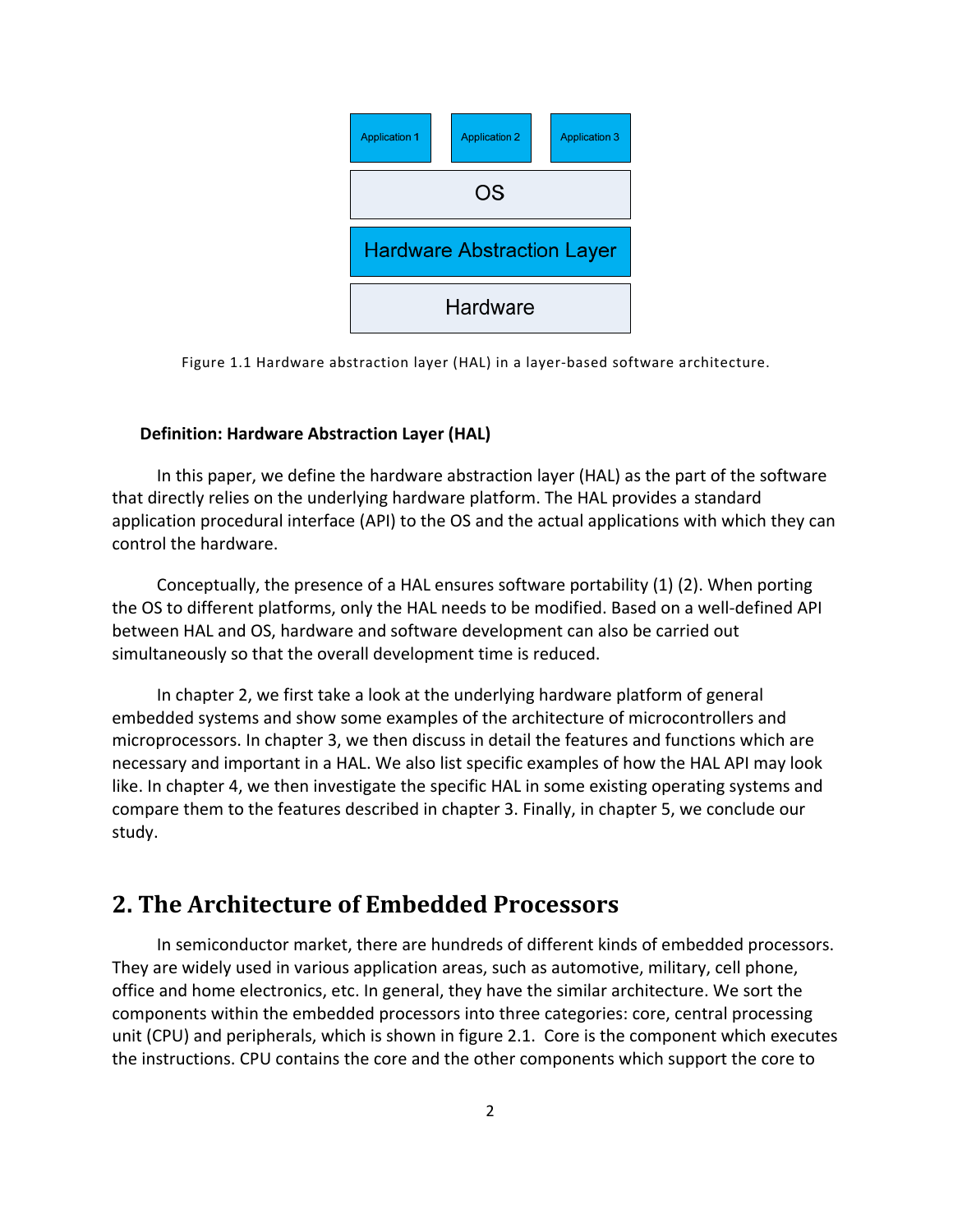execute programs. Peripherals are the components which communicate with other systems or physical world.



Figure 2.1 The general architecture of an embedded processor

 Figure 2.2 illustrates the architecture of Freescale MPC8572E microprocessor (3). It is a dual‐core microprocessor with two Power‐architecture cores. The cores are separated from other components by the system bus. They are the most critical parts of this chip. The cache is also in the same scope with cores since they have matchable speed. Cache is not as important as cores because without cache the system is still able to work under lower performance. Of other components which connect to the system bus, some are sorted into CPU category while others are sorted into peripheral category based on their roles in the system. For instance, the SDRAM controller is definitely a necessary part for executing programs so that it is part of CPU. However, the Ethernet controller is an application specific component for communicating purposes which is then categorized as a peripheral.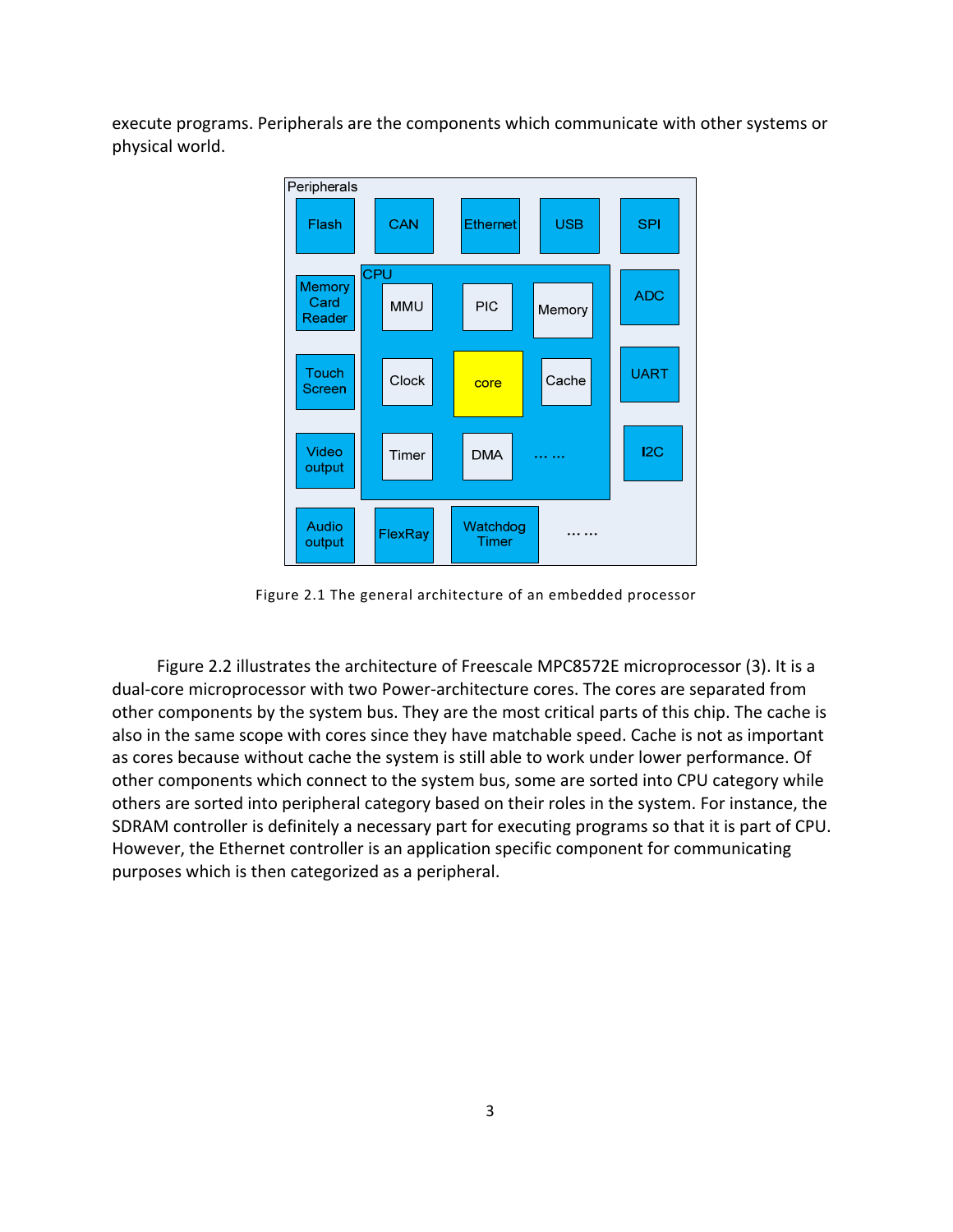

Figure 2.2 The architecture of Freescale MPC8572E PowerQUICC™ III processor (3)

The architecture of TI DM3730 ARM CORTEX‐A8 based microprocessor is depicted in figure 2.3 (4). It has a single ARM core with other coprocessors. According to our definition, the ARM core and the coprocessors are classified into the core category as they all execute instructions. The rest components which are connected to "L3 interconnect network", excluding camera and USB components, are sorted into CPU category. The camera and USB controllers are clearly peripherals. The reason that they are connected to "L3 interconnect" is for speed requirement. Then everything beyond the "L4 interconnect" is a peripheral.



Figure 2.3 The architecture of TI DM3730 ARM CORTEX‐A8 based processor (4)

Figure 2.4 depicts the architecture of Renesas (NEC) microcontroller (5). It shows a clearly hierarchical structure. The upmost part is the core which connects with supporting components via the CPU bus and the internal bus with a bus bridge. All the peripherals connect to a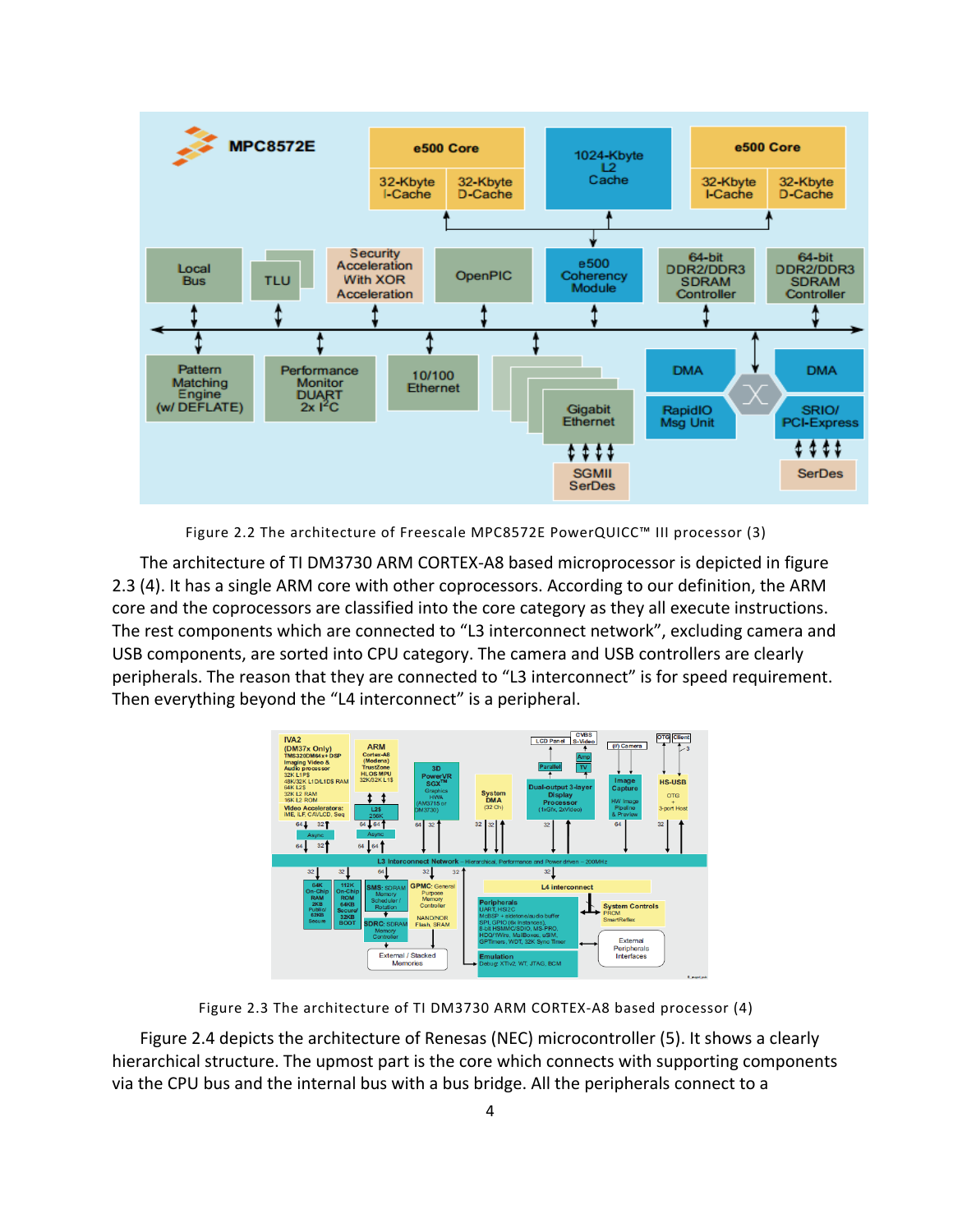peripheral bus and communicate with upper hierarchies via a peripheral bus bridge. Then from the top of the picture, the first row of blocks is in the core category, the second and third row of blocks are in the supporting component category, and the last two rows are in peripheral category.



Figure 2.4 The architecture of RENESAS (NEC) SH7214 Group, SH7216 Group MCU (5)

From the examples illustrated above, we have seen that a typical embedded processor matches our definition of general architecture. Then if we create an abstractive model for each component within one category, it is possible to use different combinations to abstract the specific underlying hardware platforms which are significantly different from each other.

# **3. A Unified Hardware Abstraction Layer (UHAL)**

In the last section, we can see that the embedded processors have similar architectures. In general, they have one or multiple cores, execution supporting components, and peripherals. Even though they are implemented in different ways, from a software developer's point of view, the same hardware component from different vendors basically does the same thing. For instance, the core executes instructions regardless it is an ARM, POWER or MIPS core, the MMU unit always performs virtual‐to‐physical memory translation, and an Ethernet controller sends and receives Ethernet packages. Each implementation of a kind of hardware may have different registers, access method, or buffer size. However they have the same function which can be utilized by operating systems and applications. So the idea here is we can abstract a hardware component into basic functions and hide the details of the way how these functions are implemented. With these functions programmers are able to compose system calls and device drivers for various OS's.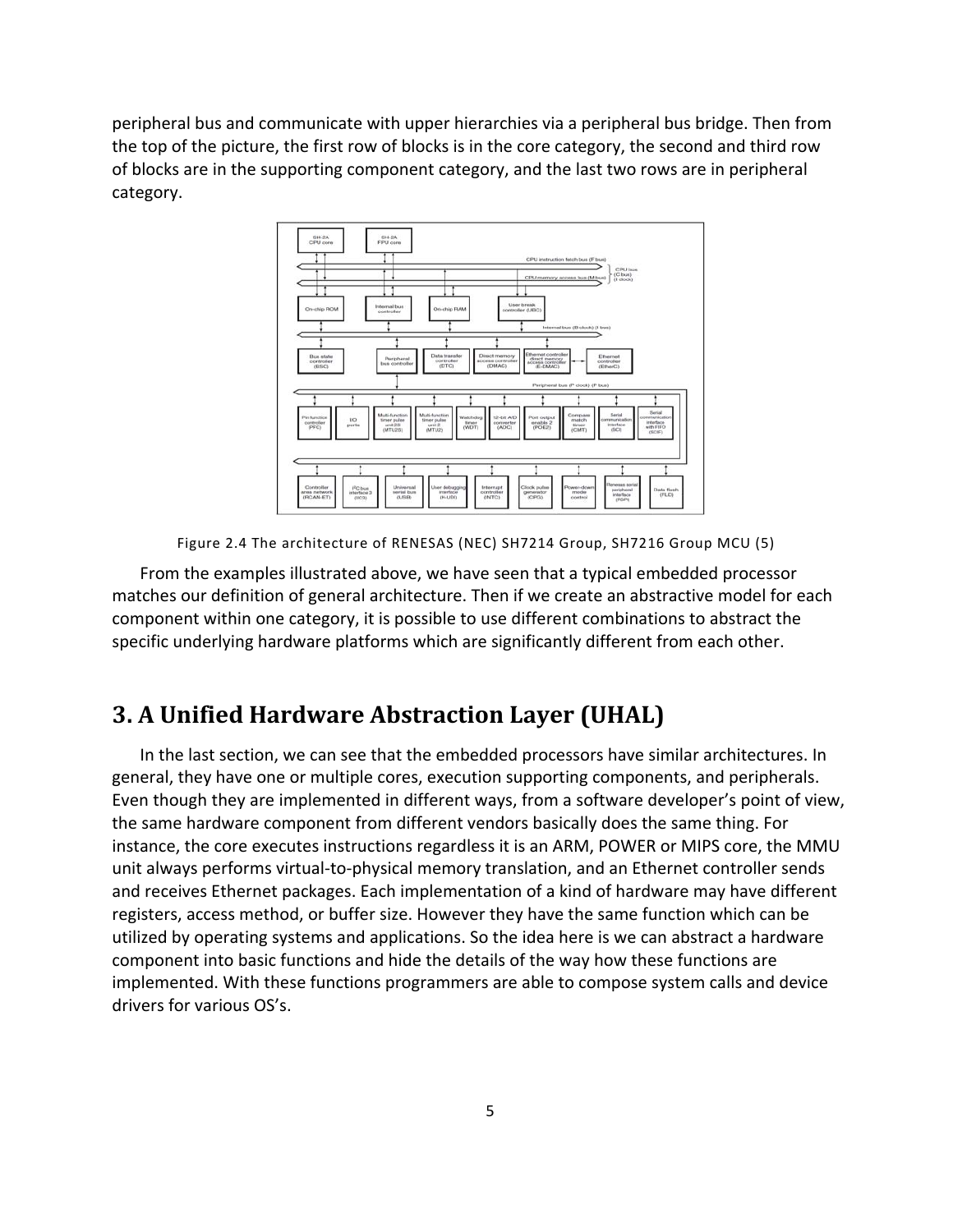According to the classification of hardware components, HAL is divided into three categories as well: core-related, CPU-related and peripherals-related, which is shown in figure 3.1.



Figure 3.1 Three categories of HAL

Each part of upper layer is able to invoke any part of the HAL if needed. For instance, the HAL of DMA controller, as well as the HAL of interrupt controller, can be utilized by either of OS, communication stack, or device driver.

# **4. Features and Functions of a UHAL**

In all the sections below, all functions are defined with lowercase letters while the macros are defined with uppercase letters. In this section, the real code examples come from the eCos (6) distribution on the ARM architecture.

## **4.1 Core‐related features**

Core is the central part of the CPU. It carries out the instructions of programs. There are a lot of differences between different cores, such as registers, internal exception types, etc. Thus for running an OS on a specific architecture, the code related to the core should be modified, including the context creation and switching, internal exception handler, etc.

### **4.1.1 Hardware context creation and switch**

Context switch is a critical feature to support multithread operating systems, which is directly related to hardware architecture. Regardless of the different software structure of a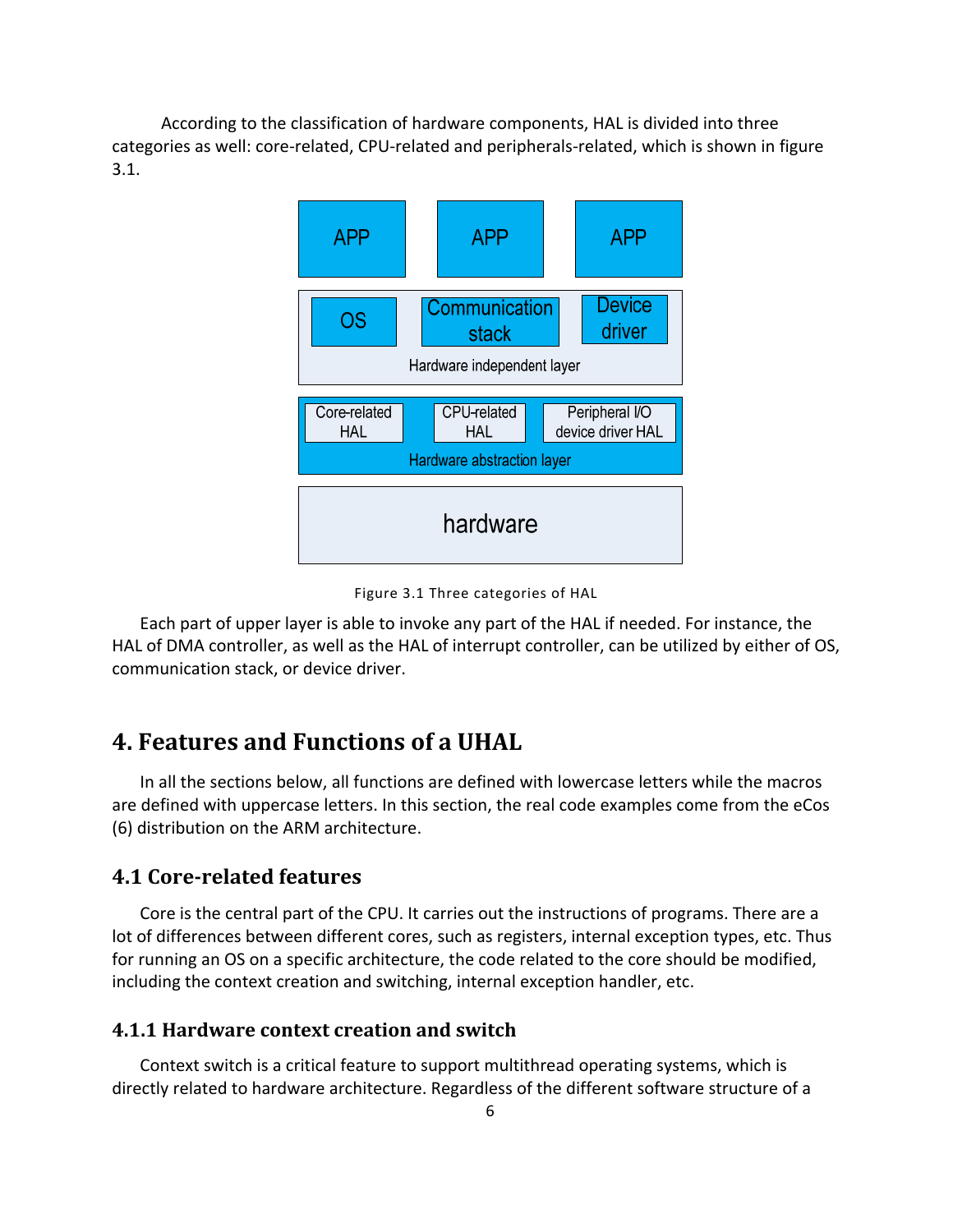thread among different operating systems, the hardware context within a thread has some common features. The hardware context contains all the registers of a CPU, should be saved to memory when the thread stops running and loaded into registers when the thread is activated again. These features are hardware‐dependent, consequently, should be implemented in HAL.

#### **4.1.1.1 General model**

First, HAL defines a structure which represents the specific hardware context shown in listing 4.1. This structure contains all general purpose registers, floating point registers and status registers corresponding to the core architecture.

Listing 4.1 Hardware context

- *1. struct*
- *2. { general purpose registers;*
- *3. floating point registers;*
- *4. status registers;*
- *5. PC, SP, etc;*
- *6. } hardware\_context;*

 Then we need functions/macros which save the hardware context into memory and load hardware context into CPU registers to support multithreading, shown in table 4.1.

| Function/Macro                                  | Comment                                                                    |
|-------------------------------------------------|----------------------------------------------------------------------------|
| hardware context *                              | Create a hardware context for a thread.                                    |
| create_context (entry point, stack, entry data) |                                                                            |
| SAVE CONTEXT (hardware context * ptr )          | Save the hardware context of current executing<br>thread to address "ptr". |
| LOAD_CONTEXT (hardware_context * ptr)           | Load the hardware context saved in address<br>"ptr" to CPU registers.      |
| void                                            | Save the current hardware context to address                               |
| switch context(hardware context* from,          | "from" and restore the hardware context from                               |
| hardware context* to)                           | address "to".                                                              |

Table 4.1 Functions/macros support multithreading

#### **4.1.1.2 Hardware context creation and switch for eCos example**

Listing 4.2 to 4.4 show the hardware context manipulation in eCos.

In listing 4.2, a structure which represents the hardware context architecture of ARM CORTEX‐A8 CPU is defined. Because eCos is not an OS intended to do much floating‐point arithmetic operations, the hardware context doesn't include the floating point registers however they are easy to be added.

Listing 4.2 ARM CORTEX‐A8 hardware context without floating point accelerator registers

*1. typedef struct*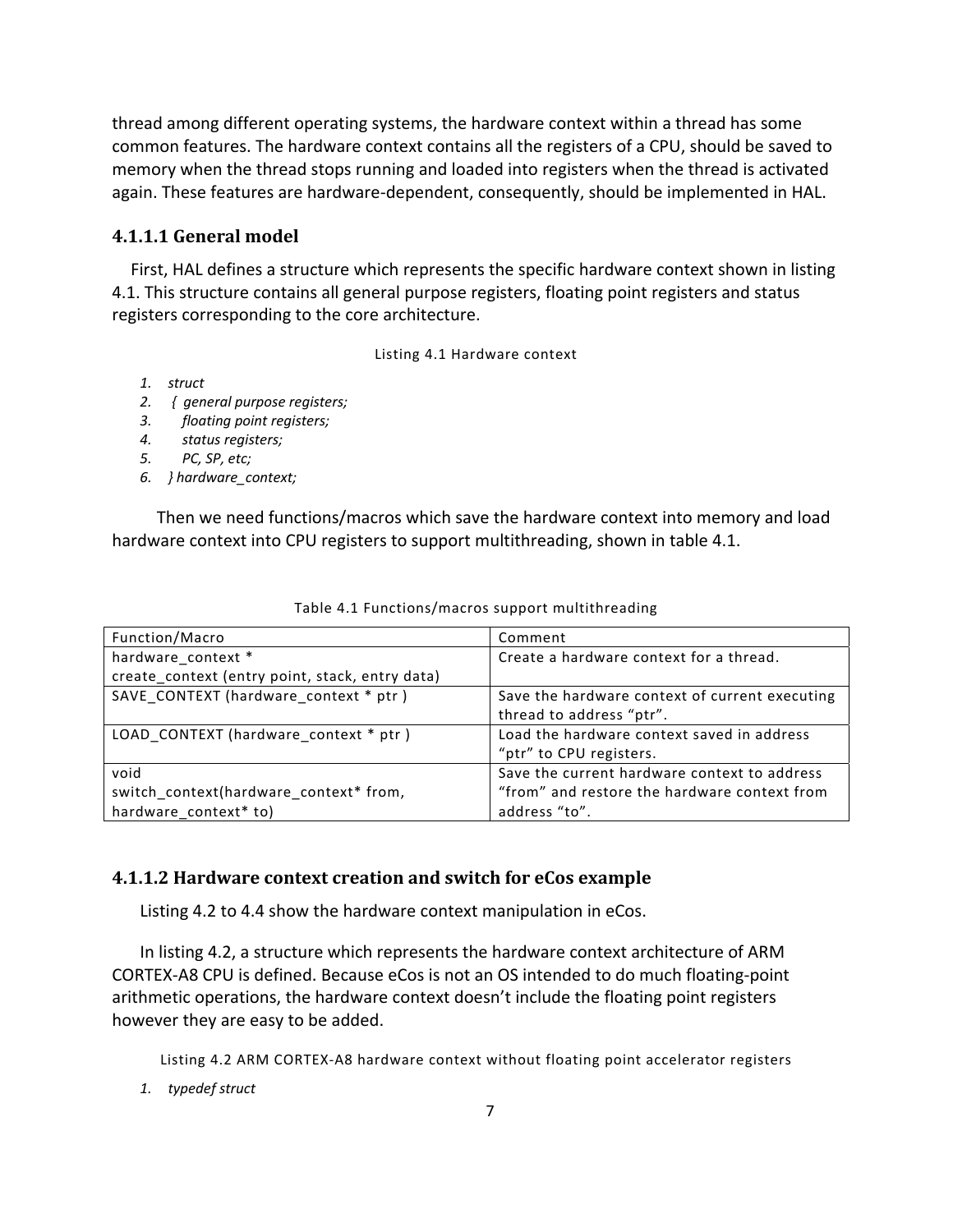| 2.  | $cyg\_uint32$ $d[11]$ ;   | $//r0-r10$                                                     |
|-----|---------------------------|----------------------------------------------------------------|
| 3.  | cyg uint32 fp;            | // (r11) Frame pointer                                         |
| 4.  | cyg uint32 ip;            | // (r12)                                                       |
| 5.  | cyg uint32 sp;            | // (r13) Stack pointer                                         |
| 6.  | cyg uint32 lr;            | $//$ (r14) Link Reg                                            |
| 7.  | cyg uint32 pc;            | // (r15) PC                                                    |
| 8.  | cyg uint32 cpsr;          | // CPU status register                                         |
| 9.  |                           | // The data below are only saved for exceptions and interrupts |
| 10. | cyg uint32 vector;        | // Vector number                                               |
| 11. | cyg uint32 svc lr;        | // saved system mode Ir                                        |
| 12. | cyg uint32 svc sp;        | // saved system mode sp                                        |
|     | 13. } HAL SavedRegisters; |                                                                |

Listing 4.3 shows the hardware context creation macro in eCos where "*\_sparg\_*" is the thread stack, " *\_thread\_*" is the data argument passed to the entry function "*\_entry\_*", "*\_id\_*" is an identification value assigned to this thread for debugging purpose only.

Listing 4.3 Hardware context creating for ARM core

```
1. #define HAL_THREAD_INIT_CONTEXT( _sparg_, _thread_, _entry_, _id_ )         \
2.       register uint32 _sp_ = ((uint32)_sparg_) &~15;                      \
3.       register HAL_SavedRegisters *_regs_;                                     \
4. int _i_;
5.       _regs_ = (HAL_SavedRegisters *)((_sp_) ‐ sizeof(HAL_SavedRegisters));     \
6. for( i = 0; i \le 10; i + 17.              (_regs_)‐>d[_i_] = (_id_)|_i_;                                              \
8.       (_regs_)‐>d[00] = (uint32)(_thread_);                                      \
9.       (_regs_)‐>sp = (uint32)(_sp_);                                                   \
10. ( regs )->lr = (\text{uint32})( entry );11.       (_regs_)‐>pc = (uint32)(_entry_);                                              \
12.       (_regs_)‐>cpsr = (CPSR_THREAD_INITIAL);                             \
13.       _sparg_ = (CYG_ADDRESS)_regs_;
```
In listing 4.4, there are two assembly functions, "*hal\_thread\_switch\_context*" and "hal*\_thread\_load\_context*". The former switches the program from one thread to another and the latter loads and executes a new thread. Before invoking these functions, the address from which the new hardware context is loaded is stored in register "r0" and the address to which the current hardware context is saved is stored in register "r1". From line 3 to line 9, it can be considered as a function which saves current thread as well.

Listing 4.4 Context switch code for ARM core

```
1.         .globl hal_thread_switch_context
```

```
2. hal_thread_switch_context:
```

```
3.         mov       ip,sp
```

```
4.         sub        sp,sp,#(ARMREG_SIZE – 20)
```

```
5.         stmfd    sp!,{ip,lr}
```

```
6.         stmfd    sp!,{r0‐r10,fp,ip}
```
- *7. mrs r2,cpsr*
- *8. str r2,[sp,#armreg\_cpsr]*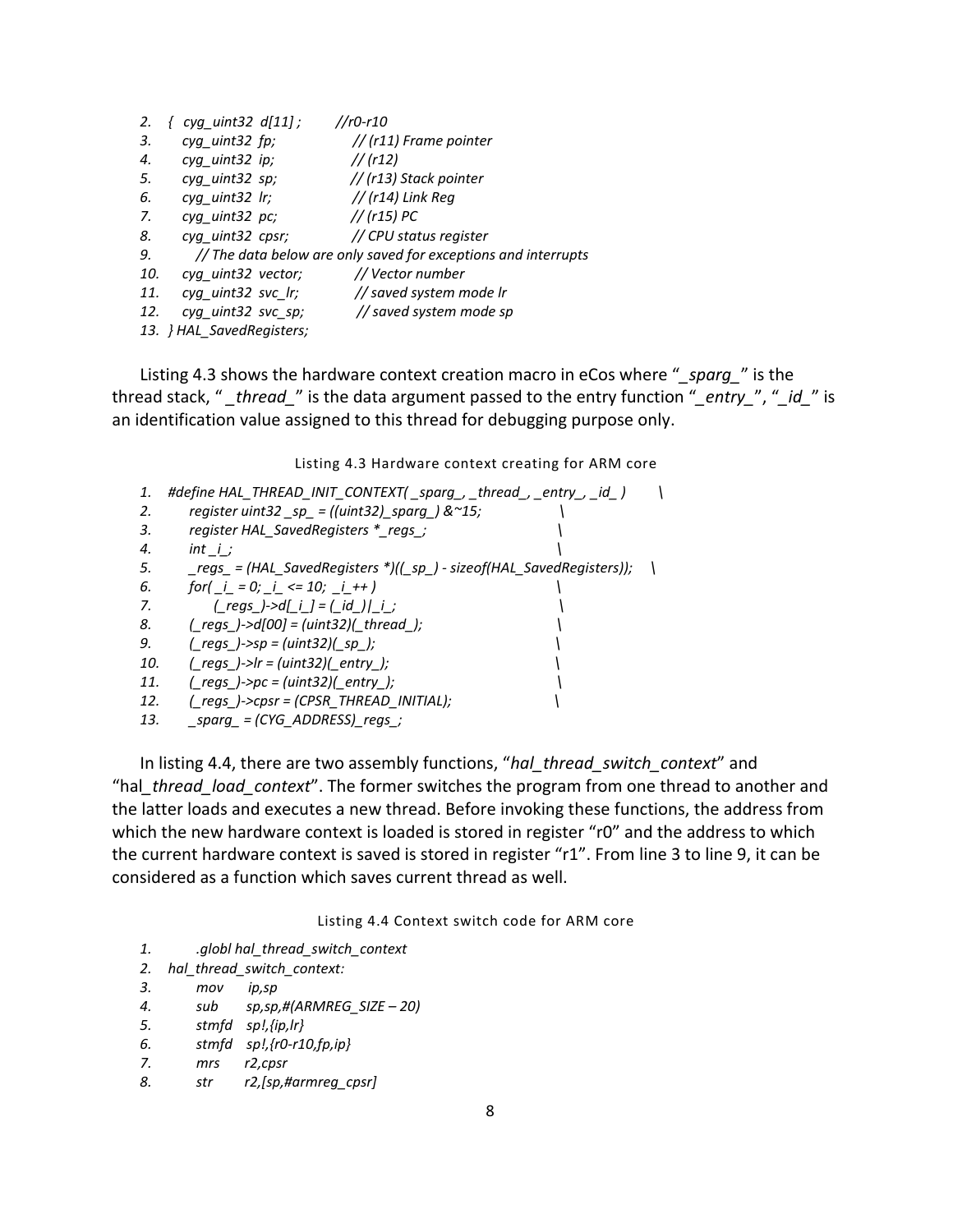```
9.         str         sp,[r1]                  
10.         .globl hal_thread_load_context
11. hal_thread_load_context:
12.         ldr          fp,[r0]                  
13.         mrs        r0,cpsr                  
14.         orr         r0,r0,#CPSR_IRQ_DISABLE|CPSR_FIQ_DISABLE
15.         msr       cpsr,r0
16.         ldr         r0,[fp,#armreg_cpsr]
17.         msr       spsr,r0
18.         ldmfd    fp,{r0‐r10,fp,ip,sp,lr}
19.         mov      pc,lr
```
## **4.1.2 Internal exception handler**

An exception is an event that disrupts normal execution of the program. It might be generated by an internal failure or an external signal. Based on the source, the exceptions are classified into internal exceptions and external exceptions which are also called interrupts. In this section, only internal exceptions are discussed. The external exceptions are left to the interrupt controller section.

The internal exceptions are brought about by execution of program, for instance, reading a non‐existing memory address, executing an unknown instruction, executing a software exception instruction, etc. They are non‐maskable and need to be handled effectively and in time.

#### **4.1.2.1 General model**

Different OS's have different methods to handle or utilize the internal exceptions. For example, Linux utilizes the "software interrupt" instruction to switch to kernel mode. If we ignore the exact meaning of an exception, the exception handler is a piece of code which resides on a specific address in memory and would be executed when the corresponding exception occurs. For achieving most portability, we propose a 3‐stages general internal exception handler architecture, which is shown in Figure 4.1.

In the 1st stage process the current hardware context is saved, the exception type and address are recorded as well. Then the saved context is passed to the  $2^{nd}$  stage process which chooses the proper exception handler routine from a pre‐defined internal exception handler routine table to handle the exception. This table is maintained by the operating system or applications by attaching exception handling function to or detaching it from the table. After finishing the  $2^{nd}$  stage process, the condition which causes the exception has been properly handled. The  $3<sup>rd</sup>$  stage process restores the context saved in the  $1<sup>st</sup>$  stage process and brings the program back to the normal execution flow.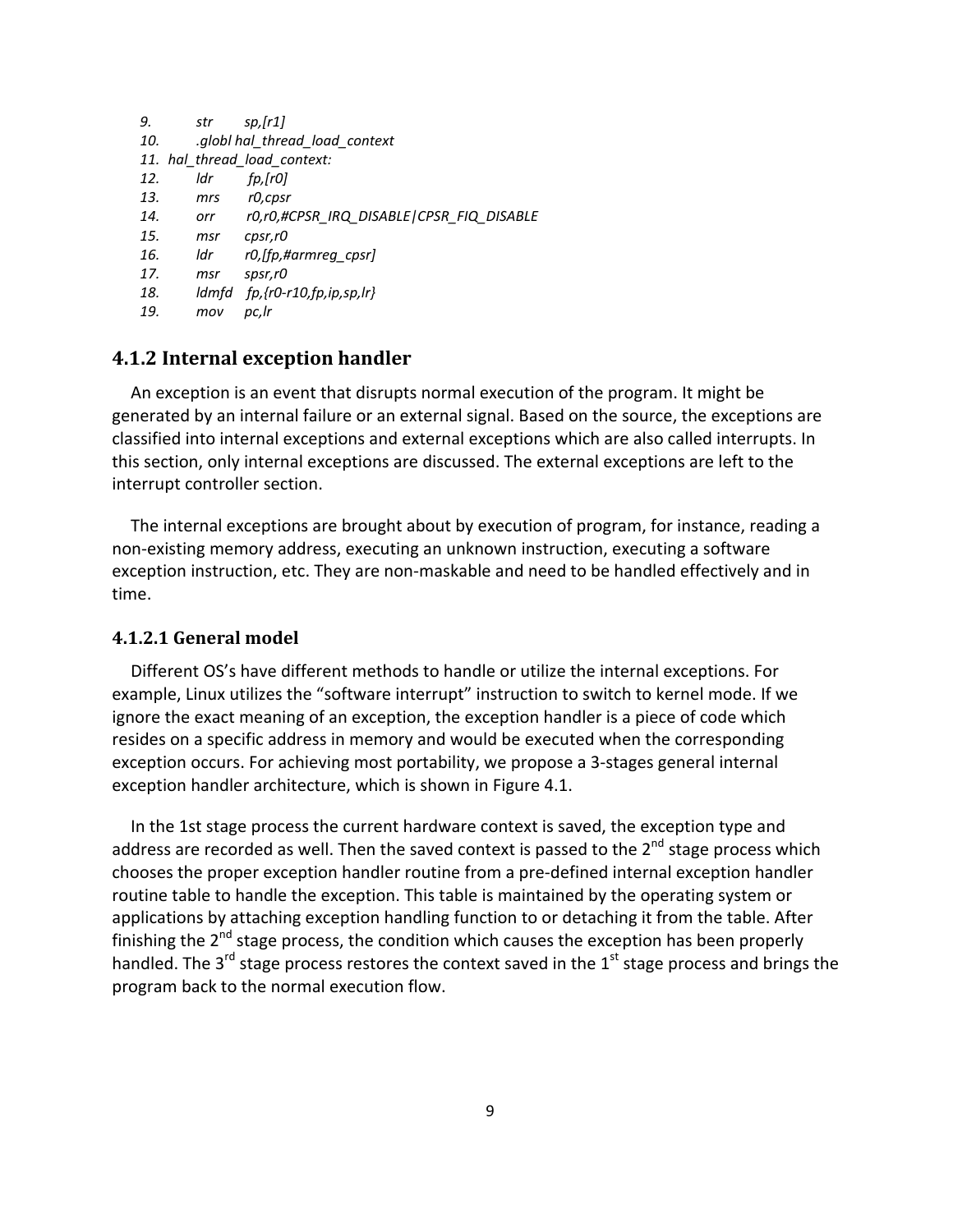

Figure 4.1 3‐stages general internal exception handler

To carry out this strategy, first, a macro which implements the  $1<sup>st</sup>$  stage process should be attached to every exception vector respectively. Usually this macro is written by assembler. Then a function that invokes corresponding exception handler from the routine table is required for the  $2^{nd}$  stage process. Meanwhile the attaching and detaching functions for maintaining this table are also provided by HAL. Finally there is a macro that implements the  $3^{rd}$ stage process, e.g. restoring context and normal execution. The functions and macros that constitute the general internal exception handler are listed in table 4.2.

| Function/Macro                              | Comment                                                            |
|---------------------------------------------|--------------------------------------------------------------------|
| PRECODE                                     | This macro is the $1st$ stage process implementation. It           |
|                                             | saves hardware context and records exception type                  |
|                                             | and address.                                                       |
| <b>POSTCODE</b>                             | This macro is the 3 <sup>rd</sup> stage process implementation. It |
|                                             | restores the hardware context saved in 1 <sup>st</sup> stage then  |
|                                             | goes back to normal execution flow.                                |
| void                                        | Invoke the exception handler corresponding to the                  |
| call_handler (expt_type, expt_address)      | exception type "expt type". Pass the address                       |
|                                             | "expt_address", where the exception occurred, as a                 |
|                                             | parameter.                                                         |
| void                                        | Attach an exception handler "handler_routine" to the               |
| attach_handler (expt_type, handler_routine) | corresponding position in routine table.                           |
| void                                        | Set corresponding position in routine table to NULL.               |
| detach_handler (expt_type)                  |                                                                    |

| Table 4.2 Functions/macros of general internal exception handler |  |  |  |
|------------------------------------------------------------------|--|--|--|
|                                                                  |  |  |  |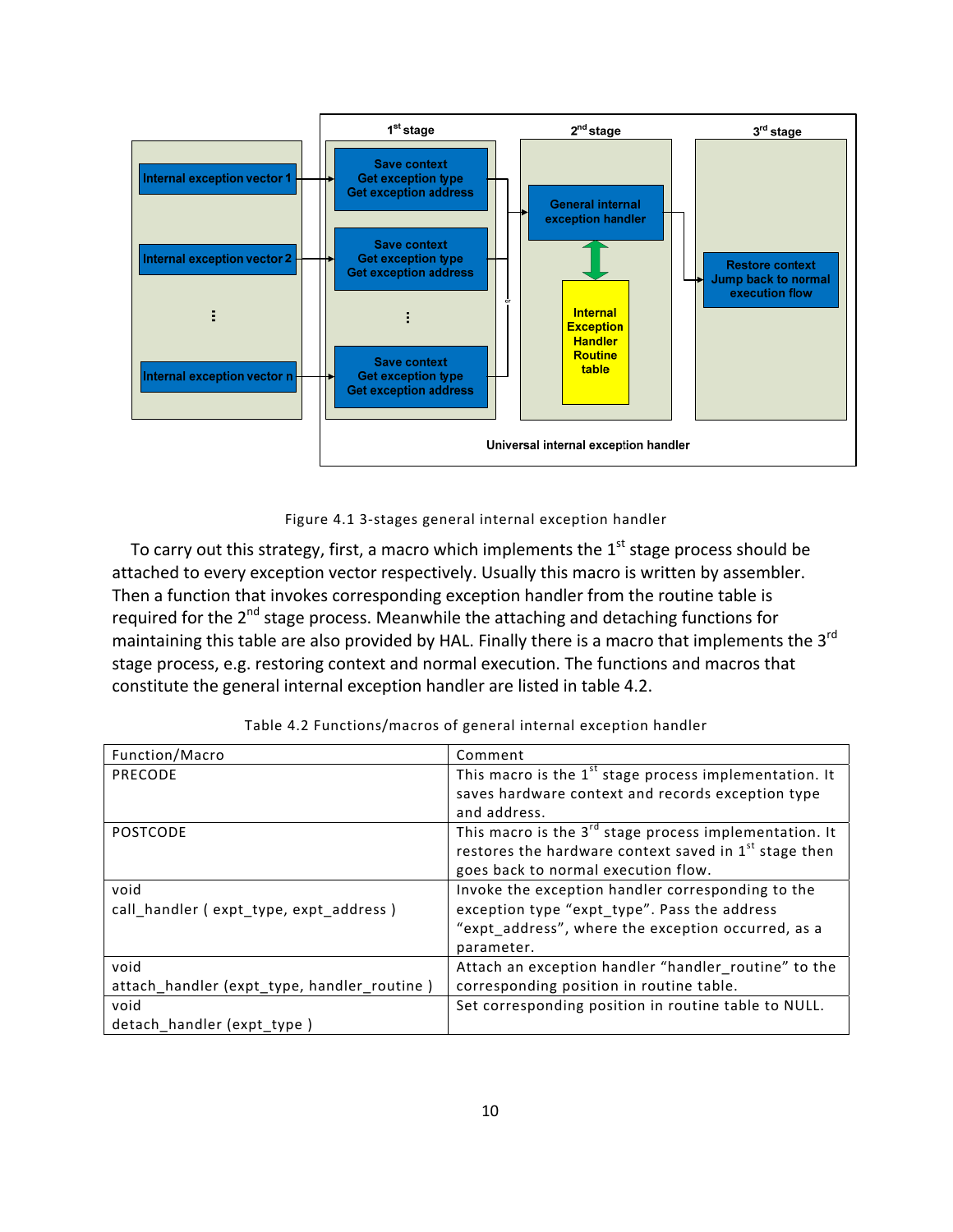#### **4.1.2.2 Internal exception handler for eCos example**

In ARM architecture, there are 5 types of internal exceptions and 2 types of external exceptions. Each one has an exception vector respectively all of which reside in a consecutive space of eight 32‐bit including a reserved vector.

Listing 4.5 and listing 4.6 is an example of "PRECODE" in an eCos distribution on BeagleBoard. Since each exception vector only has 32‐bit space, obviously we have to make a jump in each vector to the "real PRECODE". Listing 4.5 shows the code making this jump. This part is totally dependent on the hardware architecture.

Listing 4.5 Code redirecting exception to handler address

| 1.  |                     | global exception handlers.    |                                                    |  |
|-----|---------------------|-------------------------------|----------------------------------------------------|--|
| 2.  | exception handlers: |                               |                                                    |  |
| 3.  | b                   | reset vector                  |                                                    |  |
| 4.  |                     | ldr pc, undefined_instruction |                                                    |  |
| 5.  |                     | ldr pc,.software_interrupt    |                                                    |  |
| 6.  |                     | ldr pc, abort_prefetch        |                                                    |  |
| 7.  | ldr                 | pc, abort_data                |                                                    |  |
| 8.  |                     | word 0.                       |                                                    |  |
| 9.  |                     | ldr pc,.IRQ                   |                                                    |  |
| 10. | ldr                 | pc,.FIQ                       |                                                    |  |
|     | 11. global vectors  |                               |                                                    |  |
|     | 12. vectors:        |                               |                                                    |  |
| 13. |                     |                               | undefined instruction: word undefined instruction. |  |
| 14. |                     |                               | .software_interrupt: .word software_interrupt      |  |
| 15. |                     | .abort prefetch:              | .word abort_prefetch                               |  |
| 16. |                     | .abort data:                  | word abort_data.                                   |  |
| 17. |                     |                               | word 0.                                            |  |
| 18. | .IRQ:               |                               | word IRQ.                                          |  |
| 19. | :FIQ.               |                               | .word FIQ                                          |  |

 Listing 4.6 is the "real PRECODE" in the eCos distribution on BeagleBoard. The reset exception is different from others thus need to be written separately. The other three exception handlers have the same structure except saving different exception types in register "r2". The function "call\_exception\_handler" from line 27 to line 29 saves the context before the exception then call function "exception handler", which is considered as the "general internal exception handler" in this example.

Listing 4.6 Internal exception handlers  $1<sup>st</sup>$  stage process

*1. .global reset\_vector*

```
2. reset_vector:
```
- *3. … // initialize platform, then jump to main function*
- *4. undefined\_instruction:*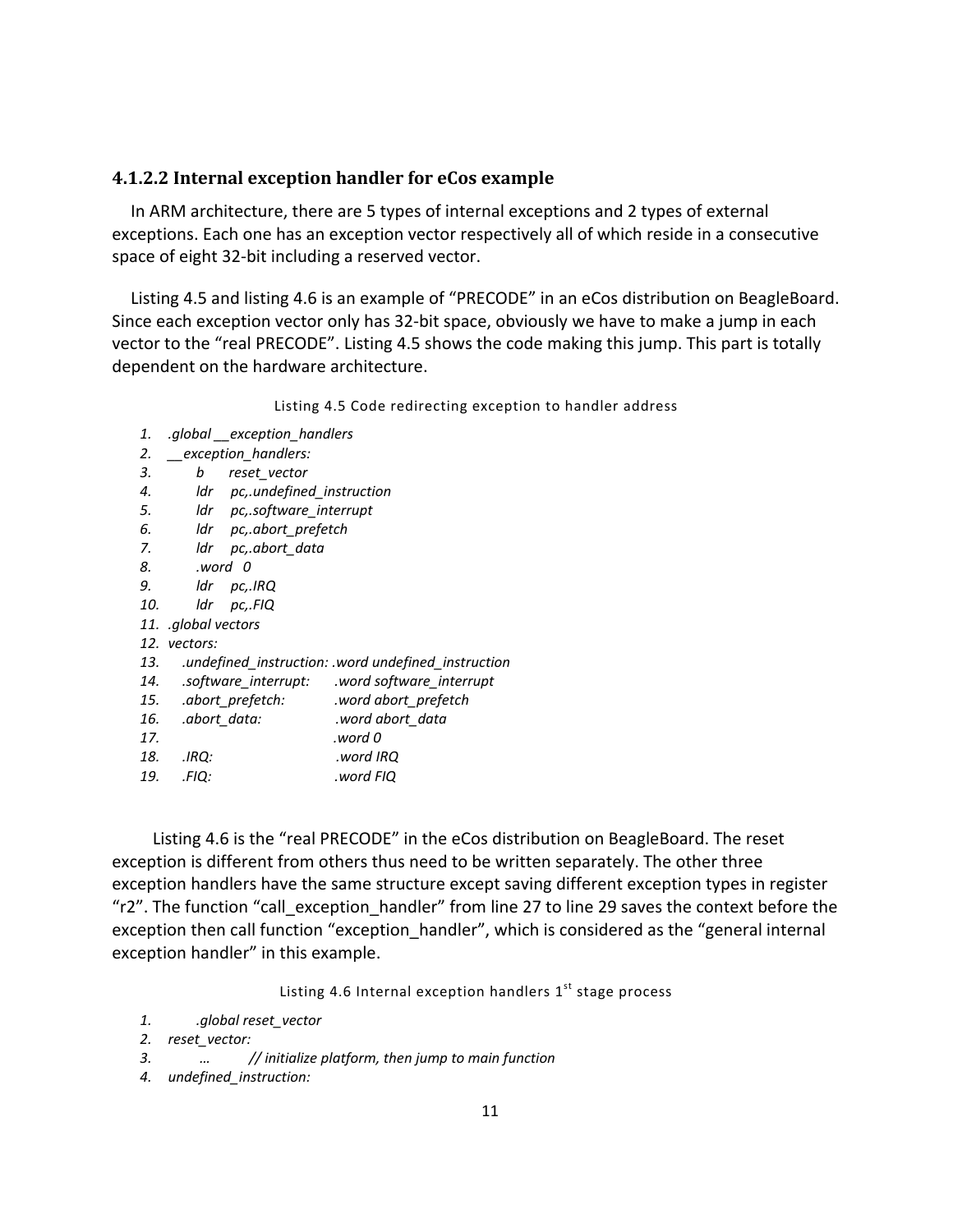| 5.  | Idr                     | sp,. undef exception stack                       |
|-----|-------------------------|--------------------------------------------------|
| 6.  |                         | stmfd $sp!/r0-r5$ }                              |
| 7.  | mrs                     | r1,spsr                                          |
| 8.  |                         | sub $r0,$ Ir,#4                                  |
| 9.  |                         | mov r2,#CYGNUM_HAL_EXCEPTION_ILLEGAL_INSTRUCTION |
| 10. | mov                     | r3,sp                                            |
| 11. | b                       | call_exception_handler                           |
|     | 12. software_interrupt: |                                                  |
| 13. |                         | //save current context                           |
| 14. | mov                     | r2,#CYGNUM_HAL_EXCEPTION_INTERRUPT               |
| 15. |                         |                                                  |
| 16. | b                       | call_exception_handler                           |
|     | 17. abort_prefetch:     |                                                  |
| 18. |                         | //save current context                           |
|     | 19.<br>mov              | r2,#CYGNUM_HAL_EXCEPTION_CODE_ACCESS             |
| 20. |                         |                                                  |
| 21. | b                       | call_exception_handler                           |
|     | 22. abort_data:         |                                                  |
| 23. |                         | //save current context                           |
| 24. | mov                     | r2,#CYGNUM_HAL_EXCEPTION_DATA_ACCESS             |
| 25. | $\cdot \cdot$           |                                                  |
| 26. | b                       | call_exception_handler                           |
|     |                         | 27. call_exception_handler:                      |
| 28. |                         | //save the context before the exception          |
| 29. | bl                      | exception handler                                |

Listing 4.7 is an implementation of  $2^{nd}$  stage process, i.e. "general internal exception handler" in figure 4.1 . All the information is saved in structure "regs" and passed to the function "exception\_handler( )" in line 1. Then it gets the exception handler from the array "exception handler[ ]" in line 9 and invoke that handler to handle the exception.

Listing 4.7 Internal exception handlers 2<sup>nd</sup> stage process

- *1. void exception\_handler(HAL\_SavedRegisters \*regs){*
- *2. cyg\_hal\_deliver\_exception( regs‐>vector, (int)regs );*
- *3. return;*
- *4. }*
- *5. void cyg\_hal\_deliver\_exception( int code, int data ){*
- *6. Cyg\_Thread::self()‐>deliver\_exception( (cyg\_code)code, data );*
- *7. }*
- *8. void Cyg\_Exception\_Control::deliver\_exception(int exception\_number,int exception\_info){*
- *9. handler = exception\_handler[exception\_number ‐ CYGNUM\_HAL\_EXCEPTION\_MIN];*
- 10. *data* = exception\_data[exception\_number CYGNUM\_HAL\_EXCEPTION\_MIN];
- *11. handler( data, exception\_number, exception\_info );*

*12. }*

Listing 4.8 shows an example of "POSTCODE". After restoring the context before exception in line 3, the program returns to the normal execution flow.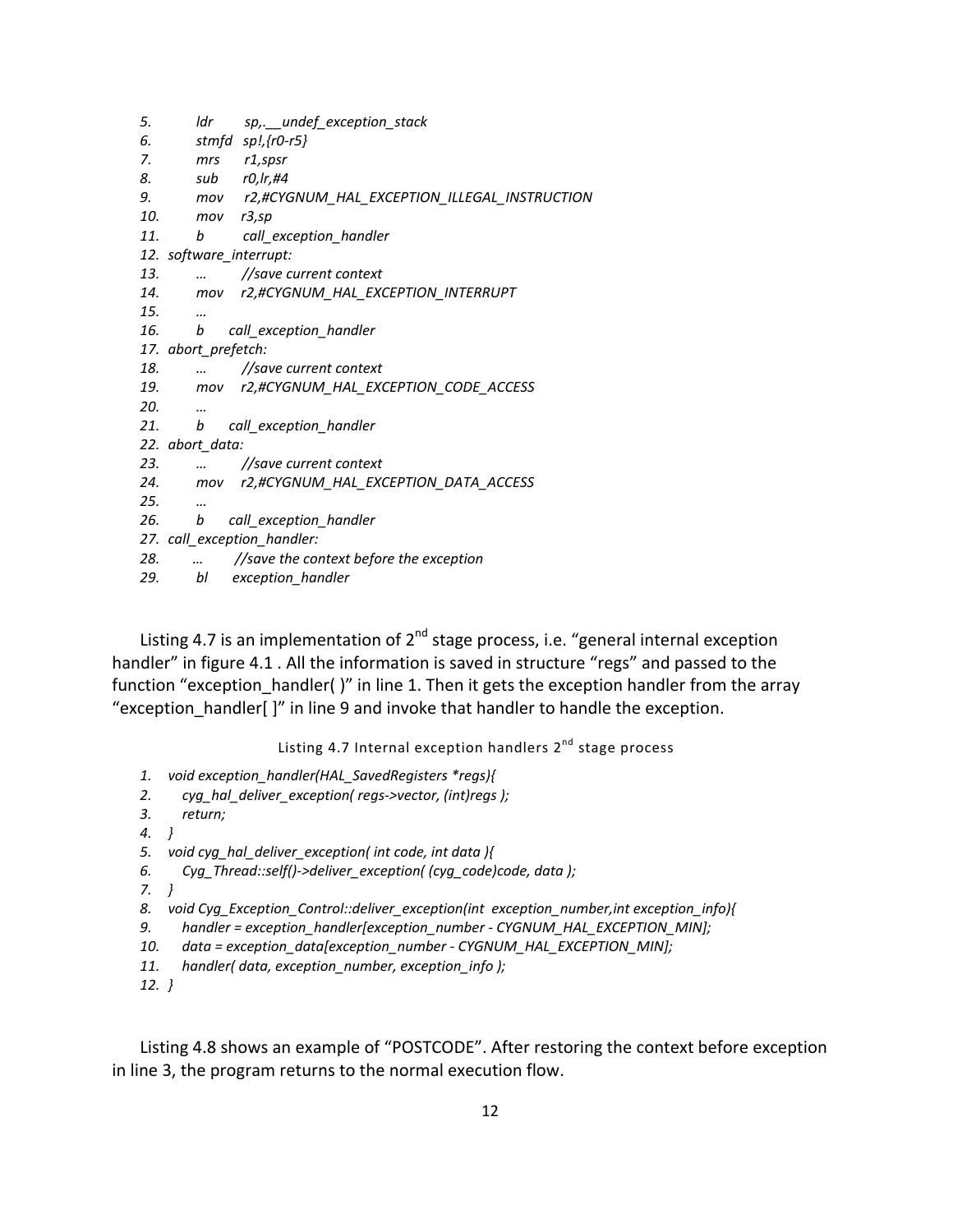Listing 4.8 Internal exception handlers  $3<sup>rd</sup>$  stage process

- *1. return\_from\_exception:*
- *2. msr spsr,r0*
- *3. ldmeqfd sp,{r0‐r14,pc}^*

# **4.2 CPU‐related features**

In a CPU, there are supporting components around the core to perform instruction execution and respond to the external events, such as memory, interrupt controller, clock, etc. The CPU-related features contain the code for controlling these components.

## **4.2.1 Clock generation and control**

The clock signal is used to synchronize the action of circuits. It is usually generated by a hardware component called clock generator. A typical clock generator receives one or a few input reference clock signals from an oscillator or an external chip, meanwhile outputs several different frequency clock signals to on‐chip hardware components and/or off‐chip peripherals.

In this section, stable input reference clock signals are assumed.

#### **4.2.1.1 General model**

The clock generator usually distributes different frequency signals. For instance, the clock signal for MPU always has a much higher frequency than that for peripherals. Furthermore each output usually can be configured as an optional frequency. So the function which configures the frequency of each output respectively is required as well as a function for selecting input reference clock. Functions for shutting down and turning on each clock output are also necessary for reducing power consumption which is of critical importance in mobile systems.

Figure 4.2 show the general architecture of the clock module. First it receives several different frequency reference signals and dispenses them to each channel, based on the system configuration. Then each channel generates a demanded clock signal of certain frequency and supplies a group of hardware components.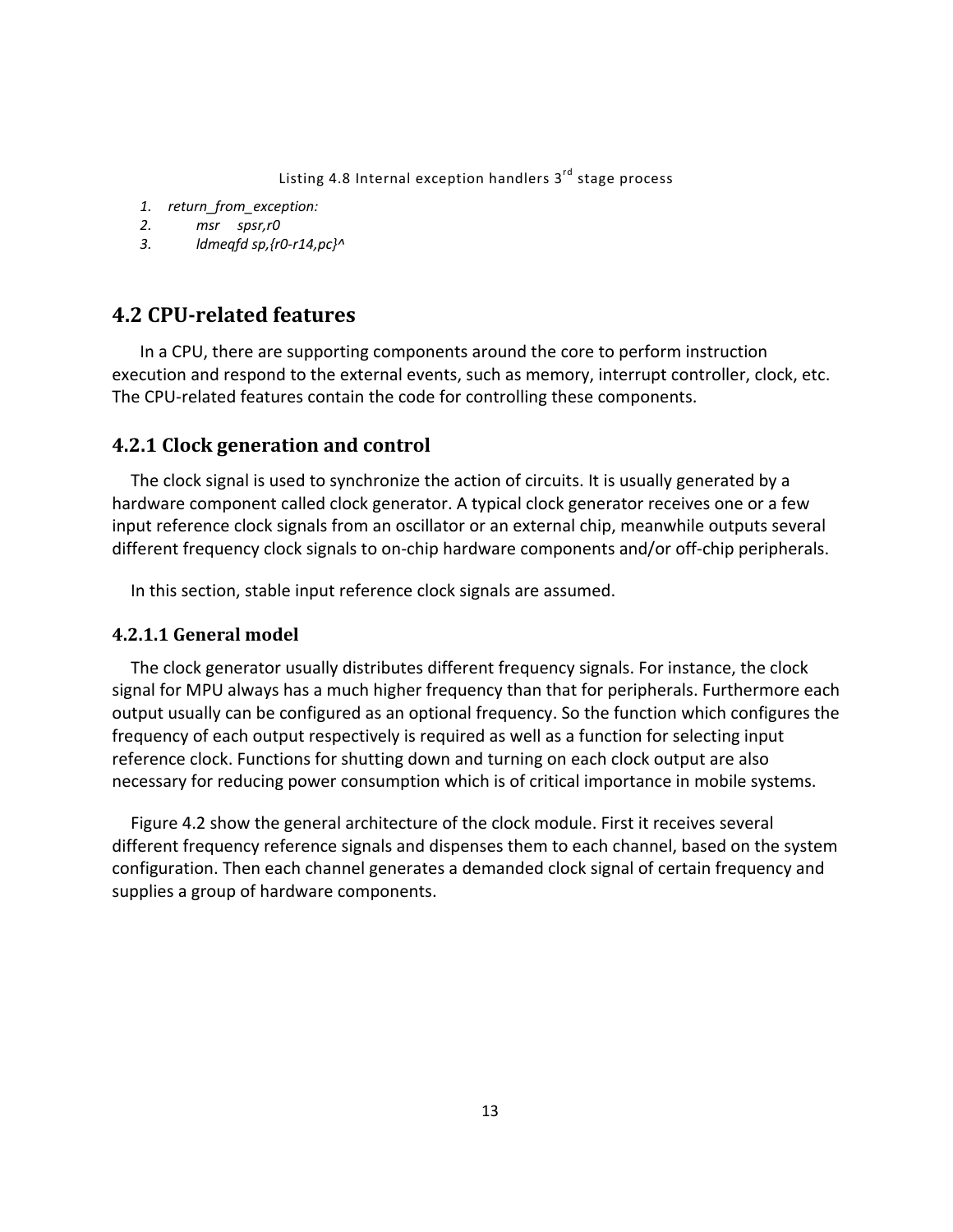



The functions/macros controlling clock module are listed in table 4.3. The function "clock input select( )" configures the clock module to receive a certain reference signal from a physical pin. The frequency of that signal is usually known by the developer. The function "output config (channel, frequency)" sets the "channel" to output a clock of "frequency". These two functions are commonly used in early system initialization process since the stable clock signals are the foundation of system execution. However the latter function is possibly used in run time when frequency adjustment is required for making trade‐off between executing power and energy consuming. The function "clock\_enable( channel )" and "clock\_disble( channel )" start or stop the clock signal "channel" output. They can be implemented as gating/ungating the channel while keeping the channel active internally, or even shut down the entire channel and restart it, based on the system design.

| Function/Macro                     | Comments                                                     |
|------------------------------------|--------------------------------------------------------------|
| void                               | Choose the reference clock signal from multiple input signal |
| clock_input_select(void)           | sources.                                                     |
| void                               | Set the clock output channel output the "frequency" signal.  |
| output_config (channel, frequency) |                                                              |
| void                               | Enable the output clock signal "channel".                    |
| clock enable (channel)             |                                                              |
| void                               | Gate the output clock signal "channel" for energy saving.    |
| clock disable (channel)            |                                                              |

Table 4.3 Functions/macros of clock control HAL

#### **4.2.1.2 Clock generation and control for eCos example**

 Listing 4.9 shows an example from an eCos distribution on the Innovator (ARM) Board. It is included in platform initialization process. This small piece of code initializes and enables the DPLL1 clock signal output.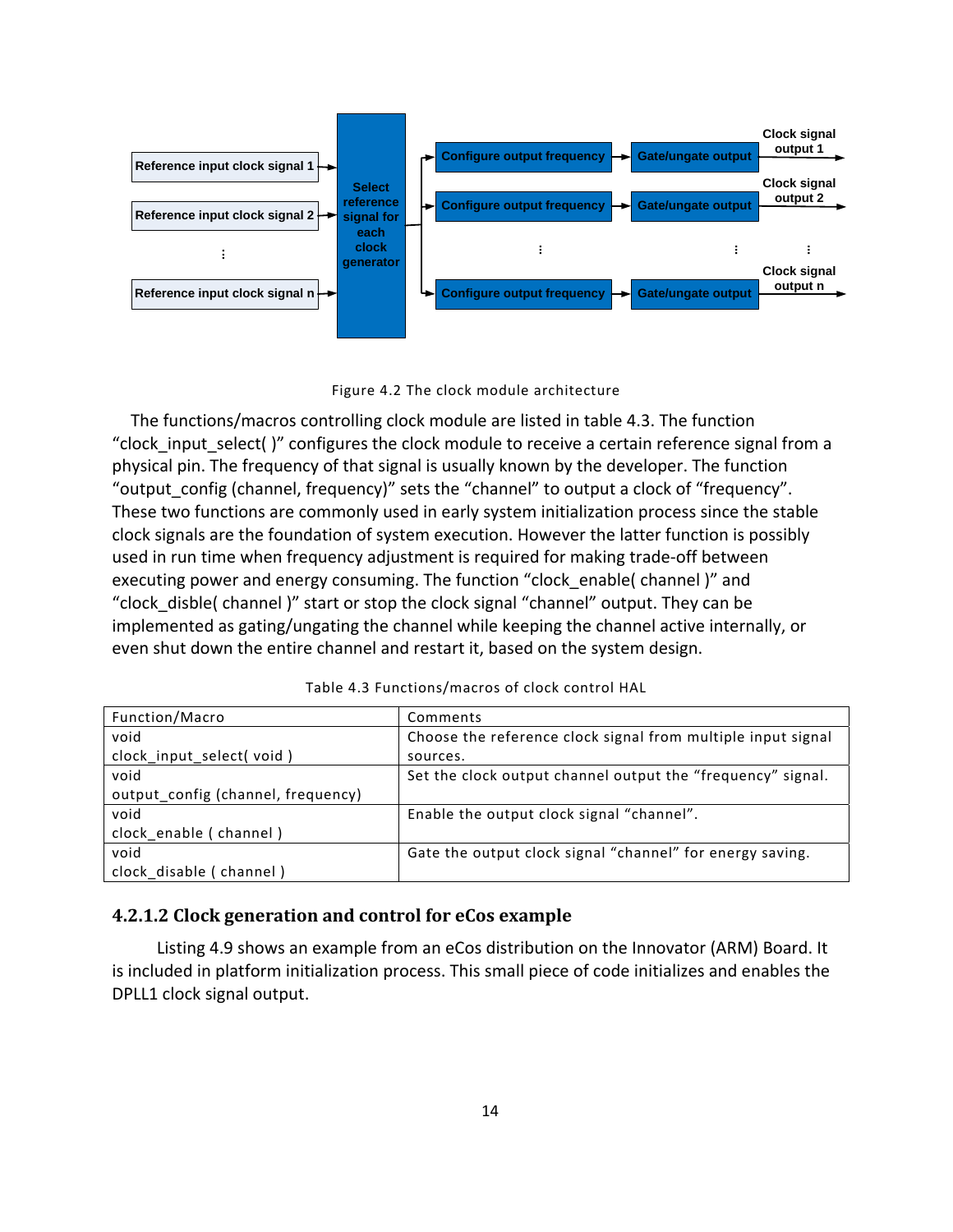#### Listing 4.9 DPLL1 module initialization

| 1. |    | ldr | $r1$ ,=DPLL1 BASE       |
|----|----|-----|-------------------------|
| 2. |    | ldr | r2,=0x2290              |
| 3. |    | str | r2, [r1,# DPLL CTL REG] |
| 4. | 1: | Idr | r2, [r1,# DPLL CTL REG] |
| 5. |    | and | r2,r2,#1                |
| 6. |    | cmp | r2,#1                   |
| 7. |    | bne | 1h                      |

### **4.2.2 External exception handler**

An external exception, also known as an interrupt, is generated by a hardware component and delivered to CPU through the interrupt controller. Usually it is maskable and has lower priority than internal exceptions.

### **4.2.2.1 General model**

The blue blocks in figure 4.3 illustrate the components of external exception handler. This HAL module involves operation on two hardware components, i.e. programmable interrupt controller and CPU. We assume that every interrupt source has a unique number.



Figure 4.3 The architecture of general external exception handler

Apparently the external exception handler has a similar 3‐stage general handler as internal exception handler. The differences are that the handler here gets and saves the exception number from interrupt controller at the  $1<sup>st</sup>$  stage and checks a different "external exception handler routine table" at the  $2<sup>nd</sup>$  stage to get the corresponding service function.

Table 4.4 lists the features of external exception handling HAL, which is quite similar to the internal exception handling HAL, plus the interrupt controller operations. The first 5 functions or macros in table 4.4 do the same thing as their counterparts in internal exception handler. The rest functions are related to interrupt controller. The difference among "enable expt signal ( )", "disable expt signal ( )", "mask int ( )" and "unmask int ( )" is the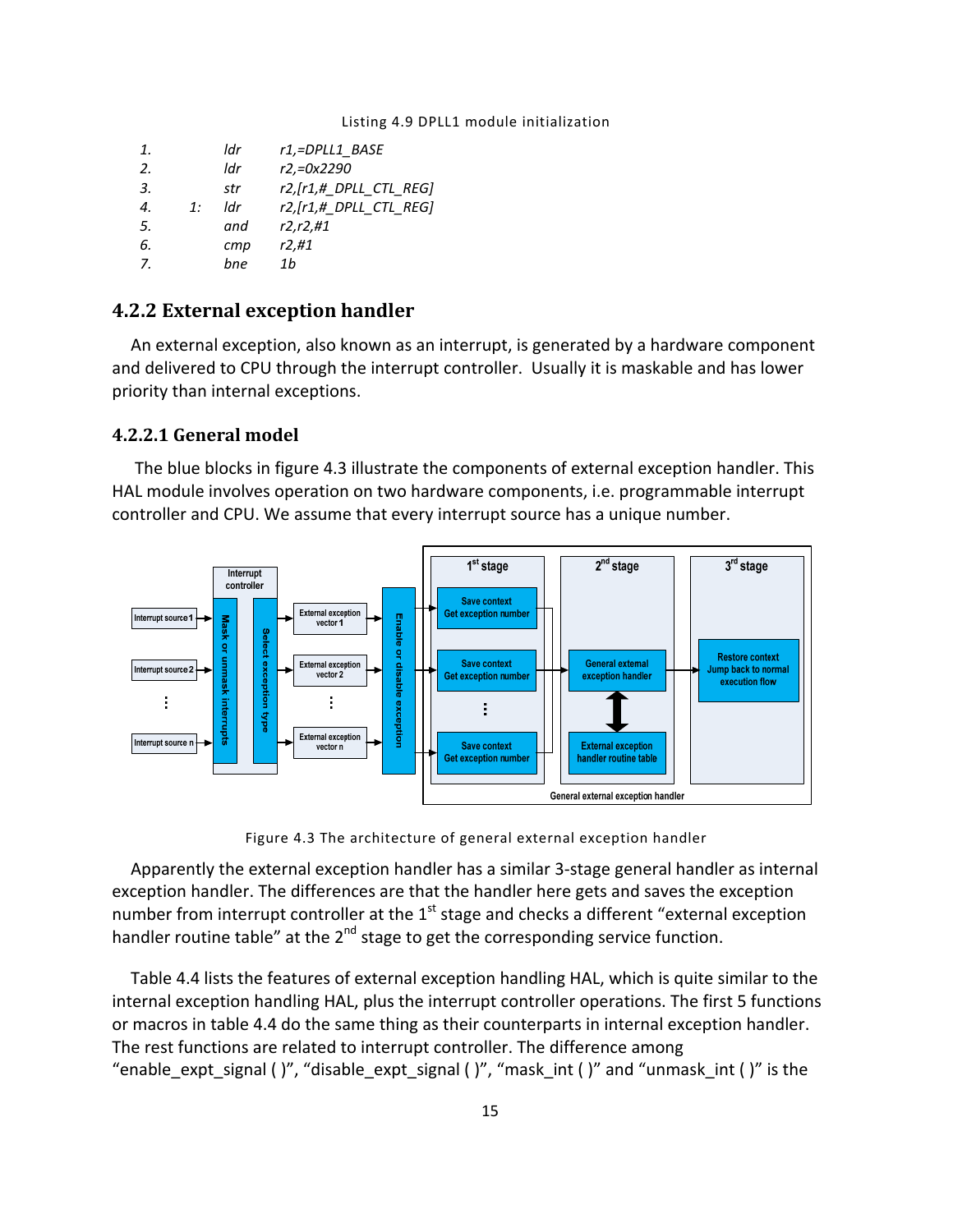former two functions control the signal between interrupt controller and CPU while the latter two control the signal between other hardware components and interrupt controller.

| Functions/Macro                        | Comments                                                  |
|----------------------------------------|-----------------------------------------------------------|
| <b>PRECODE</b>                         | This macro saves context and records exception type and   |
|                                        | address.                                                  |
| <b>POSTCODE</b>                        | This macro restores the context saved before then goes    |
|                                        | back to normal flow.                                      |
| void                                   | Invoke the exception handler corresponding to the         |
| call_handler (expt_num)                | number.                                                   |
| void                                   | Attach an exception handler to the corresponding position |
| attach_handler (expt_num, handler)     | in routine table.                                         |
| void                                   | Set corresponding position in routine table to NULL.      |
| detch_handler (expt_num)               |                                                           |
| void                                   | Enable the exception "expt signal type" in CPU.           |
| enable_expt_signal (expt_signal_type)  |                                                           |
| void                                   | Disable the exception "expt_signal_type" in CPU.          |
| disable_expt_signal (expt_signal_type) |                                                           |
| void                                   | Set interrupt "int_num" to generate the                   |
| set_type (int_num, expt_signal_type)   | "expt_signal_type" interrupt signal to CPU.               |
| void                                   | Mask the interrupt input signal from an external          |
| mask_int (int_num)                     | component to the interrupt controller with number         |
|                                        | "int num".                                                |
| void                                   | Unmask the interrupt input signal with number "int_num".  |
| unmask_int (int_num)                   |                                                           |
| void                                   | Clear corresponding interrupt status bit after being      |
| clear int (expt num)                   | handled to enable new interrupt generation                |

Table 4.4 Functions/macros of external exception handling HAL

#### **4.2.2.2 The external exception handler for eCos example**

In listing 4.10, an external exception handler routine table "hal\_interrupt\_handlers" is established. Since eCos defined an object and data associated with each interrupt handler, a data table and an object table are established as well. The handler gets the data and object from corresponding position in these two tables. "CYGNUM\_HAL\_ISR\_COUNT" is the amount of interrupt sources which in ARM DM3730 processor is 96.

Listing 4.10 External exception handler routine table

- *1. .globl hal\_interrupt\_handlers*
- *2. hal\_interrupt\_handlers:*
- *3. .rept CYGNUM\_HAL\_ISR\_COUNT*
- *4. .long 0*
- *5. .endr*
- *6. .globl hal\_interrupt\_data*
- *7. hal\_interrupt\_data:*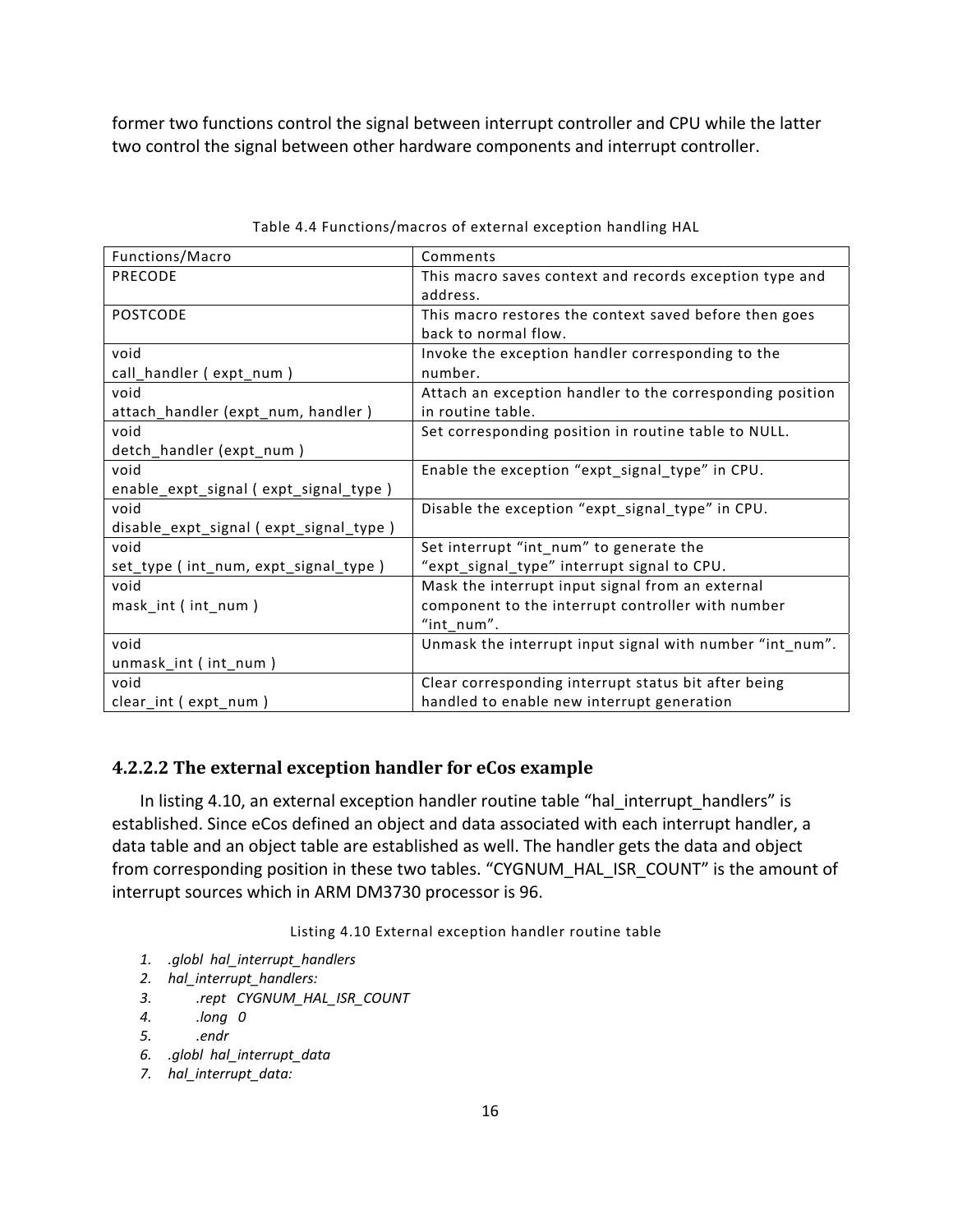*8. .rept CYGNUM\_HAL\_ISR\_COUNT 9. .long 0 10. .endr* 11. *.globl hal interrupt objects 12. hal\_interrupt\_objects: 13. .rept CYGNUM\_HAL\_ISR\_COUNT 14. .long 0*

*15. .endr*

The implementation of "PRECODE" is shown in listing 4.11. The function "hal\_IRQ\_handler" in line 3 is responsible to check the status register in interrupt controller and pass the interrupt number to the  $2^{nd}$  stage process by "v1".

Listing 4.11 External exception handlers  $1<sup>st</sup>$  stage process

- *1. FIQ: ... //disable IRQ and FIQ, save the context*
- *2. IRQ: … //save the context*
- *3. bl hal\_IRQ\_handler*

In listing 4.12, from line 1 to line 7, it is the "general exception handler" which invokes the handler routine from table "hal\_interrupt\_handlers" defined in listing 4.10. Then in line 8, the "POSTCODE" is called to finish the interrupt handling and go back to normal execution flow.

Listing 4.12 External exception handlers 2<sup>nd</sup> stage process

- *1. ldr r1,.hal\_interrupt\_data*
- *2. ldr r1,[r1,v1,lsl #2]*
- *3. ldr r2,.hal\_interrupt\_handlers*
- *4. ldr v3,[r2,v1,lsl #2]*
- *5. mov r2,v6*
- *6. mov lr,pc*
- *7. mov pc,v3*
- *8. b return\_from\_exception*

Listing 4.13 shows the functions and macros for controlling interrupt delivery in the eCos distribution on BeagleBoard. Function "hal\_interrupt\_mask( )" and function "hal interrupt unmask( )" are used for masking/unmasking a specific interrupt source in interrupt controller. The other two macros, i.e. "HAL\_DISABLE\_INTERRUPTS (\_old\_)" and "HAL\_ENABLE\_INTERRUPTS( )" are for disabling or enabling external exception signals on CPU side. All these functions and macros are invoked many times in the kernel and applications.

Listing 4.13 Interrupt controller operations

- *1. void hal\_interrupt\_mask(int vector){*
- *2. int i,j;*
- *3. i=vector/32;*
- *4. j=vector%32;*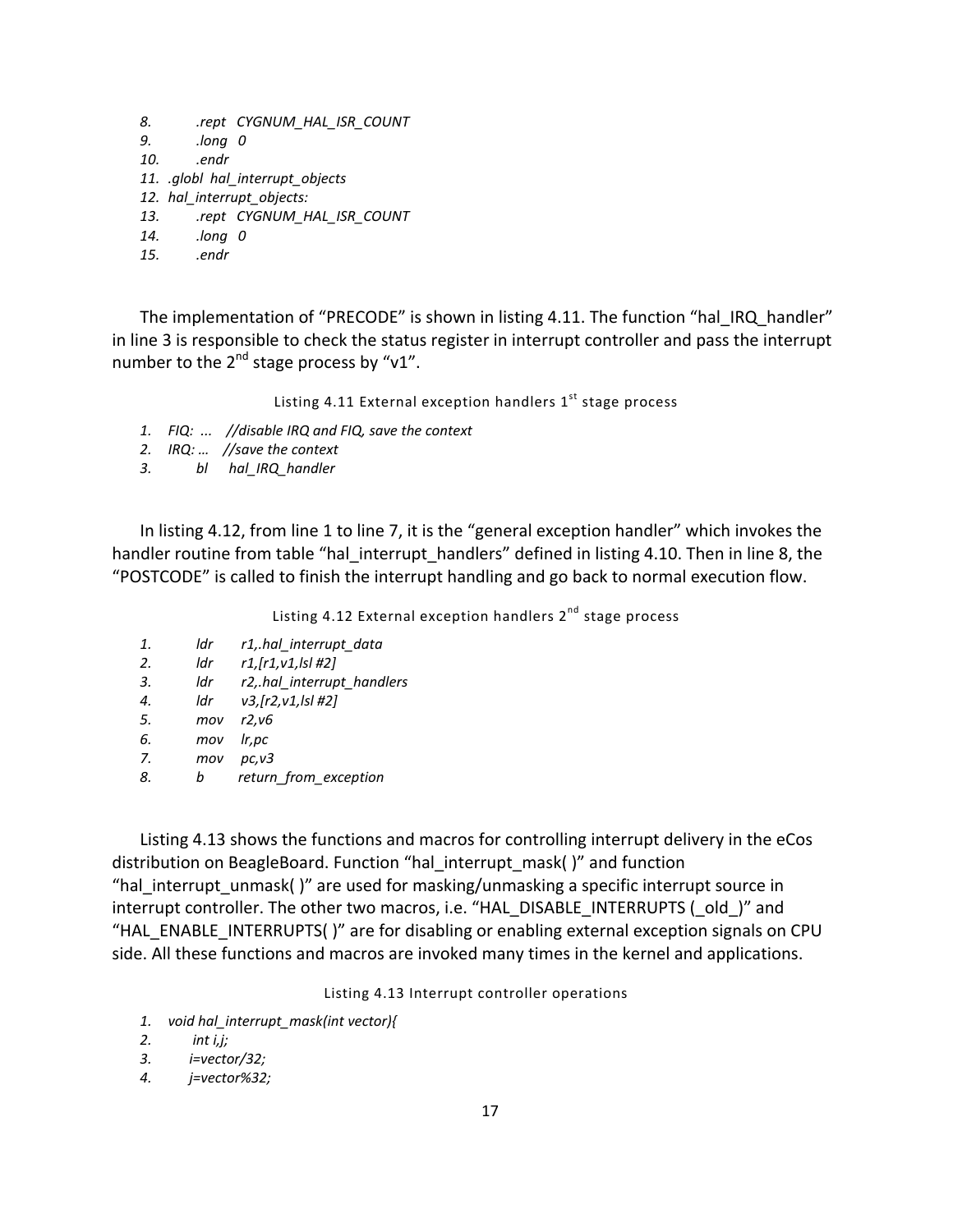| 5.      | HAL_WRITE_UINT32(INTCPS_MIR_SET(i),(1< <j));< th=""><th></th></j));<>   |  |
|---------|-------------------------------------------------------------------------|--|
| 6.      | ł                                                                       |  |
|         | 7. void hal_interrupt_unmask(int vector){                               |  |
| 8.      | int i,j;                                                                |  |
| 9.      | <i>i</i> =vector/32;                                                    |  |
| 10.     | j=vector%32;                                                            |  |
| 11.     | HAL_WRITE_UINT32(INTCPS_MIR_CLEAR(i),(1< <j));< td=""><td></td></j));<> |  |
| $12.$ } |                                                                         |  |
|         | 13. #define HAL_DISABLE_INTERRUPTS(_old_)                               |  |
| 14.     | asm volatile (                                                          |  |
| 15.     | "mrs %0,cpsr;"                                                          |  |
| 16.     | "mrs r4,cpsr;"                                                          |  |
| 17.     | "orr r4,r4,#0xC0;"                                                      |  |
| 18.     | "msr cpsr,r4"                                                           |  |
| 19.     | : "=r"(_old_)                                                           |  |
| 20.     |                                                                         |  |
| 21.     | : "r4"                                                                  |  |
| 22.     | );                                                                      |  |
|         | 23. #define HAL_ENABLE_INTERRUPTS()                                     |  |
| 24.     | asm volatile (                                                          |  |
| 25.     | "mrs r3,cpsr;"                                                          |  |
| 26.     | "bic r3,r3,#0xC0;"                                                      |  |
| 27.     | "msr cpsr,r3"                                                           |  |
| 28.     |                                                                         |  |
| 29.     |                                                                         |  |
| 30.     | : "r3"                                                                  |  |
| 31.     | );                                                                      |  |
|         |                                                                         |  |

# **4.2.3 Timer control**

Timer is usually used for the OS and applications to perform schedule and synchronization. It receives a clock signal and by counting that signal up or down to a specific value generates an interrupt.

### **4.2.3.1 General model**



Figure 4.4 The general model of multiple timers within one processor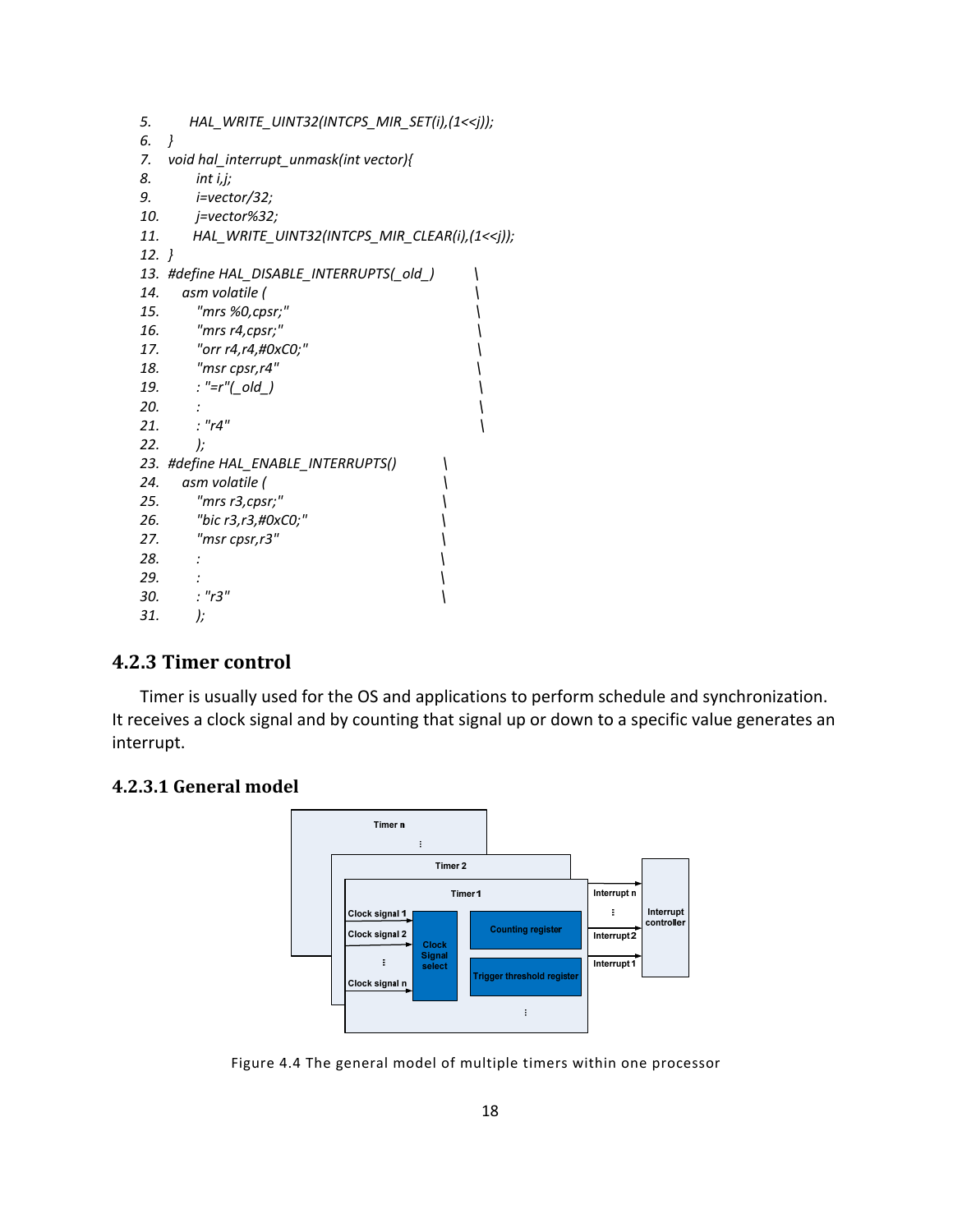Figure 4.4 shows the common structure of the timer module. Usually in one processor there are multiple timers with the same architecture. The usage of each timer is determined by system designer. The differences among each timer configuration are primarily interrupt generation interval and repeatability.

Because of the identical function and architecture, we can use a set of functions to control multiple timers. Table 4.5 lists the operations within the timer HAL, with which programmers are able to get single or periodic interrupts. The first function in table 4.5 initializes a timer to work with desired behavior. The parameters for the function are determined by system demands. The next 3 functions are for run time. After being initialized, the timer doesn't have much control operation but just "start" and "stop", as well as the less important "get current value" operation. The last 4 functions are related to interrupt generation of the timer.

| Functions/Macros                               | Comments                                           |
|------------------------------------------------|----------------------------------------------------|
| void                                           | Initialize the "timer n", including selecting the  |
| init_timer (timer n, clock, period, iteration) | reference signal, setting the interrupt period and |
|                                                | setting the number of iteration.                   |
| void                                           | Start timer n.                                     |
| start_timer (timer n)                          |                                                    |
| void                                           | Stop timer n.                                      |
| stop_timer (timer n)                           |                                                    |
| current val                                    | Read the current counting value from the           |
| get_val_timer (timer n)                        | corresponding register.                            |
| void                                           | Enable the interrupt of timer n                    |
| enable int timer (timer n)                     |                                                    |
| void                                           | Disable the interrupt of timer n.                  |
| disable_int_timer (timer n)                    |                                                    |
| void                                           | The ISR of timer m. Using attaching function       |
| ISR_timer_m (void)*                            | provided in interrupt controller HAL to attach it  |
|                                                | to the right place in the external exception       |
|                                                | handler routine table.                             |
| void                                           | Clear the interrupt status bit to allow new        |
| clear int timer (timer n)                      | interrupt generation.                              |

| Table 4.5 Functions/macros of general purpose timer HAL |  |  |  |  |  |
|---------------------------------------------------------|--|--|--|--|--|
|---------------------------------------------------------|--|--|--|--|--|

\* m indicates that there is an individual instance for each hardware component

#### **4.2.3.2 Timer control for eCos example**

Listing 4.14 shows the timer initialization routine for BeagleBoard. This function is simplified so that only applies to timer 10. However it implements all operations defined in function "init timer()" in table 4.5. After executing this function the timer 10 is in the proper status to generate demand interrupts but not start running yet.

Listing 4.14 Timer initialization routine

```
1. void hal_clock_initialize(void ){
```

```
2. stop_timer(timer);
```

```
3. int i;
```

```
4. HAL_READ_UINT32(0x48004A40,i);
```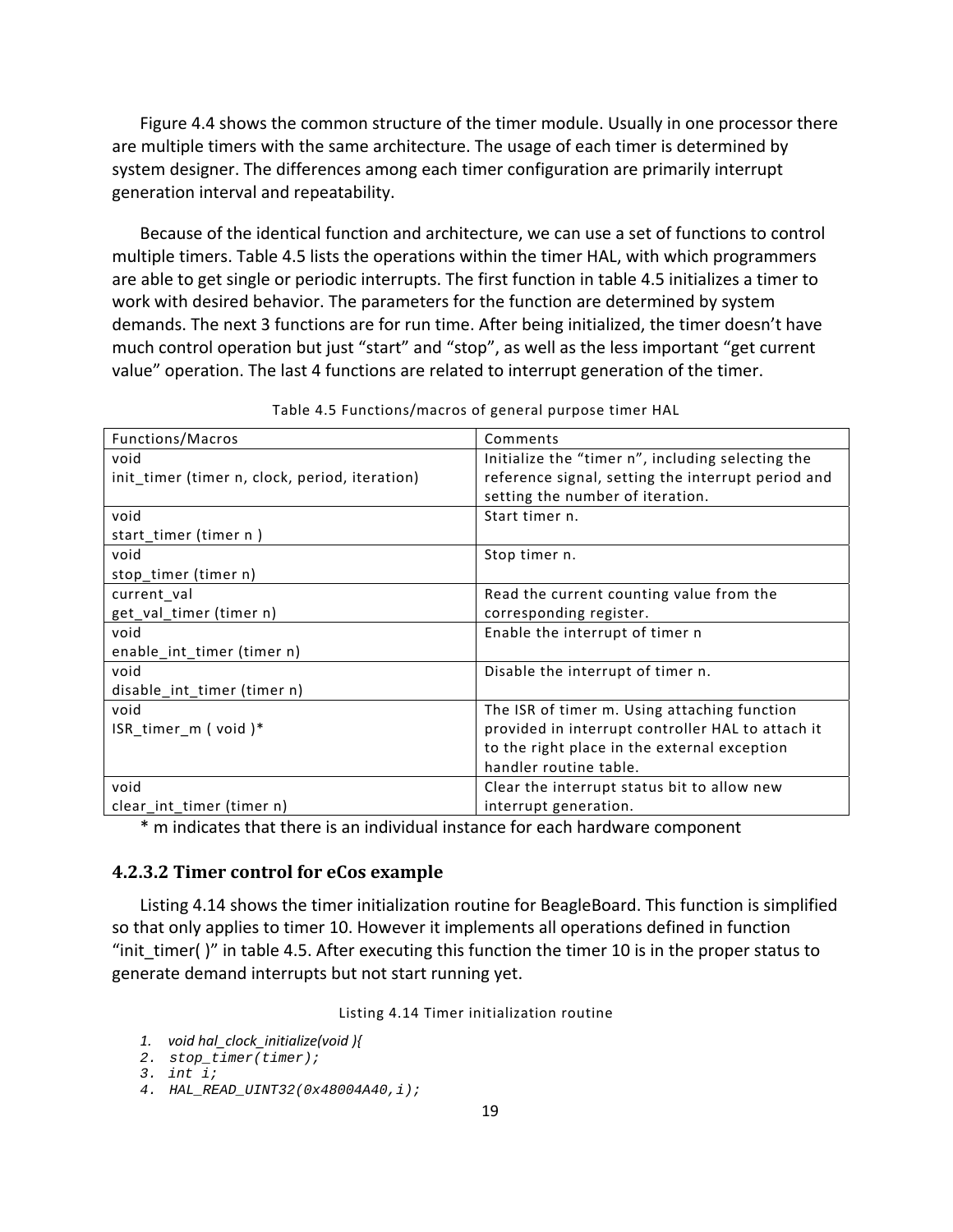```
5. i &= ~(1<<6); 
6. HAL_WRITE_UINT32(0x48004A40,i);//select 32 khz as the input source 
7. HAL_WRITE_UINT32(TIMER(10,TSICR),0);//non-posted mode 
8. HAL_WRITE_UINT32(TIMER(10,TIER),2);//enable overflow int 
9. HAL_WRITE_UINT32(TIMER(10,TCRR),0xFFFFFFE0); 
10. HAL_WRITE_UINT32(TIMER(10,TLDR),0xFFFFFFE0); 
11. HAL_WRITE_UINT32(TIMER(10,TTGR),0xFFFFFFFF);//load value into counter 
12. HAL_WRITE_UINT32(TIMER(10,TMAR),0xFFFFFFFF);//march value to generate an int 
13. HAL_WRITE_UINT32(TIMER(10,TPIR),232000); 
14. HAL_WRITE_UINT32(TIMER(10,TNIR),-768000 
15. HAL_WRITE_UINT32(TIMER(10,TOCR),0);//1ms timer int 
16. HAL_WRITE_UINT32(TIMER(10,TOWR),0); 
17. }
```
Listing 4.15 is the interrupt handler of a timer. It simply makes the counting register load a configured value from another register to resume counting and clear the interrupt flag to enable the next interrupt.

Listing 4.15 Interrupt handler of a timer

- *1. void hal\_clock\_reset(cyg\_uint32 vector, cyg\_uint32 period){*
- *2. HAL\_WRITE\_UINT32(TIMER(10,TISR),7);*
- *3. hal\_interrupt\_acknowledge\_IRQ(CYGNUM\_HAL\_INTERRUPT\_RTC);*
- *4. return;*
- *5. }*

Listing 4.16 is the function for reading current counting value. This function is feasible only if the device has the on‐the‐fly (while counting) read capability.

Listing 4.16 Reading the current counting value of the timer

- *1. void hal\_clock\_read(cyg\_uint32 \*pvalue){*
- *2. HAL\_READ\_UINT32(TIMER(10,TCRR),\*pvalue);*
- *3. }*

#### **4.2.4 Cache control**

Cache is a small piece of memory within the processor memory system. It has very fast speed, almost as quick as CPU. The performance of cache usually has a big impact to that of overall system.

#### **4.2.4.1 General model**

Cache exists in almost all the embedded processors for improving system performance. It stores a computed value or duplicates of an area in main memory. When the CPU requests data, first of all it checks the cache. If the requested data is in cache (cache hit), the CPU will use the data in cache directly. If the data is not in cache (cache miss), the CPU will access the main memory which is much slower.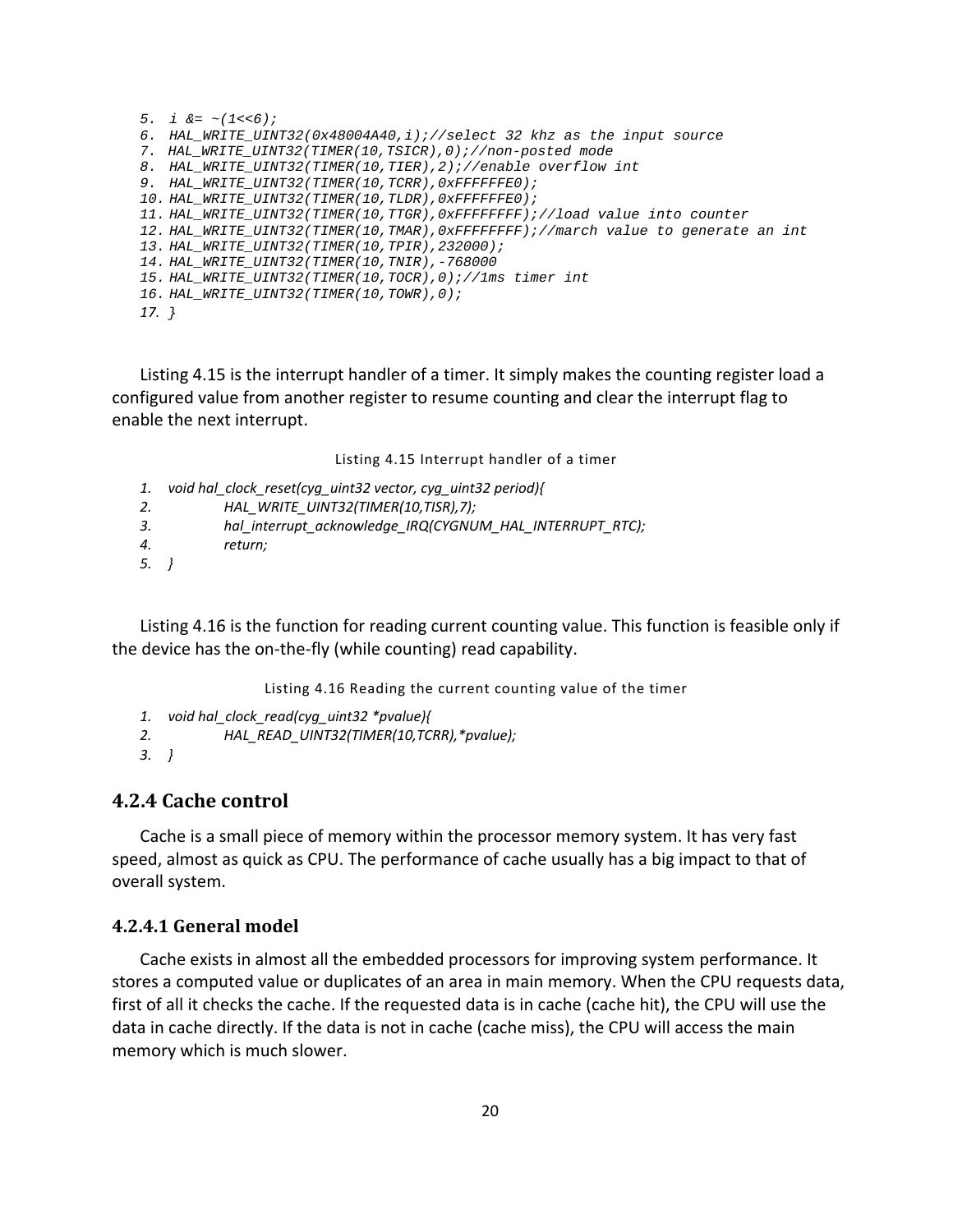Figure 4.5 briefly illustrates the memory architecture of the Harvard architecture embedded processors. It has separate instruction cache and data cache in level one memory.



Figure 4.5 Memory hierarchy

For achieving best performance, cache is mostly operated by hardware. But under certain circumstance, software controlled cache maintenance is necessary, for instance, when another bus master instead of cores writes the memory. In general, when a coherency problem is potential, programmers need to invalidate or synchronize the cache lines. The common cache operations are listed in table 4.6.

| Function/Macro    | Comments                                                     |
|-------------------|--------------------------------------------------------------|
| void              | Initialize both data and instruction cache. Set configurable |
| init_cache (void) | parameters.                                                  |
| ENABLE ICACHE     | Enable instruction cache.                                    |
| ENABLE DCACHE     | Enable data cache.                                           |
| DISABLE ICACHE    | Disable instruction cache.                                   |
| DISABLE DCACHE    | Disable data cache.                                          |
| FLUSH ICACHE      | Invalid instruction cache.                                   |
| FLUSH DCACHE      | Invalid data cache.                                          |
| SYN ICACHE        | Synchronize instruction cache and main memory.               |
| SYN DCACHE        | Synchronize data cache and main memory.                      |

### **4.2.4.2 Cache control for eCos example**

Listing 4.17 is the code for enabling L1 instruction cache in ARM architecture. The L1 cache is controlled by CP15 coprocessor in ARM architecture.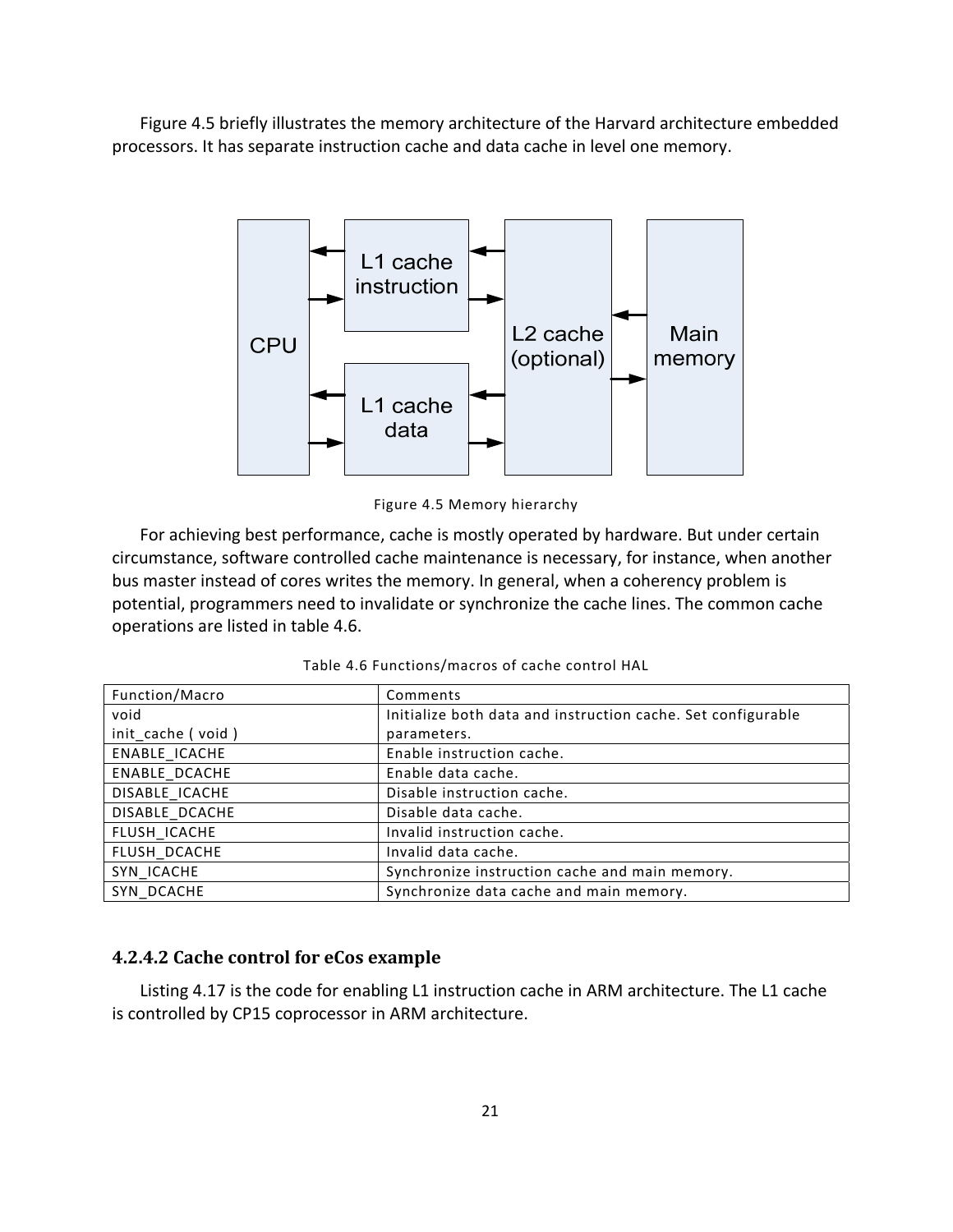#### Listing 4.17 Enabling instruction cache

| 1.  | #define HAL ICACHE ENABLE() |  |
|-----|-----------------------------|--|
| 2.  | asm volatile (              |  |
| 3.  | "mrc p15,0,r1,c1,c0,0;"     |  |
| 4.  | "orr r1,r1,#0x1000;"        |  |
| 5.  | "orr r1,r1,#0x0003;"        |  |
| 6.  | "mcr p15,0,r1,c1,c0,0"      |  |
| 7.  |                             |  |
| 8.  |                             |  |
| 9.  | $\cdot$ "r1"                |  |
| 10. |                             |  |

Listing 4.18 is a macro for disabling instruction cache. The operation is also performed via writing several specific registers within CP15. Before disabling the instruction cache, a synchronization operation is necessary for avoiding coherency issues. The instructions on line 11 and 12, i.e. "nop", are for the synchronization purpose. In newest ARM CORTEX A series processor, this method is not valid because of the out‐of‐order execution mechanism. The data and instruction barrier instructions can resolve this problem.

#### Listing 4.18 Disabling instruction cache

| 1.  | #define HAL_ICACHE_DISABLE() |  |
|-----|------------------------------|--|
| 2.  | CYG MACRO START              |  |
| 3.  | asm volatile (               |  |
| 4.  | "mrc p15,0,r1,c1,c0,0;"      |  |
| 5.  | "bic r1,r1,#0x1000;"         |  |
| 6.  | "mcr p15,0,r1,c1,c0,0;"      |  |
| 7.  | "mov r1,#0;"                 |  |
| 8.  | "mcr p15,0,r1,c7,c5,0;"      |  |
| 9.  | "mcr p15,0,r1,c7,c5,6;"      |  |
| 10. | "mcr p15,0,r1,c8,c5,0;"      |  |
| 11. | "nop;"                       |  |
| 12. | "nop;"                       |  |
| 13. |                              |  |
| 14. |                              |  |
| 15. | : "r1"                       |  |
| 16. | );                           |  |

The data cache synchronization code is shown in listing 4.19. Since the new ARM architecture only supports synchronization on an individual line each time, we have to go through all the lines to synchronize the entire data cache.

Listing 4.19 Data cache synchronization

|                  | 1. #define HAL DCACHE SYNC()        |  |
|------------------|-------------------------------------|--|
|                  | 2. $for (level=1; level>0; level-)$ |  |
| 3.               | for(way=3;way>=0;way--)             |  |
| $\boldsymbol{A}$ | for(set=127;set>=0;set--)           |  |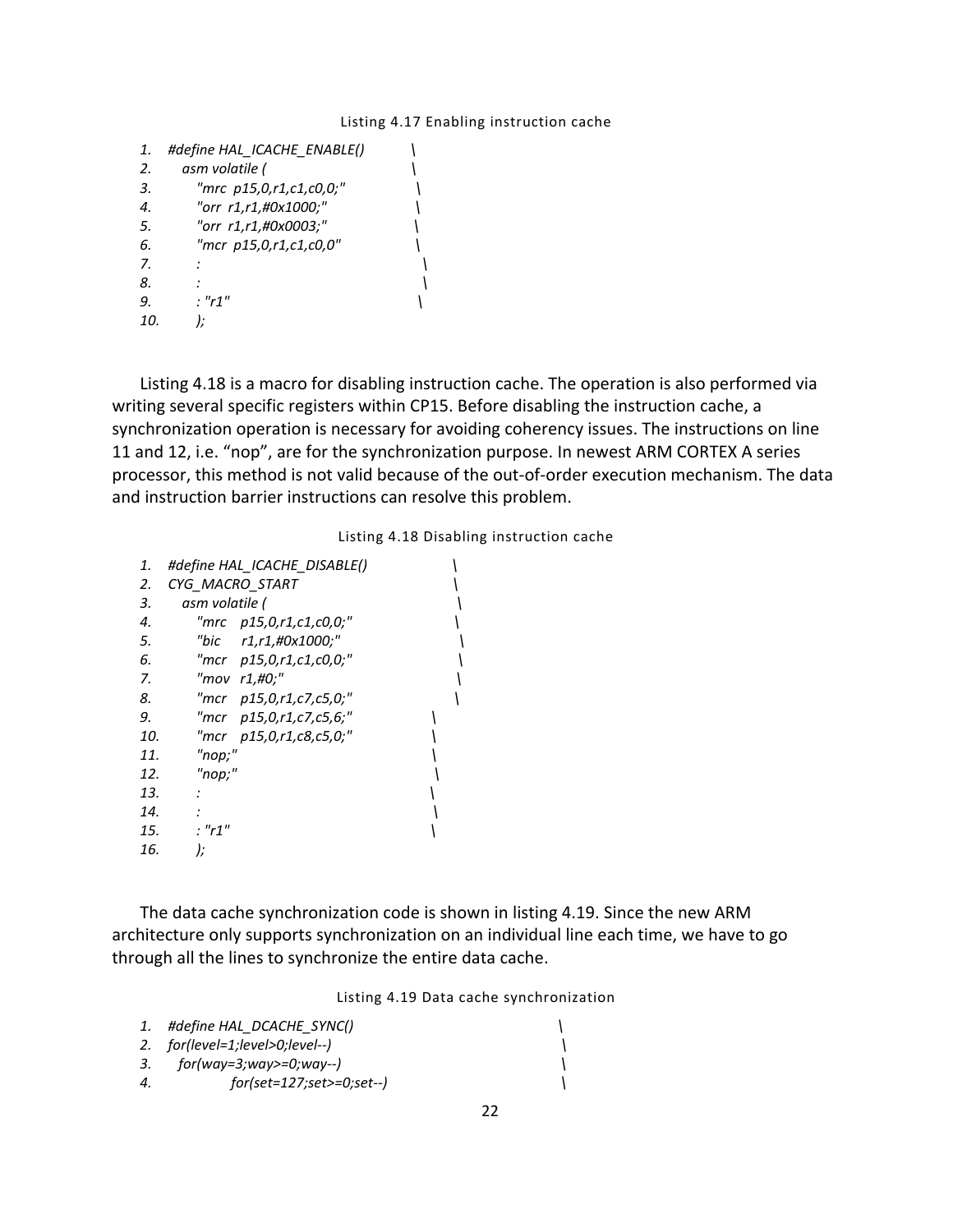- *5. {setway=(level << 1) | (set << 6) | (way << 30); \*
- *6. asm volatile (" mcr p15, 0, %0, c7, c14, 2;": : "r" (setway)); }*

### **4.2.6 Memory management unit**

Since the eCos doesn't support virtual memory, we are not able to verify the HAL for memory management feature recently. So this part of work is left to the future when we implement our HAL under a "rich" operating system which supports virtual memory.

### **4.2.7 Direct memory access (DMA)**

Direct memory access is a feature that certain hardware can access memory independently of core. It is usually implemented by a dedicated hardware component called "DMA controller". With DMA, the core is released for other important work during the slow data transfer. Otherwise the core would be fully occupied by read and write instructions. DMA controller is widely found in modern embedded processors for efficient data transfer.

#### **4.2.7.1 General model**

DMA controller performs data transfer between memories or memory and peripheral. A DMA controller usually has several channels. Each channel can be configured to perform a specific data transfer task. The architecture of DMA controller is illustrated in figure 4.6.



Figure 4.6 The architecture of DMA controller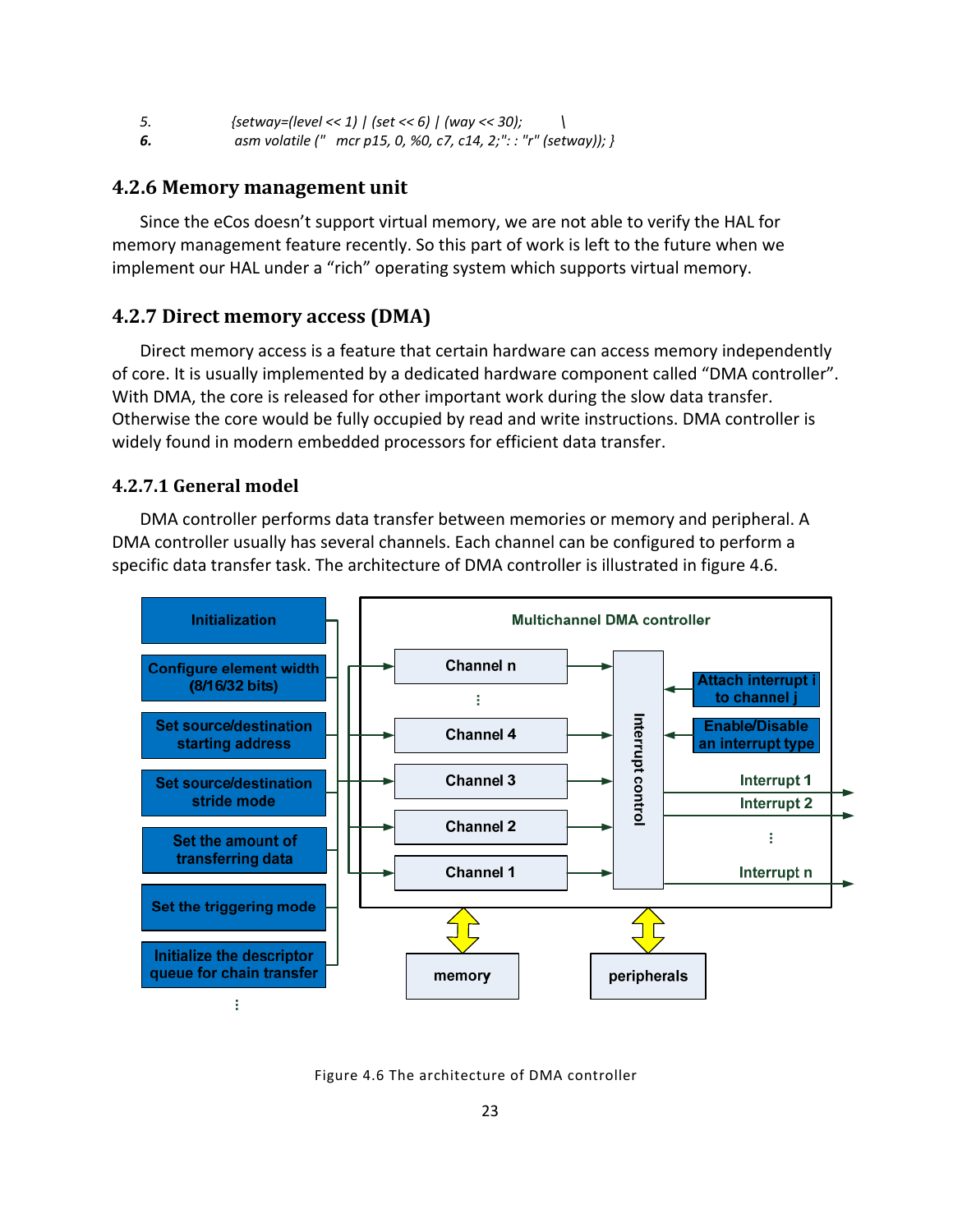Before using any channel for data transfer, an overall initialization process should be implemented, in which a bunch of global parameters are set, for instance, the biggest burst transfer size. These parameters are common for all channels and usually not change during execution. After that, each channel can be configured for specific use, such as transferring data from Ethernet receiving buffer to memory which is classified as peripheral to memory transfer. Other transfer types are memory to memory and memory to peripheral. For implementing a transfer, several control parameters, such as element width, source/destination address, triggering source, etc, should be configured, as well as the interrupt service routines (ISRs). The functions for implementing DMA data transfer are shown in table 4.7.

| Function/Macro                       | Comments                                    |
|--------------------------------------|---------------------------------------------|
| void                                 | Set common configurations for all channels, |
| init_global_parameters (void)        | such as power saving strategy.              |
| void                                 | Set the source and destination type of the  |
| set_type (channel, type)             | "channel", e.g. memory to peripheral, etc.  |
| void                                 | Set the width of transferring element of    |
| set element width (channel, width)   | "channel" to 8, 16, 32 or 64 bits.          |
| void                                 | Set the source starting address of the      |
| set source addr (channel, addr)      | "channel".                                  |
| void                                 | Set the destination starting address of     |
| set_destination_addr (channel, addr) | "channel".                                  |
| void                                 | Interrupt service routine for channel "m".  |
| $ISR_m$ (void)*                      |                                             |
| void                                 | Enable the "channel" to generate an         |
| enable_int ( channel, event )        | interrupt when "event" occurs.              |
| void                                 | Prevent the "channel" from generating an    |
| disable int ( channel, event )       | interrupt when "event" occurs.              |

Table 4.7 Functions/macros of DMA controller HAL

\*m indicates that there is an individual instance for each channel

#### **4.2.7.2 Direct memory access control for eCos example**

Listing 4.20 is a function which set the element width for DMA channel on TI DM3730 processor. The DMA within this chip supports 8, 16 or 32 bits element transfer. Furthermore each channel can have different element width.

Listing 4.20 Transferring element width configuration

*1. void SDMA\_set\_element\_width(unsigned int channel,unsigned int width){*

| 2.  | switch(width){ |                                  |
|-----|----------------|----------------------------------|
| 3.  | case 8:        |                                  |
| 4.  |                | clear bit(DMA4 CSDP(channel),0); |
| 5.  |                | clear bit(DMA4 CSDP(channel),1); |
| 6.  |                | break:                           |
| 7.  | case 16:       |                                  |
| 8.  |                | set bit(DMA4 CSDP(channel),0);   |
| 9.  |                | clear bit(DMA4 CSDP(channel),1); |
| 10. |                | break:                           |
| 11. | case 32:       |                                  |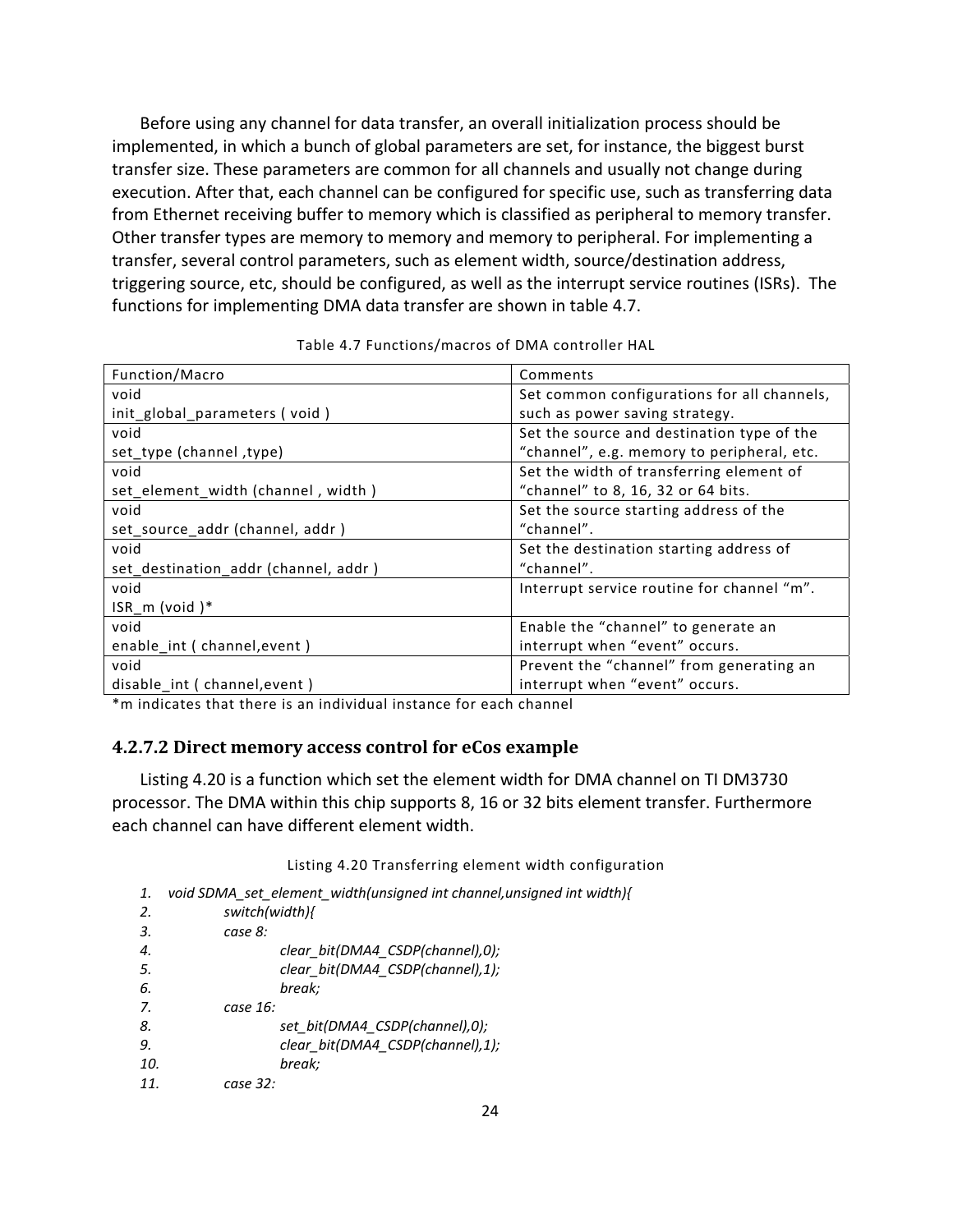| clear bit(DMA4 CSDP(channel),0); |
|----------------------------------|
| set bit(DMA4 CSDP(channel),1);   |
| break;                           |
|                                  |
|                                  |
|                                  |

Listing 4.21 shows two functions which set the source and destination address of a channel. Any one of them can be a memory address or a peripheral buffer register address.

Listing 4.21 Source and destination starting address configuration

- *1. void SDMA\_set\_src\_addr(unsigned int channel, void\* src\_addr){*
- *2. write\_reg(DMA4\_CSSA(channel),(unsigned int)src\_addr);*
- *3. }*
- *4. void SDMA\_set\_dst\_addr(unsigned int channel, void \*dst\_addr){*
- *5. write\_reg(DMA4\_CDSA(channel),(unsigned int)dst\_addr);*
- *6. }*

## **4.3 Peripheral‐related features**

 In modern embedded systems most peripheral I/O devices are integrated into the microcontroller and mapped into the physical address space. The operation of reading data from or writing data to these devices is as same as reading and writing memory. In general, there are four kinds of registers of I/O devices: control register, status register, input register and output register. CPU communicates with the I/O devices by reading or writing these registers, as shown in Figure 4.7.



Figure 4.7 Registers of I/O devices

 The components within a microcontroller differ in different application areas. For example, CAN module is mostly found in the automotive/industrial microcontroller, while the Ethernet module is common in consumer electronics. But generally the drivers of these devices could be separated into two parts: hardware‐independent layer and hardware‐dependent layer. The hardware-dependent layer, which is hardware abstraction layer, controls the device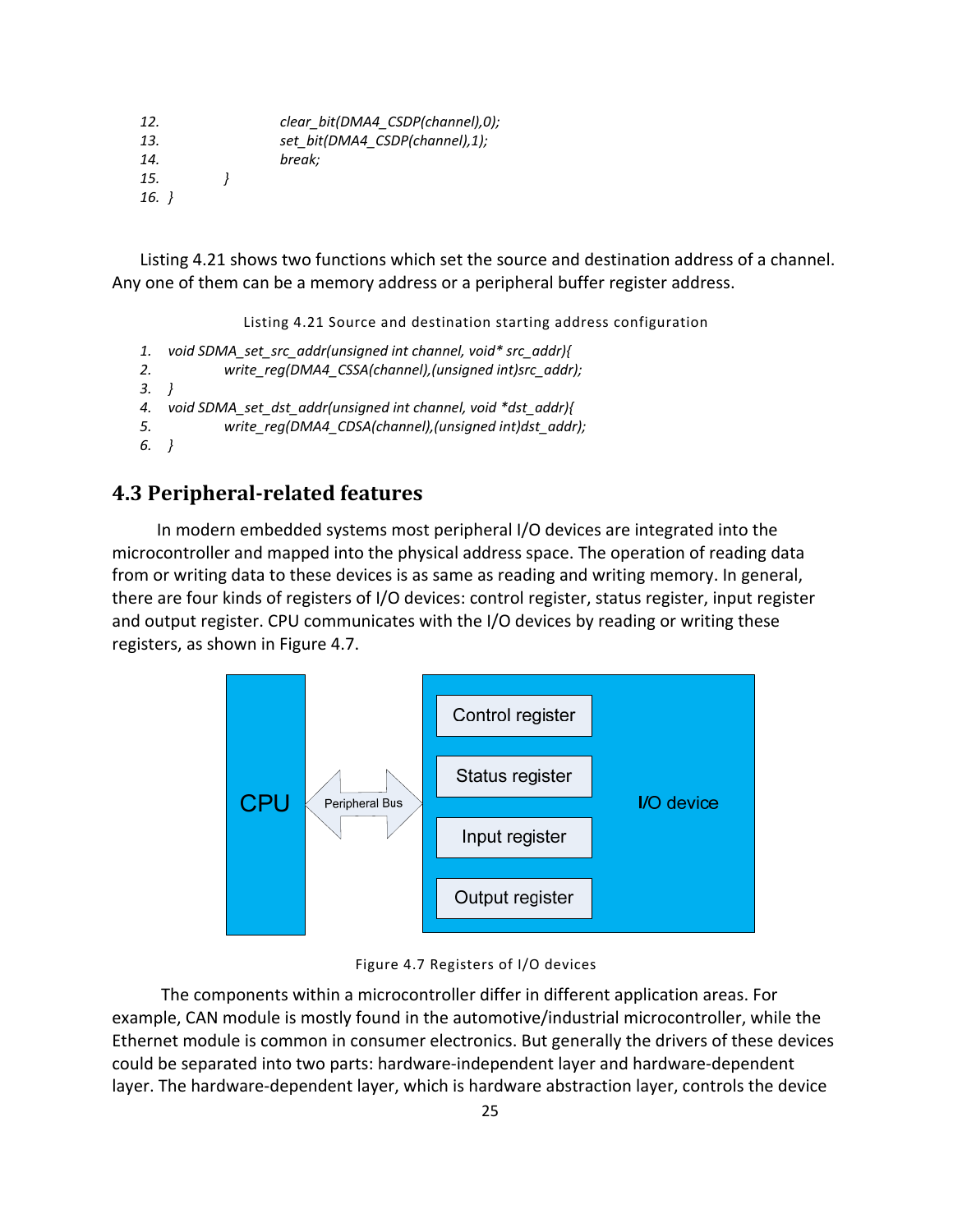directly by reading and writing the registers and provides APIs to upper part, as shown in Figure 4.8.



Figure 4.8 Architecture of device drivers

The HAL of device driver can be split into two parts. One takes care of communication with CPU, defined as internal interface in this section, while the other takes care of communication with other systems, defined as external interface. The external interface is an implementation of a protocol, for instance, UART module implements UART protocol, memory card module implements MMC or SD protocol. Before using the device, the protocol defined parameters should be configured, such as data bits in UART protocol and MAC address in Ethernet protocol.

Since the parameters of different protocols are of significant difference, we consider an UART module which implements standard UART protocol as an example. For communicating with another system which has UART as well, the baud rate, data bits, parity, and stop bits should be as same as that system. The table 4.8 shows the configuration functions for communicating between systems with UART protocol.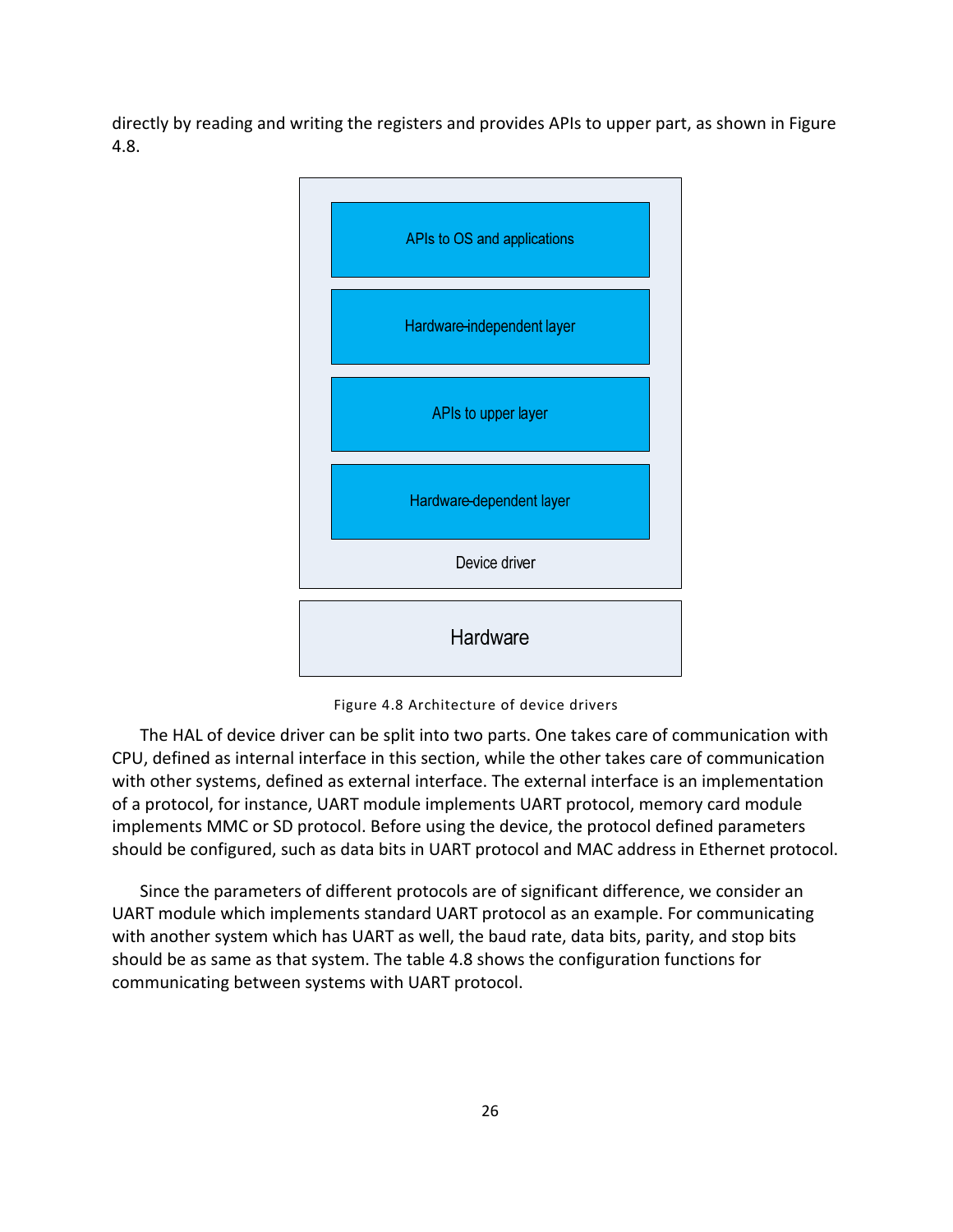| Protocol parameter | Configuration function  | Comment                                 |
|--------------------|-------------------------|-----------------------------------------|
| baud rate          | void                    | Set the baud rate of UART module        |
|                    | set baudrate (baudrate) | transmitting/receiving.                 |
| data bits          | void                    | Set the length of data in one frame,    |
|                    | set databits (length)   | typical number is 7 or 8.               |
| parity             | void                    | Choose from odd, even or none parity.   |
|                    | set_parity (type)       |                                         |
| stop bits          | void                    | Set the length of stop session, typical |
|                    | set_stopbits (length)   | number is 1, 1.5 or 2.                  |
| flow control       | void                    | Choose from hardware, software or       |
|                    | set flowcontrol (type)  | none flow control.                      |

Table 4.8 An example of protocol‐defined parameters configuration HAL: UART protocol parameter configuration functions

Besides these protocol parameter configuration functions, a few other functions are necessary to make the device work. Some of the I/O devices are able to support several protocols, for instance, universal asynchronous receiver/transmitter (UART), infrared data association (IrDA) and consumer infrared (CIR) can be integrated into one hardware module, multimedia card (MMC) and secure digital (SD) card interfaces are always integrated into one module as well. Thus, for a multifunction device, a mode selection function is needed. Then, the interrupt enable/disable functions which control the interrupts raised by protocol specified events, such as parity error interrupt, are provided, as well as the interrupt service routine (ISR) for these events. The configuration functions are listed in table 4.9.

|  |  |  |  | Table 4.9 An example of hardware module configuration |
|--|--|--|--|-------------------------------------------------------|
|--|--|--|--|-------------------------------------------------------|

| Functions/Macros              | Comments                                            |
|-------------------------------|-----------------------------------------------------|
| void                          | Set the multifunction device to the right mode.     |
| mode selection (mode)         |                                                     |
| void                          | Enable the xxx event interrupt. xxx event is        |
| enable int (interrupt event)  | defined in protocol.                                |
| void                          | Disable the "event interrupt". xxx event is defined |
| disable int (interrupt event) | in protocol.                                        |
| void                          | Interrupt service routine for protocol specified    |
| ISR events (void)             | events                                              |

The internal interface is similar among all devices. The width of input/output register differs between chips and components. We define the data that can be written into output register or read from input register at one time as a transfer unit. If an IO device transfers one unit at a time, it is defined as a word‐transfer device. If multiple units are transferred at a time, it is a block‐transfer device. Some devices are able to work in either of the two modes. Then we consider the device has the type as its current working mode, e.g. if the device is configured to transfer one unit after another, it is a word‐transfer device, otherwise it is a block‐transfer device. Programmers have the choice to provide the code supporting either or both modes.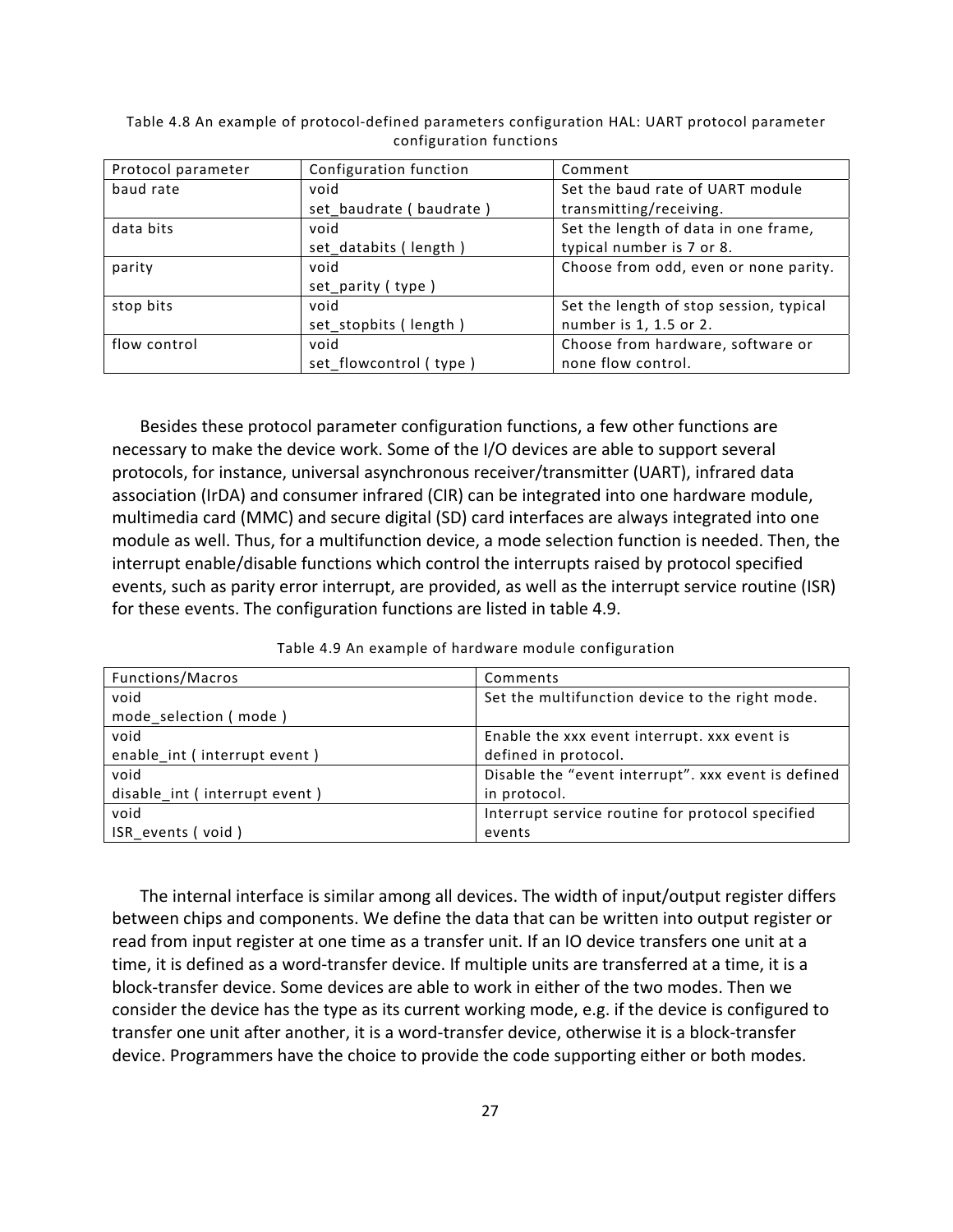Usually, there are three different methods for reading/writing the input/output register, e.g. polling, interrupt and DMA. So, theoretically, there are 6 HAL models, e.g. polling word transfer, interrupt word transfer, DMA word transfer, polling block transfer, interrupt block transfer and DMA block transfer. However, interrupt word transfer, DMA word transfer and polling block transfer model are not feasible. Thus we only talk about the other three feasible models. In each section below, we assume that the transferring model is supported by hardware.

### **4.3.1 Polling word transfer**

In polling word transfer model, software checks the status of read/write buffer before accessing the device. If the buffer is available, software reads one word from or writes one word to the corresponding register. Then it checks the status again if this is a multiple word transfer. Table 4.10 lists a set of functions for polling transfer. First of all, the hardware module has to be configured as working in this mode, which is done by function "set model PW". When using the I/O device, the program checks the status of device buffer by function "check receive reg" and "check transmit reg" respectively then reads or writes the device by the rest two functions when it is available.

| Functions/Mcros           | Comments                                            |
|---------------------------|-----------------------------------------------------|
| void                      | Set the device working on polling word transfer     |
| set model PW (void)       | model.                                              |
| status                    | Check the status of receiving register to see if    |
| check_receive_reg (void)  | there is data in buffer waiting for being read.     |
| status                    | Check the status of transmitting register to see if |
| check transmit reg (void) | the buffer is available.                            |
| value                     | Read one word from receiving buffer.                |
| read word (void)          |                                                     |
| void                      | Write one word to transmitting buffer.              |
| write word (value)        |                                                     |

| Table 4.10 Functions/macros for polling word transfer |  |  |  |  |
|-------------------------------------------------------|--|--|--|--|
|-------------------------------------------------------|--|--|--|--|

Listing 4.22 shows two functions for writing or reading data to or from the UART module buffer. In line 3 and line8, program continues checking the status of buffer until it becomes available then performs the reading or writing operation.

Listing 4.22 Data transmitting/receiving functions for UART module on BeagleBoard

- *1. void output\_char(char c)*
- *2. {*
- *3. while ((read\_serial(LSR) & 0x20) == 0) ;*
- *4. write\_serial(THR, c);*
- *5. }*
- *6. Int receive\_char(void)*
- *7. {*
- *8. while ((read\_serial(LSR) & 0x01) == 0) ;*
- *9. return(read\_serial(RHR));*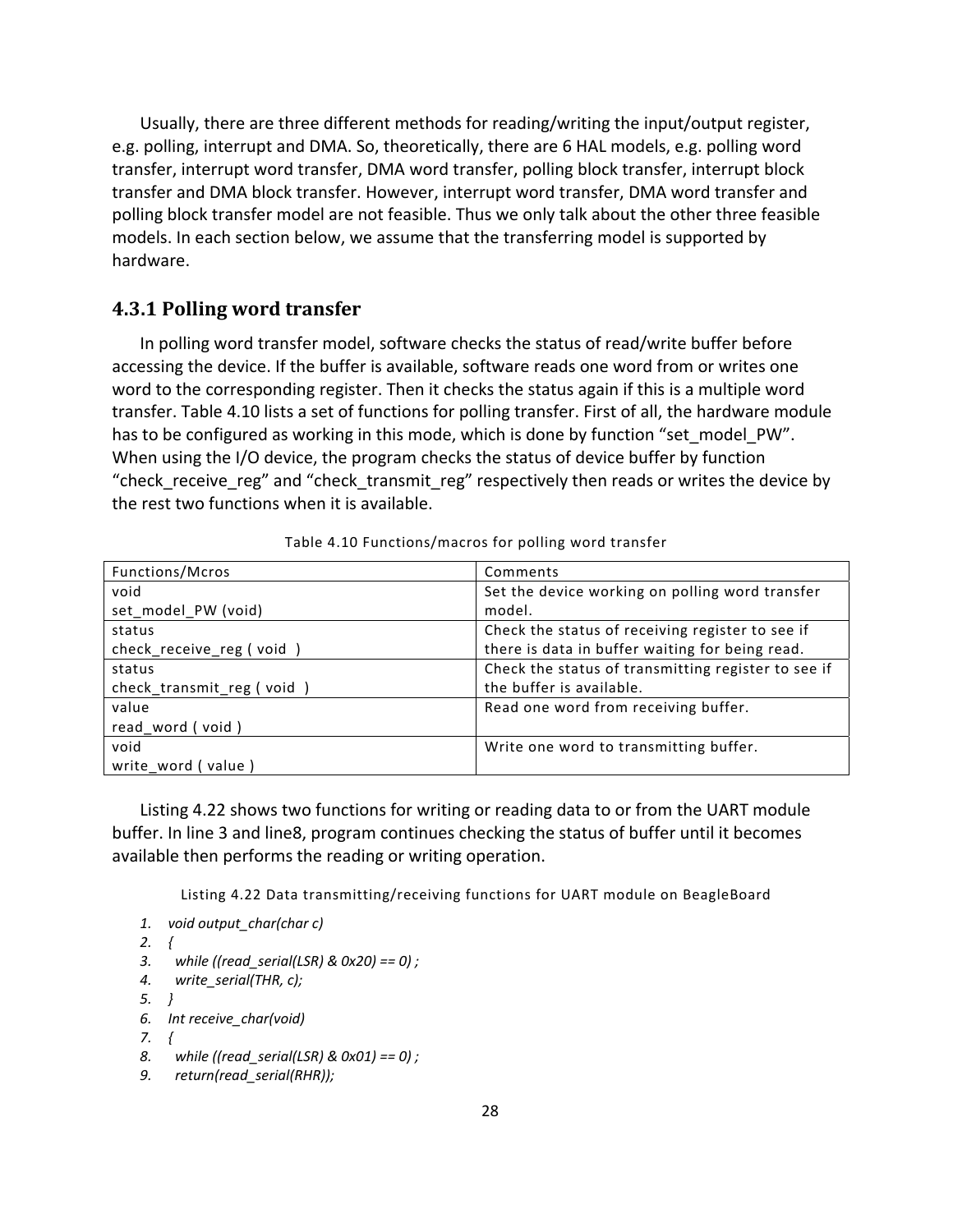#### *10. }*

### **4.3.2 Interrupt block transfer**

In interrupt block transfer model, the read/write operations are triggered by interrupt and handled in ISR. For improving efficiency, an output queue and an input queue are established in memory. Applications only access output queue and input queue. ISR is responsible for transferring data between transmitting/receiving register and output/input queue. The protocol specified events interrupt service routines are included if available. The functions for supporting interrupt block transfer are shown in table 4.11.

| Functions/Macros          | Comments                                            |
|---------------------------|-----------------------------------------------------|
| void                      | Set the device working on interrupt block transfer  |
| set_model_IB (void)       | model.                                              |
| void                      | Enable device to generate an interrupt when         |
| enable_int (void)         | receiving or transmitting buffer is available.      |
| void                      | Disable the device from generating any interrupt.   |
| disable_int (void)        |                                                     |
| void                      | In ISR, program checks the interrupt source. Then   |
| ISR (void)                | It writes all elements in output queue to           |
|                           | transmitting buffer or reads the data from          |
|                           | receiving buffer and writes to input queue          |
|                           | according to the interrupt source.                  |
| value                     | Get a word from the head of input queue. It is      |
| read_from_queue (void)    | called in ISR.                                      |
| void                      | Write a word to the rear of output queue. It is     |
| write_to_queue (value)    | called in ISR.                                      |
| void                      | Write data into output queue then enable the        |
| transmit (data)           | transmit interrupts to accomplish transmitting.     |
| data                      | Read data from the input queue.                     |
| receive (void)            |                                                     |
| status                    | Check the status of receiving register to see if    |
| check_receive_reg (void)  | there is data in buffer waiting for being read.     |
| status                    | Check the status of transmitting register to see if |
| check_transmit_reg (void) | the buffer is available.                            |

Table 4.11 Functions/macros for interrupt block transfer

Listing 4.23 is an interrupt service routine for UART interrupt mode transfer. It reads data from receiving buffer and writes them into a memory buffer.

Listing 4.23 Interrupt service routine for UART module on BeagleBoard

- *1. Void cyg\_hal\_plf\_serial\_isr (void){*
- *2. while((read\_serial(LSR)&1)!=0){*
- *3. (\*Rx\_buf\_head)=(unsigned char)(read\_serial(RHR)&0xFF);*
- 4. *Rx\_buf\_head++;*
- *5. if(Rx\_buf\_head==&(Rx\_buffer[200]))*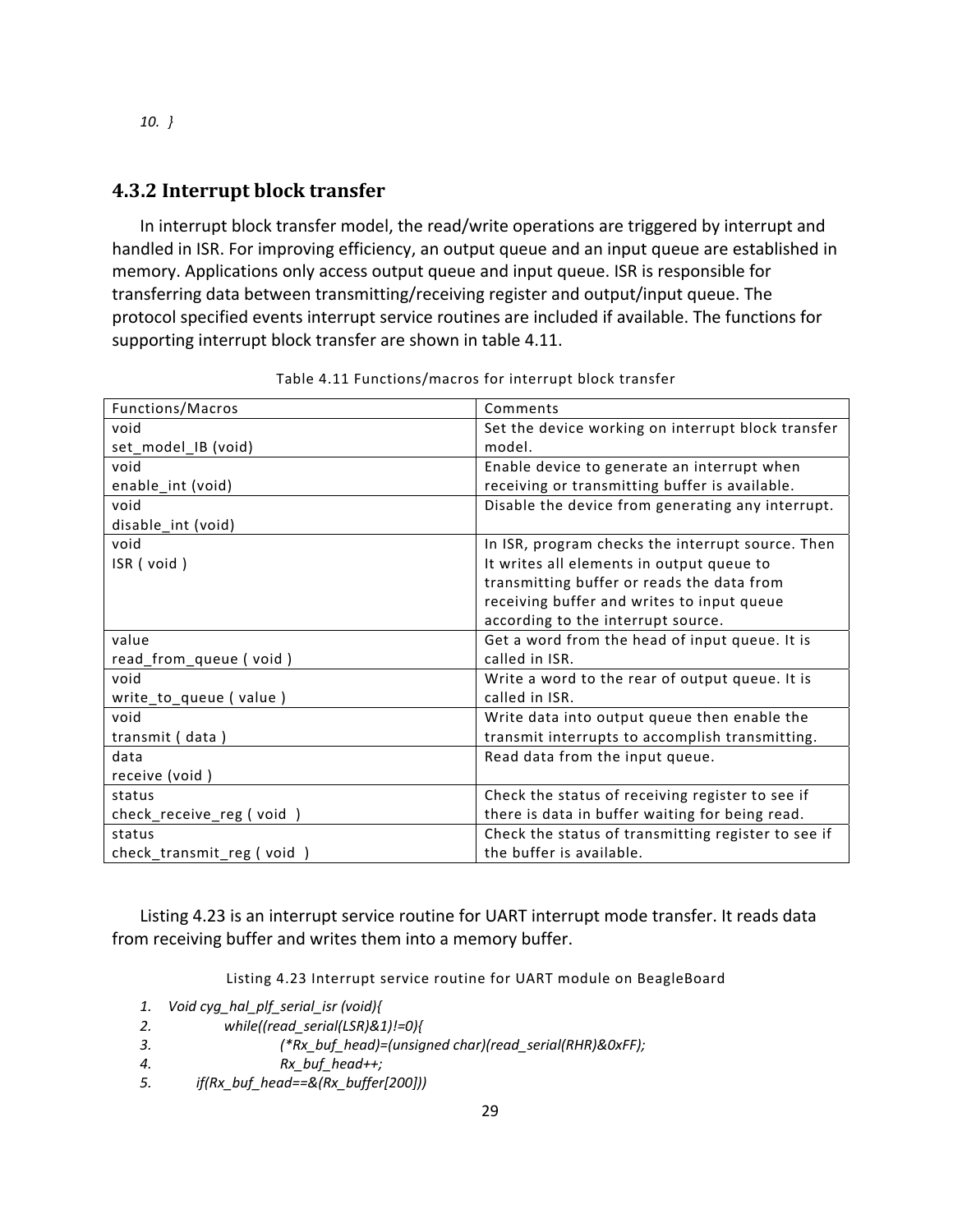```
6.           Rx_buf_head=&(Rx_buffer[0]);}
7.     hal_interrupt_acknowledge_IRQ(CYGNUM_HAL_INTERRUPT_UART3);
8. return;
9. }
```
## **4.3.3 DMA block transfer**

In DMA block transfer, program initiates a DMA channel before transfer. Then the DMA controller will take charge of scheduling transfers. The CPU is released to execute other programs so that an amount of CPU cycles are saved from transferring data. Table 4.12 lists the functions for supporting DMA block transfer, which invoke DMA HAL to set up a DMA transfer.

| Functions/Macros                           | Comments                                          |
|--------------------------------------------|---------------------------------------------------|
| void                                       | Set the device working in DMA block transfer      |
| set_model_DMAB (void)                      | mode.                                             |
| void                                       | Initialize a DMA channel for transmitting. This   |
| set_transmit_channel (channel, type, sync, | function invokes configuration functions in DMA   |
| source, destination, length, width)        | HAL. "sync" means the hardware synchronizing      |
|                                            | source.                                           |
| void                                       | The ISR here deals with some unexpected           |
| ISR (void)                                 | situation such as buffer overflow but not regular |
|                                            | read/write operations.                            |
| void                                       | Enable the interrupt of channel "channel num"     |
| enable int ( channel, event)               | and attach "ISR".                                 |
| void                                       | Disable the interrupt of channel "channel num".   |
| disable_int (channel, event)               |                                                   |
| void                                       | Start the transmitting by starting initialized    |
| start trans (channel)                      | "channel" and the peripheral.                     |

Table 4.12 Functions/macros for DMA block transfer

Listing 4.24 is an example of initializing a DMA channel on TI DM3730 processor. It eliminates some special feature provided by this device but implements a common DMA transfer.

#### Listing 4.24 Initializing a DMA channel

| 1.  | void SDMA init channel(unsigned int channel, DMA4_trans_type type, unsigned int sync, |
|-----|---------------------------------------------------------------------------------------|
| 2.  | void *src_addr, void *dst_addr, unsigned int length, unsigned int width){             |
| 3.  | int i:                                                                                |
| 4.  | write reg(DMA4 CLNK CTRL(channel),0);//disable linking                                |
| 5.  | SDMA_disable_int(channel,type,DMA4_ALL);                                              |
| 6.  | write reg(DMA4 CSDP(channel),0x14000);                                                |
| 7.  | write reg(DMA4 CEN(channel), 64);//64 elements in a frame                             |
| 8.  | write reg(DMA4 CFN(channel), length/64);//number of frames in a block                 |
| 9.  | switch(type){                                                                         |
| 10. | case MtoM:                                                                            |
| 11. | write reg(DMA4 CCR(channel),0x1045000);                                               |
| 12. | case MtoP:                                                                            |
| 13. | write reg(DMA4 CCR(channel),0x801020);//frame sync                                    |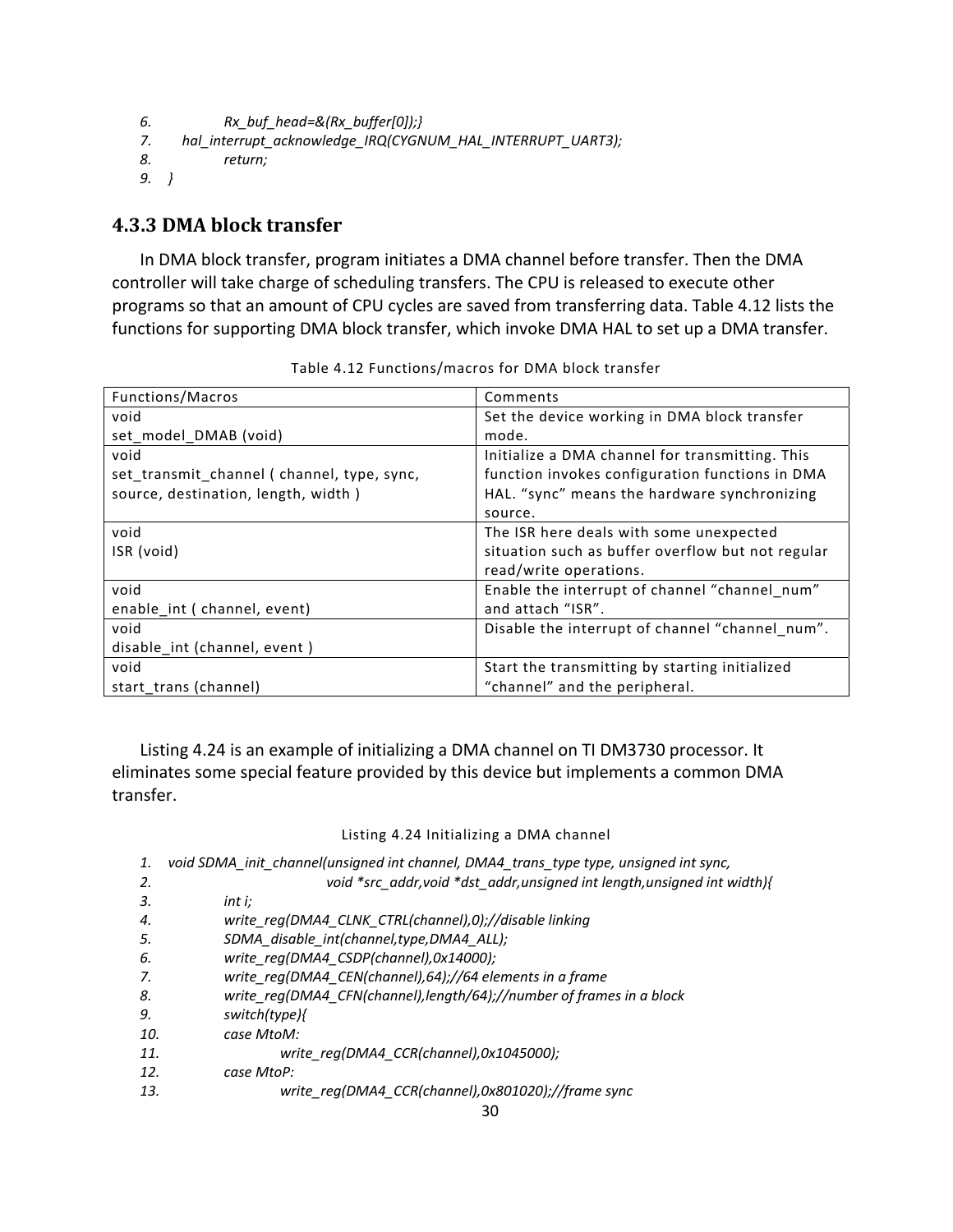| 14.      | case PtoM:                              |
|----------|-----------------------------------------|
| 15.      | write_reg(DMA4_CCR(channel),0x1045000); |
| 16.      | ł                                       |
| 17.      | $if(sync!=0){$                          |
| 18.      | $for (i=0; i<=6; i++)$                  |
| 19.      | $if((sync&(1<$                          |
| 20.      | $if(i < = 4)$                           |
| 21.      | clear_bit(DMA4_CCR(channel),i);         |
| 22.      | else                                    |
| 23.      | clear_bit(DMA4_CCR(channel),i+14);      |
| 24.      | else                                    |
| 25.      | $if (i < = 4)$                          |
| 26.      | set_bit(DMA4_CCR(channel),i);           |
| 27.      | else                                    |
| 28.      | set_bit(DMA4_CCR(channel),i+14);        |
| 29.      | ł                                       |
| 30.      | ł                                       |
| 31.      | SDMA_set_element_width(channel,width);  |
| 32.      | SDMA_set_src_addr(channel,src_addr);    |
| 33.      | SDMA_set_dst_addr(channel,dst_addr);    |
| 34.      | SDMA_enable_int(channel,type,DMA4_EOB); |
| $35. \}$ |                                         |
|          |                                         |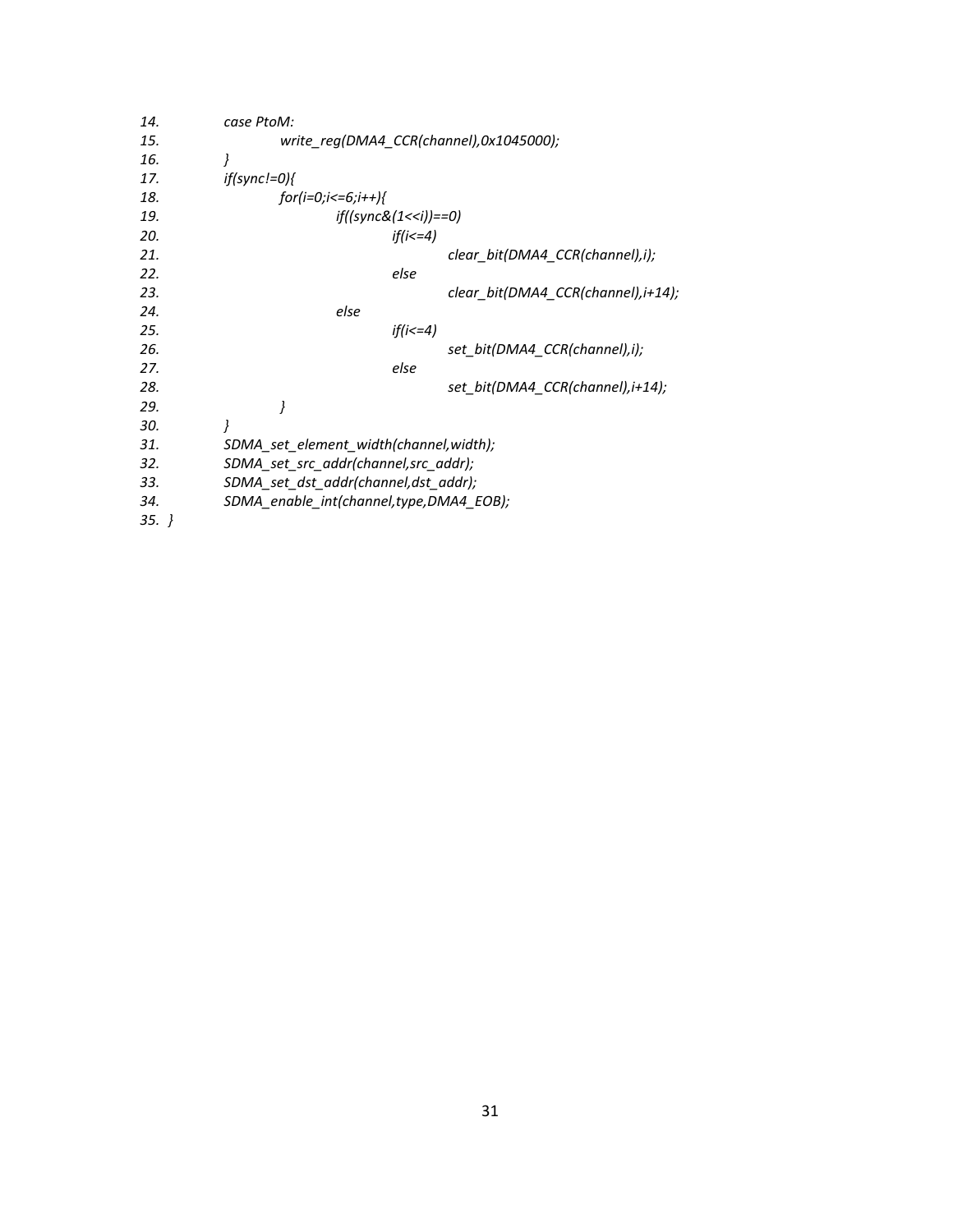# **5. Case Study of a MP3 Player on BeagleBoard**

This section presents the experiment to verifying the architecture proposed above. We implement a mp3 player case which is based on BeagleBoard (7) and eCos (6) embedded operating system. The system configuration is shown in figure 5.1.



Figure 5.1 The system configuration of MP3 player experiment

### **5.1 Hardware configuration**

Figure 5.1b depicts the hardware configuration. This experiment involves three serial communication ports and components within CPU. UART is used for console channel which receives command from and sends debug information to PC. I2C is the control channel for codec through which we can configure the audio chip. MCBSP is the audio data channel which is responsible for transmitting the sampling data to codec chip.

# **5.2 Software configuration**

Figure 5.1a depicts the application software which contains two threads. Thread 1 decodes the MP3 file while thread 2 transmits the sampling data to audio chip through MCBSP channel. Both threads are created at the beginning of the execution when thread 1 has the higher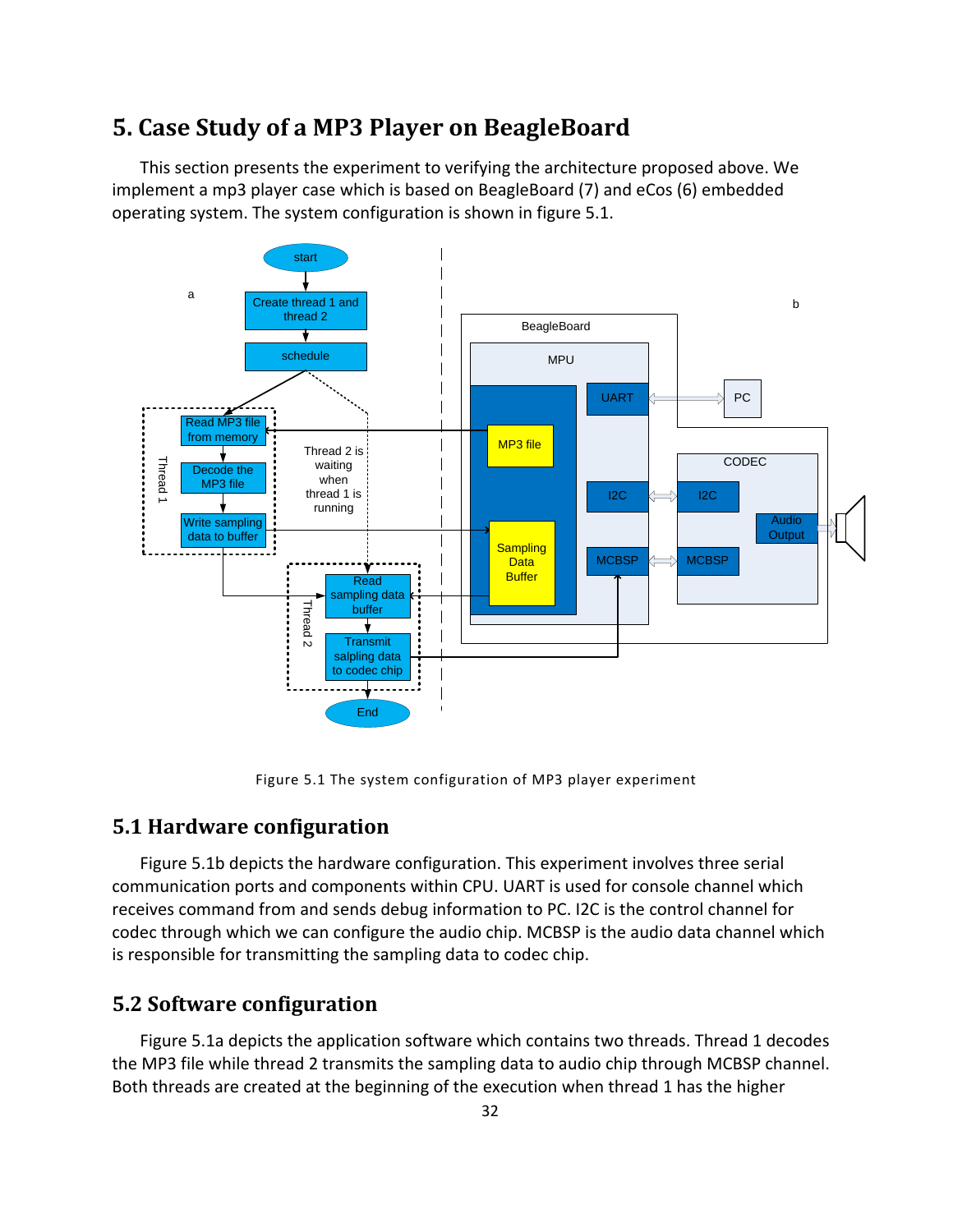priority. Since we didn't implement the storage device driver as well as the file system, the MP3 file is hard coded into the program. So the thread 1 just reads MP3 file from memory then writes the decoded sampling data back to memory which keeps the experiment straightforward. After thread 1 finished its job it suspends itself so that eCos scheduler is triggered which activates thread 2. Thread 2 invokes the interface defined in I2C and MCBSP HAL to control the audio chip.

### **5.3 Implementation**

We carry out our experiment in the way that first write the HAL for the BeagleBoard and the application on eCos independently, and then make necessary changes in eCos kernel to make it work with our HAL. Thanks to eCos' well-designed architecture, it is relatively straightforward to adapt its interface to our HAL. The entire work contains about 2500 lines of code (LOC), most of which are hardware dependent.

For example, in eCos, the scheduler call the function "hal thread switch context ()" for switching the hardware context. In our HAL, we defined a function "switch context()" which is shown in section 3. So by making the former function call the latter one, context switch is implemented without any modification.

Another example is the console communication in eCos. The eCos uses a mechanism called virtual vectors to control and utilize the communication channels. Essentially the virtual vectors are pointers to service functions and data. The eCos uses an array of 64 pointers to store these vectors, which is called virtual vector table (VVT). The default configuration of VVT is shown in figure 5.2.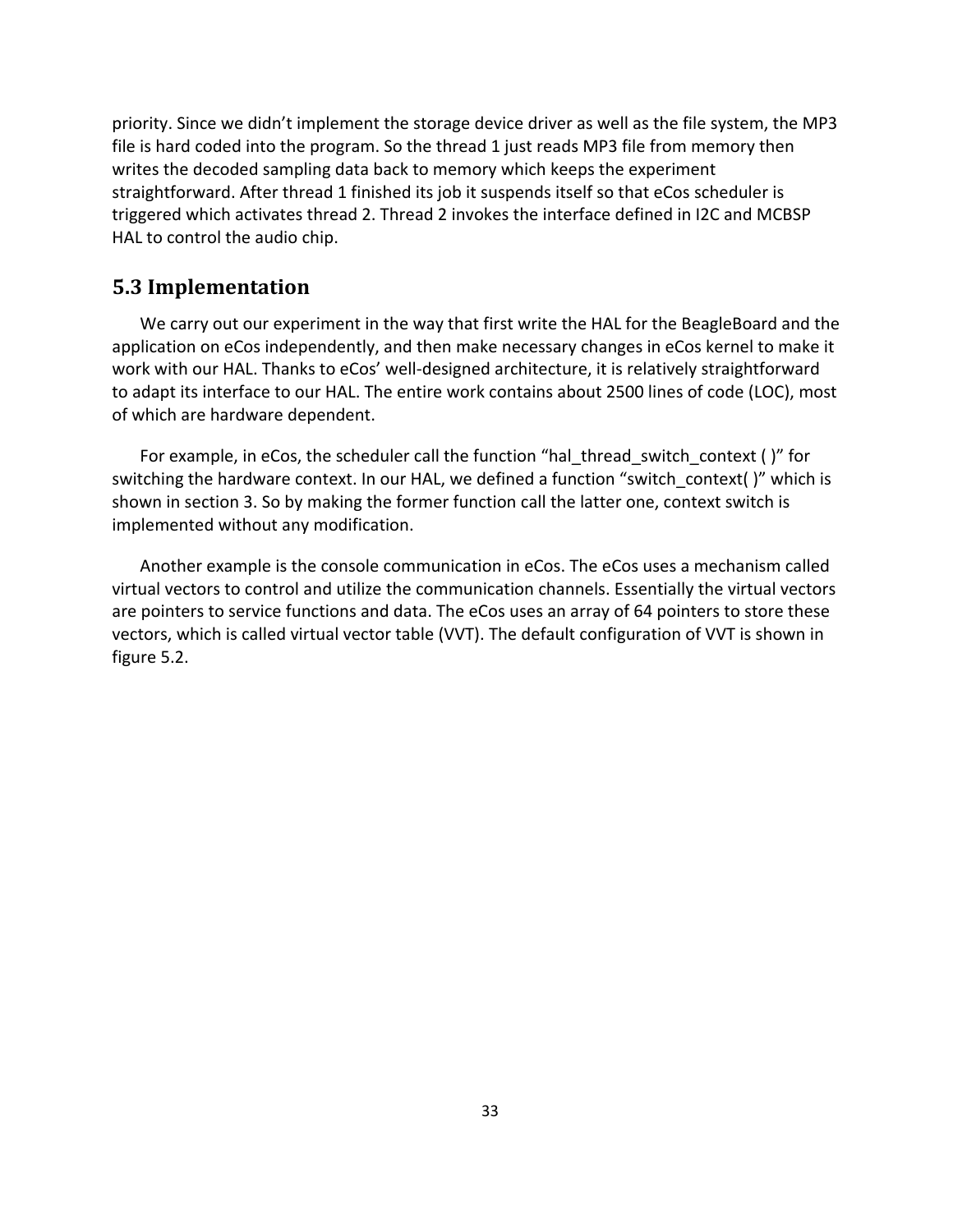

Figure 5.2 The default configuration of virtual vector table (VVT)

From figure 5.2 we can see that there are two virtual vectors are associated with the console communication, e.g. virtual vector 5 and virtual vector 13. Virtual vector 5 points to a function which associates a group of services supporting console communication to virtual vector 13. By default console channel uses the address stored in virtual vector 13 to get the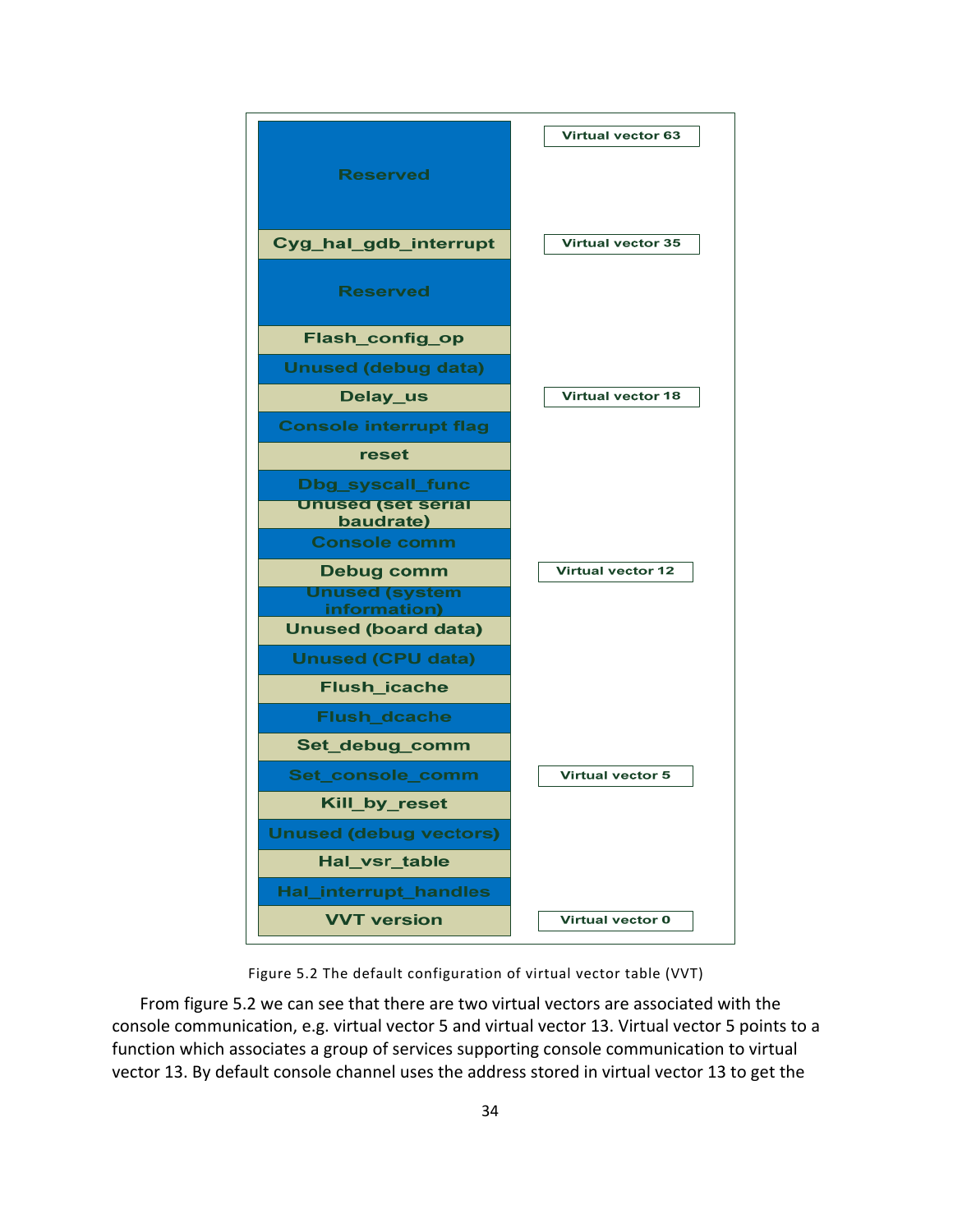service routines for communicating with PC. Furthermore, the eCos uses a structure called communication interface table (CIT) to model each communication channel. The CIT is essentially an array which contains 7 pointers pointing to the service functions or data associated with a specific communication channel. Figure 5.3 illustrates the structure of the CIT associated with the UART which is used for console channel in our system.



Figure 5.3 Communication interface table (CIT) of UART

For the UART channel on our BeagleBoard, first we implement the functions defined in table 4.8 which are protocol‐specific configurations and operations. Then the functions listed in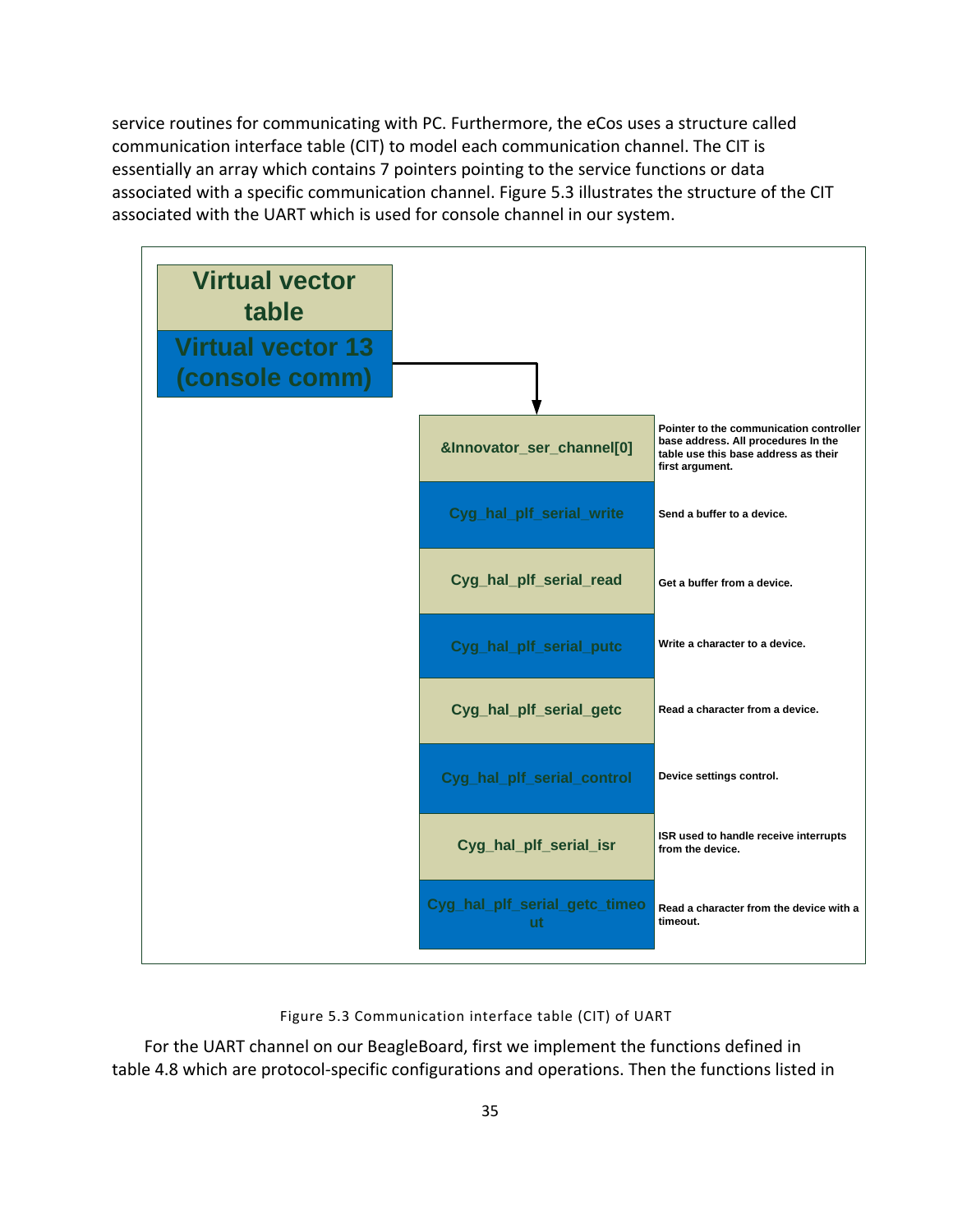table 4.9 and 4.12 are implemented as well. So far the control functions we have are listed in table 5.1.

| Number         | Function                           |
|----------------|------------------------------------|
| 1              | void set_baudrate (baudrate)       |
| $\overline{2}$ | void set_databits (length)         |
| $\overline{3}$ | void set_parity (type)             |
| 4              | void set stopbits (length)         |
| 5              | void set_flowcontrol (type)        |
| 6              | void mode selection (mode)         |
| 7              | void enable_int (interrupt event)  |
| 8              | void disable_int (interrupt event) |
| 9              | void ISR_events (void)             |
| 10             | void set_model_IB (void)           |
| 11             | void enable int (void)             |
| 12             | void disable int (void)            |
| 13             | void ISR (void)                    |
| 14             | value read_from_queue (void)       |
| 15             | void write_to_queue (value)        |
| 16             | void transmit (void)               |
| 17             | void receive (void)                |
| 18             | status check_receive_reg (void)    |
| 19             | status check transmit reg (void)   |

Table 5.1 Functions of UART HAL for BeagleBoard

Now comparing figure 5.3 and table 5.1, all the system calls listed in figure 5.3 can be composed by the functions listed in table 5.1. The pointer "&Innovator ser channel[0]" can be ignored without any impact to the system. With function 1‐8 and 10‐12 in table 5.1 we can compose the system call "cyg\_hal\_plf\_serial\_control( )" which configures the UART to the desired mode. Similarly we use function 9 and 13 to compose "cyg\_hal\_plf\_serial\_isr", use function 14 to compose "cyg\_hal\_plf\_serial\_getc", etc.

## **5.4 Issues encountered and solutions**

During the experiment, we met some new techniques (to us) and some small tricks which cost us a little time to cope with. These are summarized in below subsections.

### **5.4.1 Remote debugging with GDB remote serial protocol**

As this MP3 player is built on bare metal platform, e.g. no OS is available, it is a good choice to use remote debugging method. A GDB stub is already included in the Redboot which is a boot loader associated with eCos. What we need to do is modifying the hardware dependent code of the GDB stub to make it work on the BeagleBoard. Then we are able to debug the OS or application which is cross compiled on host PC for target hardware.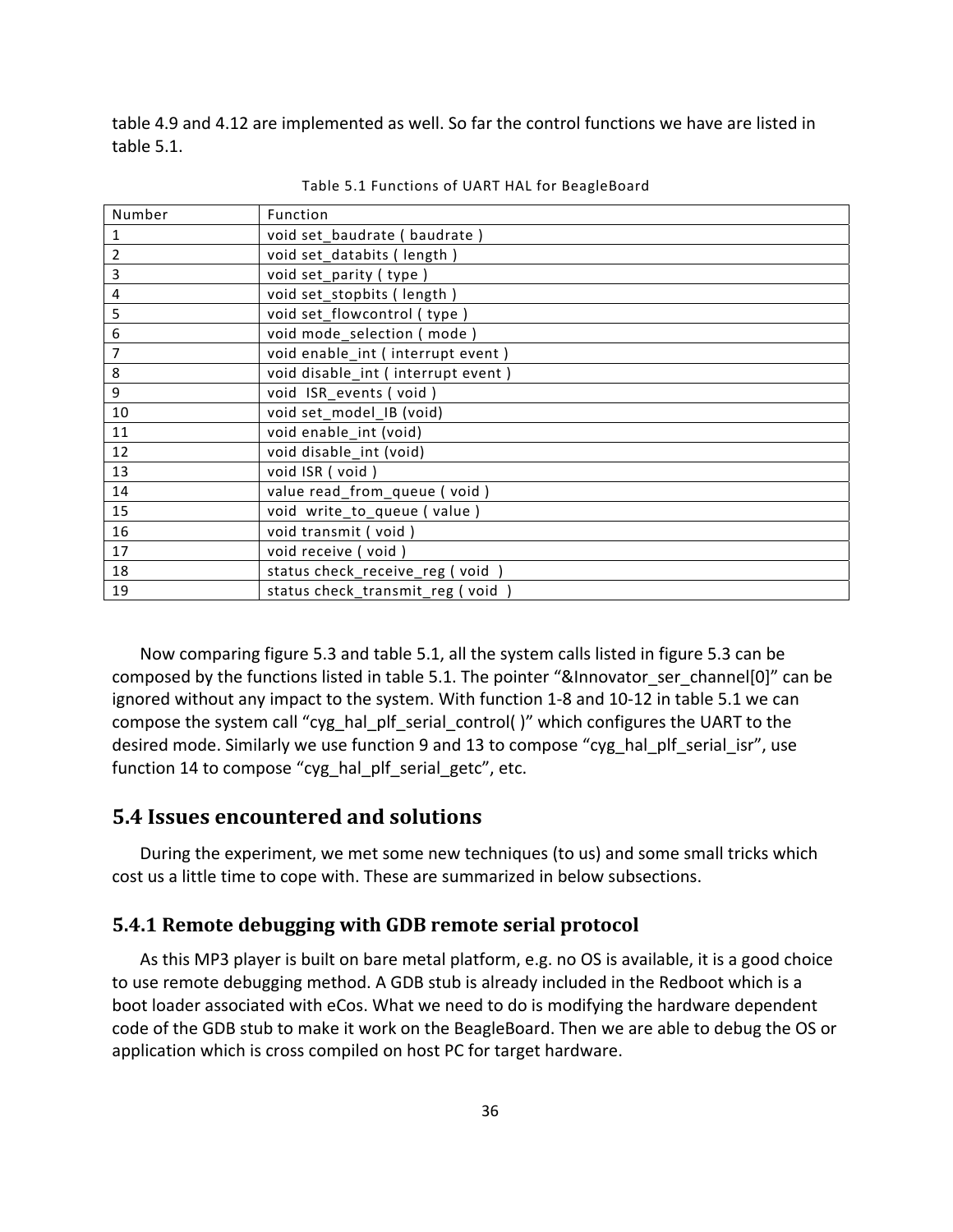Figure 5.4 shows the concept of GDB serial protocol based remote debugging. In this scenario, most of the debugging functions are still provided by GDB debugger running on the host machine which is also called GDB host. The GDB stub runs on the target and communicates with the GDB host via the serial port.



Figure 5.4 Remote debugging via GDB

The GDB stub basically consists of exception handlers and support for these handlers. In our system, there are two exception handlers: the handler for break point instruction and the handler for "Ctrl+c" message. The former communicates to GDB host whenever meeting a breakpoint instruction. The latter is essentially an interrupt handler for serial communication which directs the program to GDB stub when detecting a "Ctrl+c" message.

The communication between GDB host and GDB stub is subject to GDB remote serial protocol (RSP), which is an ASCii message based protocol (8). The basic format of a RSP package is shown in figure 5.5.



| Figure 5.5 RSP package format (8) |  |  |  |
|-----------------------------------|--|--|--|
|-----------------------------------|--|--|--|

Each RSP packet starts with a "\$" following by the data area. The binary data is represented as two hexadecimal digits per byte of data. The "#" split the data and the checksum which is the unsigned sum of all the characters in the packet data modulo 256. For any package an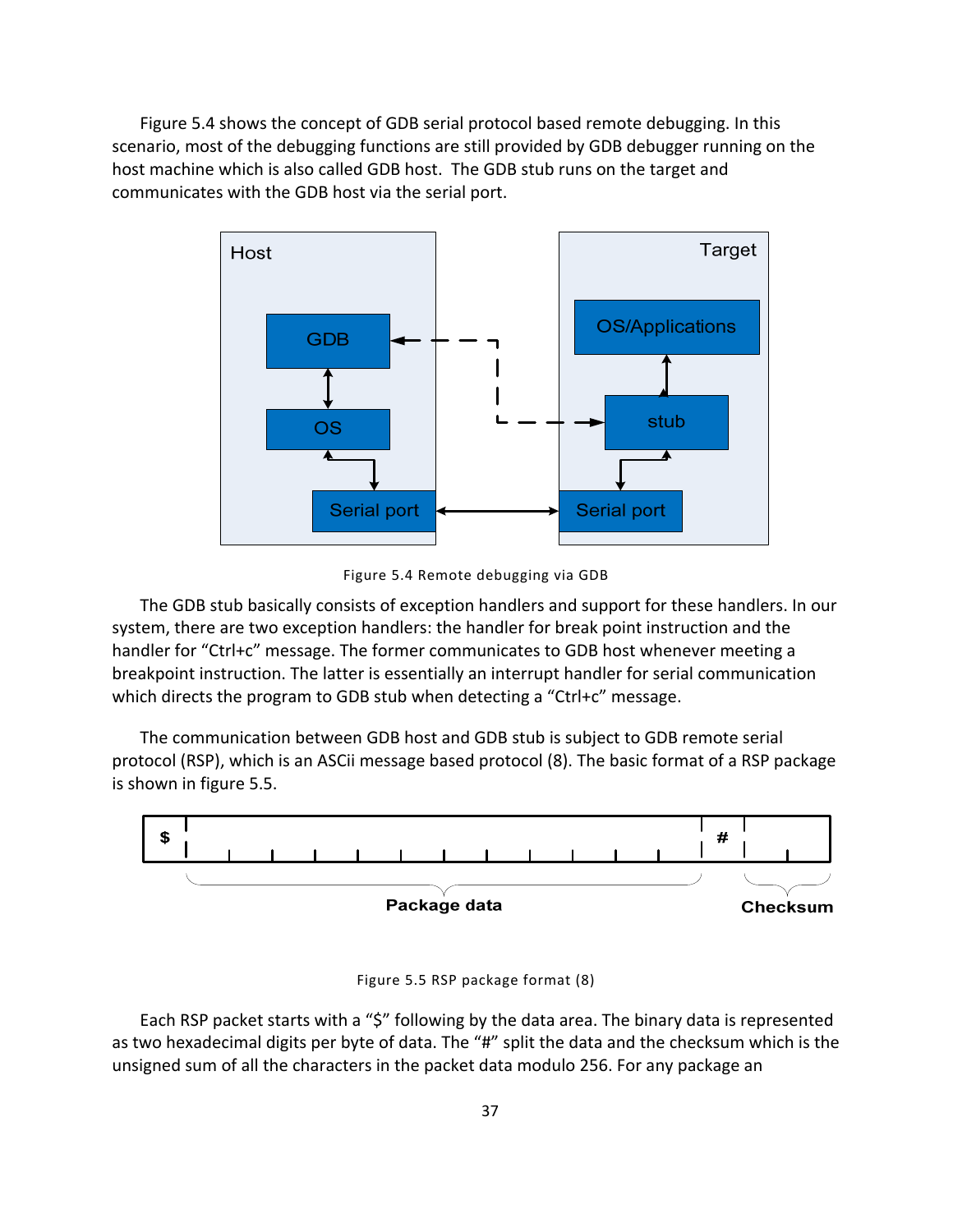acknowledgement is required when a single character "+" represents successful receipt while a "‐" stands for a failure and retransmitting.

In our case, the Redboot is loaded into memory and executed at the first place. When it gets a "\$" which means a GDB RSP package is coming, the Redboot creates a new thread of GDB stub and pass the control to it by context switch. The GDB stub takes the full control of the system until it gets a "quit" command. Then the control is passed back to Redboot.

Using the GDB remote debugging is quite similar as using common GDB debugger. A graphic interface frontier is also available for remote debugging, such as insight and eclipse, which can significantly improve debugging efficiency.

## **5.4.2 Codec chip configuration and debugging**

The audio output of the BeagleBoard is driven by an independent chip which is called "TPS65950". The "TPS65950" is a multifunction device. But we only use its power supple and audio components in our experiment. The chip connects with the processor by several serial communication interfaces. Then the configuration and debugging of that chip is a little tricky. It uses an I2C interface as the control interface, which means all the read/write operations towards its registers are based on I2C protocol. The HAL of I2C component of the processor is implemented beforehand and won't be discussed in this section. The music sampling data is transmitted through the MCBSP interface.

The first thing we must notice is that the "TPS65950" doesn't have buffer on audio receiving channel. This means we should configure the transmission speed as same as the sampling frequency, which in our system is 44.1k sampling data per second. The unmatched speed would damage the data.

The MCBSP module of the processor supports several data format transmitting. In our system we choose I2S protocol format, which is shown in figure 5.5 (9). The data is transmitted with MSB first and the length can be 16, 24, or 32 bits with or without padding. One thing should be noticed is that if transmitting less than 32 bits length data, the data have to be put in the least significant bits within a 32‐bits word.



Figure 5.5 I2S protocol data format (9)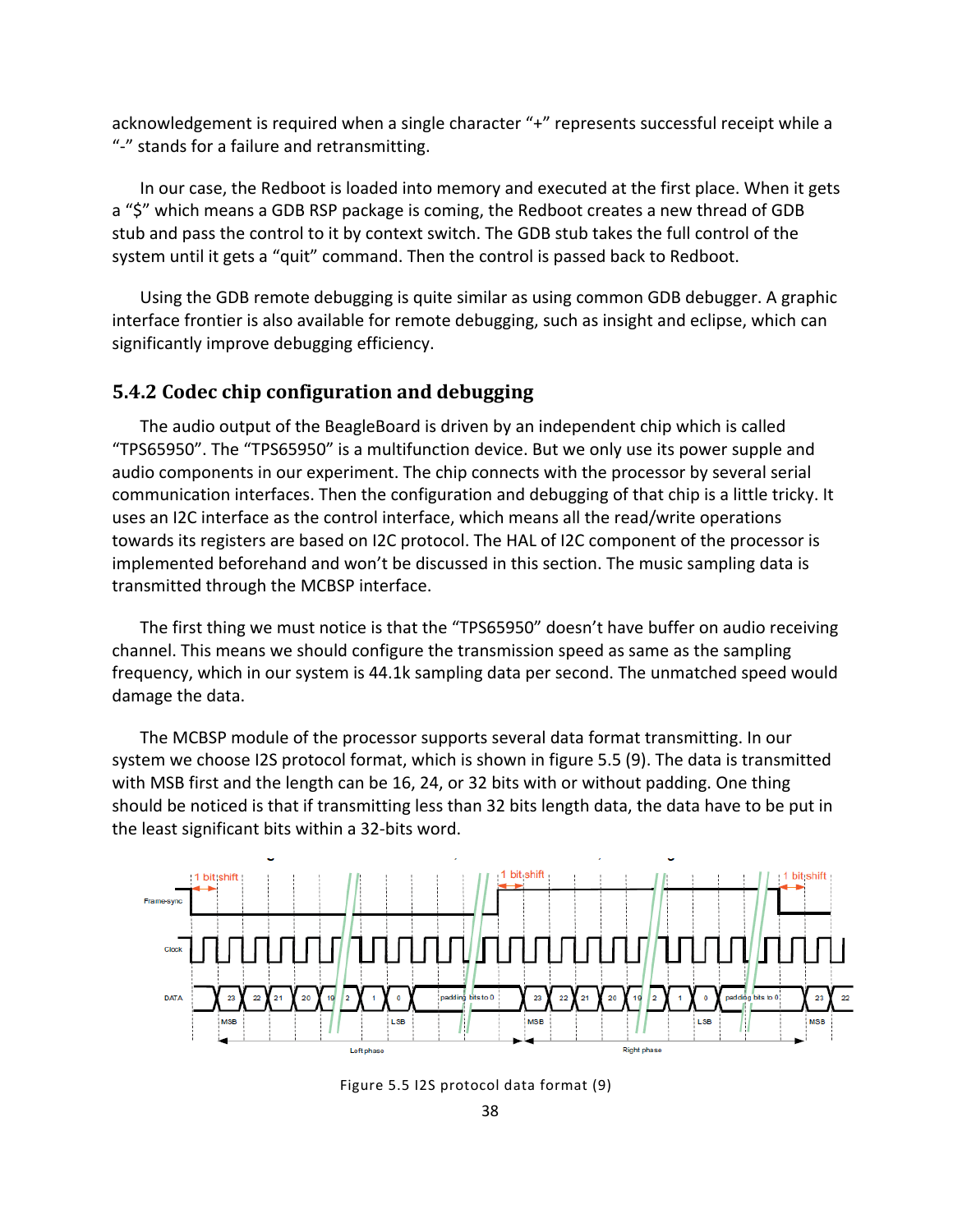Another thing that should be paid attention to is the endianness, since we don't know the system configuration when the MP3 was encoded.

Debugging audio chip is a little tricky because it is hard to know the status inside the external chip. Within the audio component of "TPS65950" there are two signal loops which can be utilized for debugging. Figure 5.6 shows the architecture of audio module (9). The green, red, and blue lines represent three signal paths respectively, while the black line represents the shared path. The green path is the analog loop which sends the analog signal coming from audio‐in jack directly to headset jack. The red path is the digital loop which sends the sampled data back to output channel. The blue path sends the received data to output channel.



Figure 5.6 The architecture of audio device (9)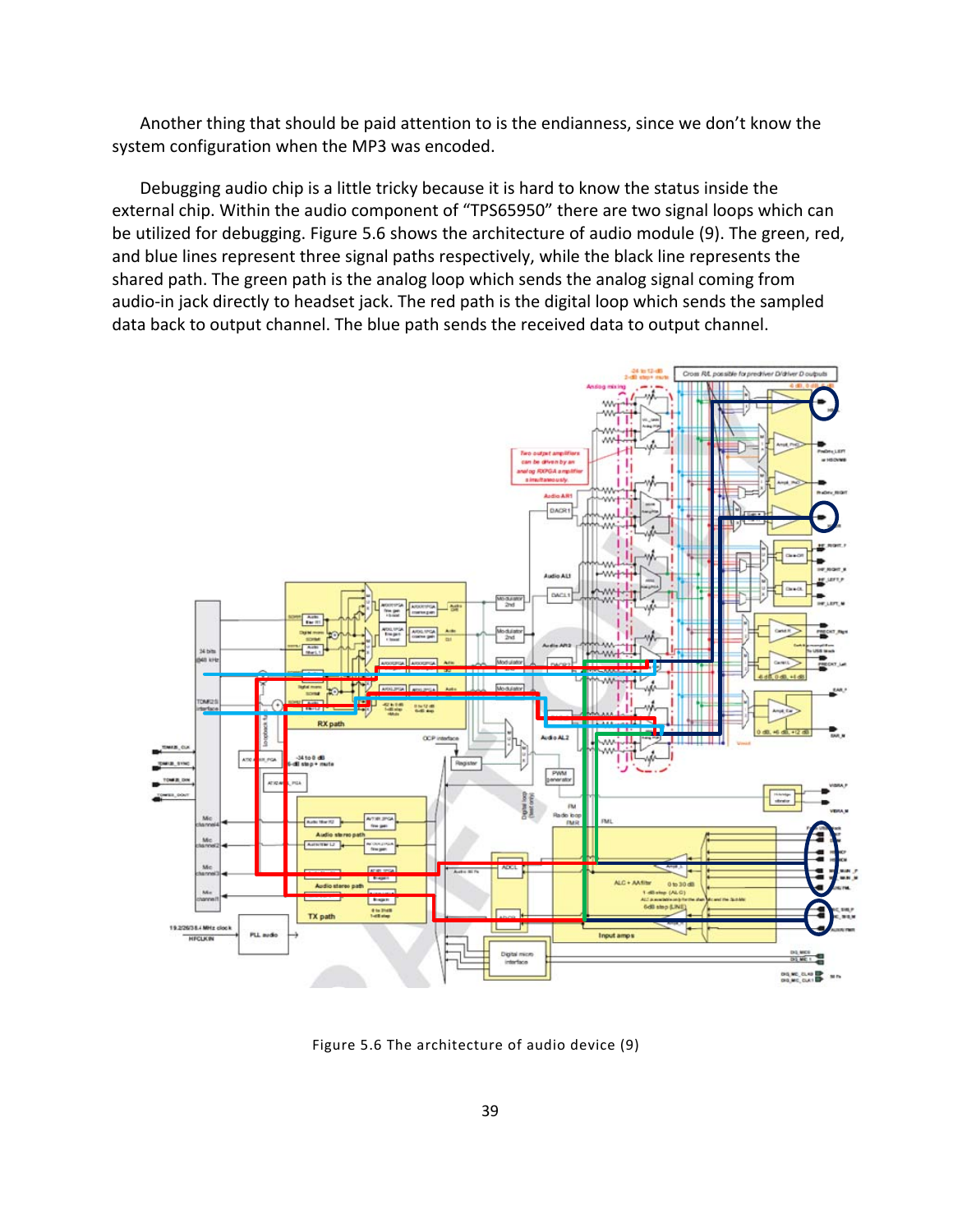The major work of configuring the audio output is setting up the right data path and the proper gain. For narrowing the potential error in as small scope as possible, we implement the analog loop first, then the digital loop, and the "real" data path at last. A music signal is connected to audio‐in channel. In each step, a part of the register set need to be configured correctly to get the music output.

After getting the digital loop work, we just simply turn off the loop back channel so that a working music channel is established.

## **5.5 Results**

We use 9 mp3 files to test the "mp3 player". Each one has a different parameter set which is shown in table 5.2 and table 5.3.

First, we turned off the compiler optimization feature by adding "-O2" option to command line. The results are shown in table 5.2. For most situations, the decoding time is much longer than playing time, which means we can't execute decoding and playing concurrently.

| file name  | 4432   | 4464   | 4496   | 2232   | 2264   | 2296   | 1132   | 1164   | 1196   |
|------------|--------|--------|--------|--------|--------|--------|--------|--------|--------|
| channel    | stereo | stereo | stereo | stereo | stereo | stereo | stereo | stereo | stereo |
| size (KB)  | 50.3   | 92.7   | 135    | 45     | 87.2   | 129.5  | 44.7   | 86.6   | 86.6   |
| sampling   | 44.1   | 44.1   | 44.1   | 22.05  | 22.05  | 22.05  | 11.025 | 11.025 | 11.025 |
| frequency  |        |        |        |        |        |        |        |        |        |
| (kHz)      |        |        |        |        |        |        |        |        |        |
| bit rate   | 32000  | 64000  | 96000  | 32000  | 64000  | 96000  | 32000  | 64000  | 96000  |
| decoded    | 4428   | 4080   | 3972   | 1984   | 1924   | 1904   | 984    | 948    | 948    |
| file size  |        |        |        |        |        |        |        |        |        |
| (KB)       |        |        |        |        |        |        |        |        |        |
| decoding   | 33.365 | 35.344 | 38.578 | 17.485 | 21.099 | 21.697 | 10.738 | 11.361 | 11.361 |
| time (s)   |        |        |        |        |        |        |        |        |        |
| playing    | 12.863 | 11.843 | 11.530 | 11.540 | 11.173 | 11.069 | 11.462 | 11.043 | 11.043 |
| time $(s)$ |        |        |        |        |        |        |        |        |        |
| ratio      | 259%   | 298%   | 335%   | 152%   | 189%   | 196%   | 94%    | 103%   | 103%   |

Table 5.2 The performance without compiler optimization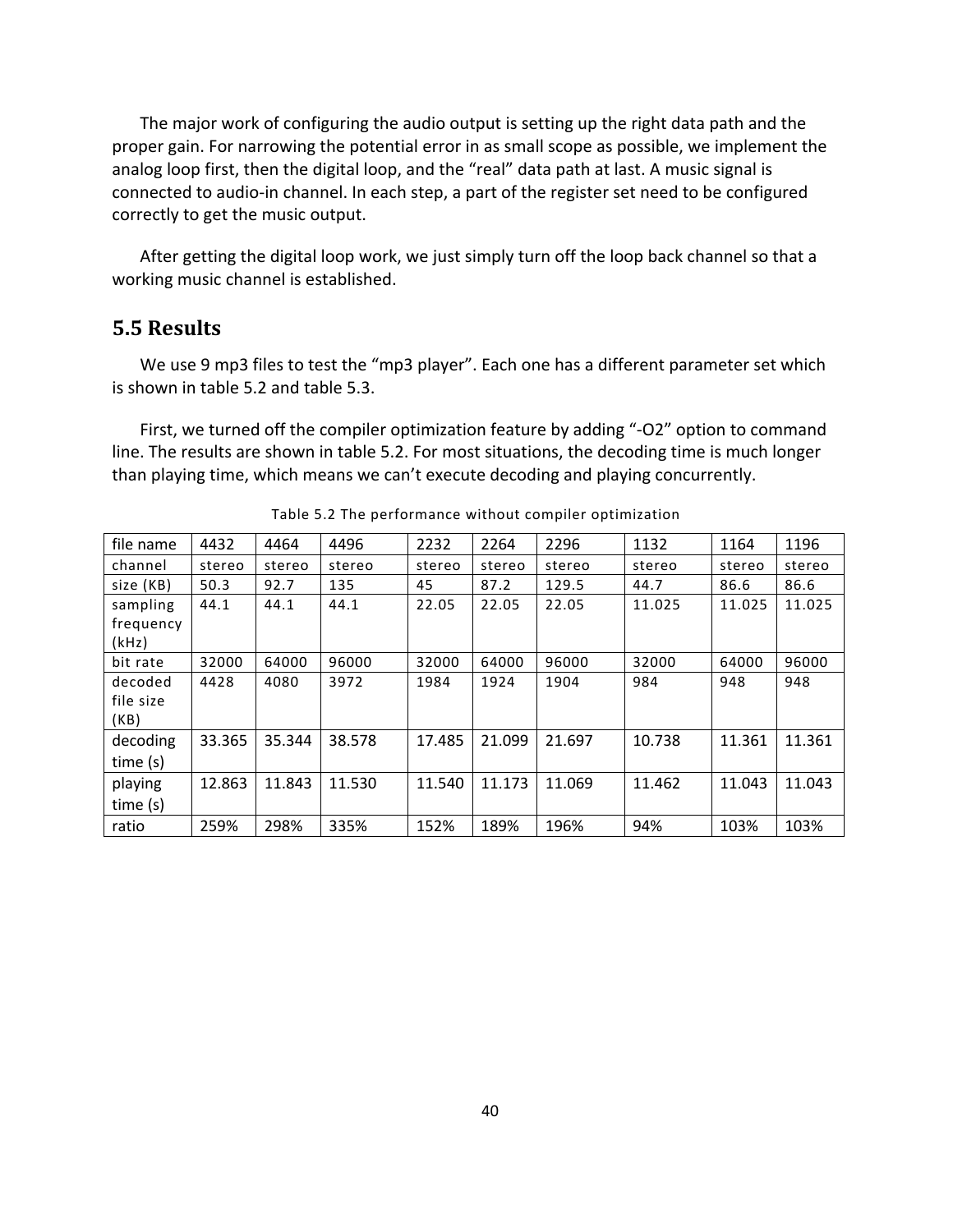For the second experiment, we turn on the level 2 compiler optimization by adding "‐O2" option to command line. The result is shown in table 5.3.

| file name  | 4432   | 4464   | 4496   | 2232   | 2264   | 2296   | 1132   | 1164   | 1196   |
|------------|--------|--------|--------|--------|--------|--------|--------|--------|--------|
| channel    | stereo | stereo | stereo | stereo | stereo | stereo | stereo | stereo | stereo |
| size (KB)  | 50.3   | 92.7   | 135    | 45     | 87.2   | 129.5  | 44.7   | 86.6   | 86.6   |
| sampling   | 44.1   | 44.1   | 44.1   | 22.05  | 22.05  | 22.05  | 11.025 | 11.025 | 11.025 |
| frequency  |        |        |        |        |        |        |        |        |        |
| (kHz)      |        |        |        |        |        |        |        |        |        |
| bit rate   | 32000  | 64000  | 96000  | 32000  | 64000  | 96000  | 32000  | 64000  | 96000  |
| decoded    | 4428   | 4080   | 3972   | 1984   | 1924   | 1904   | 984    | 948    | 948    |
| file size  |        |        |        |        |        |        |        |        |        |
| (KB)       |        |        |        |        |        |        |        |        |        |
| decoding   | 22.106 | 22.284 | 22.436 | 11.514 | 11.624 | 11.839 | 5.852  | 6.05   | 6.05   |
| time $(s)$ |        |        |        |        |        |        |        |        |        |
| playing    | 12.863 | 11.843 | 11.530 | 11.540 | 11.173 | 11.069 | 11.462 | 11.043 | 11.043 |
| time $(s)$ |        |        |        |        |        |        |        |        |        |
| ratio      | 172%   | 188%   | 195%   | 99%    | 104%   | 107%   | 51%    | 55%    | 55%    |

Table 5.3 The performance with compiler optimization level 2 (O2)

Comparing table 5.2 and table 5.3, we can see that the decoding performance has been improved significantly by turning on compiler optimization feature. For each individual mp3 file, the decoding time decreases 30%‐50% respectively. But in table 5.3, we still can find part of the files have longer decoding time than playing time, especially the files with 44.1k sampling rate. This is because our system is lack of hardware accelerator support, i.e. floating point accelerator or NEON. Further experiment will be carried out after hardware support is added into our system.

# **6 Conclusions**

A well‐defined HAL can effectively split the embedded software development into hardware dependent code design and hardware independent code design. Then the two developing phases can be done in parallel by which the pre‐market time is reduced. The reliability of the system is also improved because of the possibility of formal verification and reuse of the application code and the operating system kernel. The experiment shows that the interface defined in our HAL architecture is capable to support a real time operating system with slight modification of OS kernel. We can conclude that our HAL architecture is capable to supporting a real time operating system. But considering the complexity of a rich feature operating system such as Linux, the modification of OS kernel for adapting to our HAL might be still "too much", which may be solved by adding more features to the HAL architecture.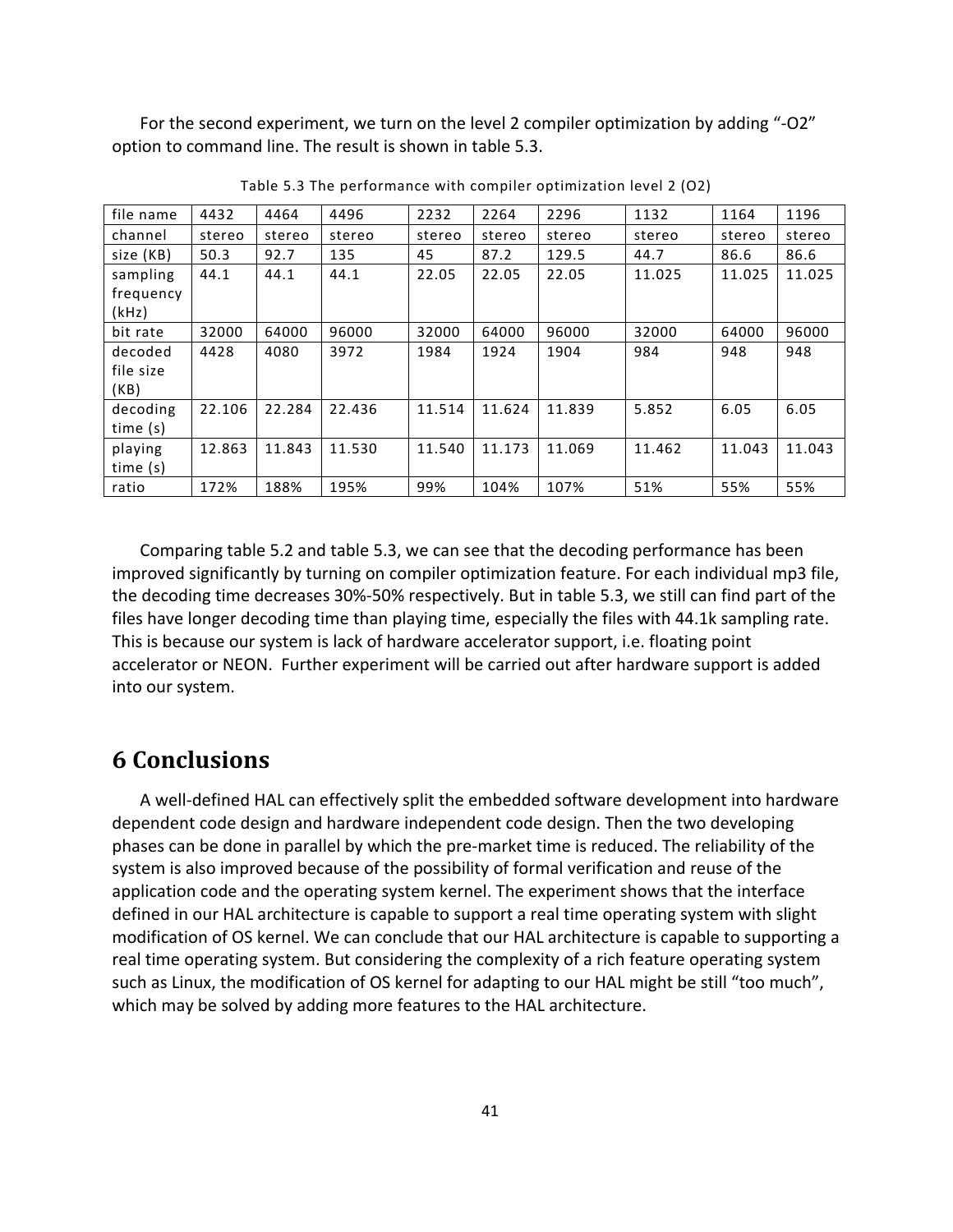# **7 Future Work**

So far, we have implemented our unified HAL in the eCos. However the eCos does not support virtual memory which limits its functionality. The next step of this project is building the HAL for MMU. Then we would port a full‐featured OS such as Linux on the BeagleBoard with the UHAL.

# **8 Acknowledgement**

The authors would like to acknowledge the Texas Instruments University Program for the donation of the BeagleBoard hardware for this project. The authors thank the TI University Program for the valuable support.